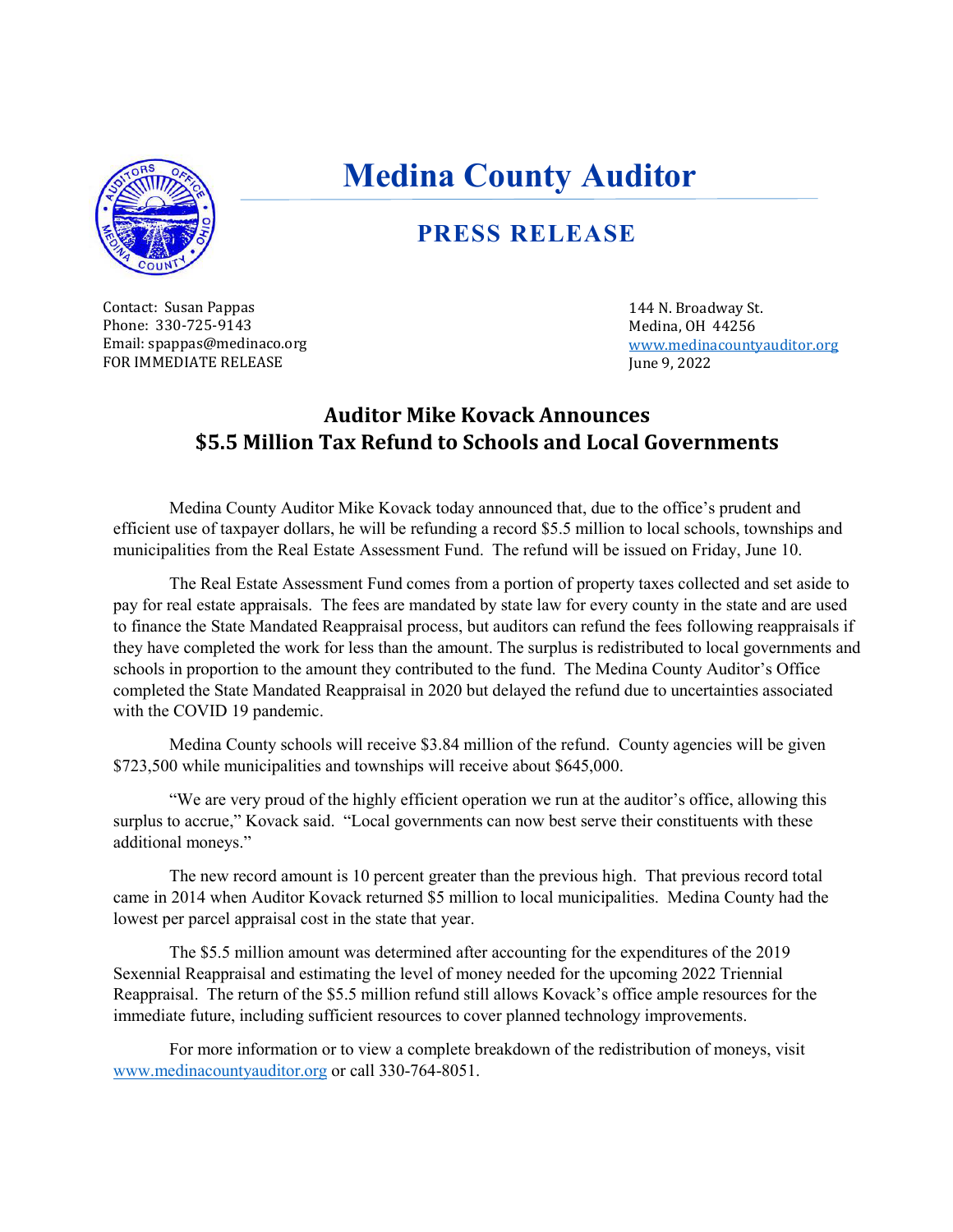| <b>SUBDIVISION NAME:</b>           | <b>AMOUNT PAID</b><br><b>FEES</b> |                    | PERCENT/SHARE PROPORTIONATE<br><b>SHARE</b> | June 10, 2022  |
|------------------------------------|-----------------------------------|--------------------|---------------------------------------------|----------------|
|                                    |                                   |                    |                                             |                |
| Medina County:                     |                                   |                    |                                             |                |
| General                            | \$60,258.20                       | 3.7322%            | \$205,268.84                                |                |
| <b>Health District</b>             | \$15,480.97                       | 0.9588%            | \$52,735.74                                 |                |
| <b>Bond</b>                        | \$9,484.82                        | 0.5875%            | \$32,309.93                                 |                |
| <b>Achievment Center</b>           | \$89,360.00                       | 5.5346%            | \$304,403.78                                |                |
| Anti-Drug                          | \$8,156.88                        | 0.5052%            | \$27,786.31                                 |                |
| <b>County Home</b>                 | \$4,661.11                        | 0.2887%            | \$15,878.02                                 |                |
| Health, Human, Social Svs          | \$24,991.93                       | 1.5479%            | \$85,134.71                                 | \$723,517.33   |
| Medina City S.D.                   | \$287,122.23                      | 17.7832%           | \$978,078.47                                |                |
| Brunswick City S.D.                | \$249,027.66                      | 15.4238%           | \$848,309.77                                |                |
| Wadsworth City S.D.                | \$180,326.55                      | 11.1687%           | \$614,280.25                                |                |
| <b>Black River L.S.D.</b>          | \$15,581.69                       | 0.9651%            | \$53,078.84                                 |                |
| Buckeye L.S.D.                     | \$90,991.57                       | 5.6357%            | \$309,961.70                                |                |
| Cloverleaf L.S.D.                  | \$103,727.08                      | 6.4245%            | \$353,345.07                                |                |
| Highland L.S.D.                    | \$147,689.93                      | 9.1473%            | \$503,104.00                                |                |
| Medina JVS                         | \$49,081.23                       | 3.0399%            | \$167,194.63                                |                |
| Wayne JVS                          | \$210.24                          | 0.0130%            | \$716.18                                    |                |
| Norwayne L.S.D.                    | \$1,786.37                        | 0.1106%            | \$6,085.25                                  |                |
| Rittman City S.D.                  | \$546.60                          | 0.0339%            | \$1,861.99                                  | \$3,836,016.15 |
| Brunswick Hills Twp.               | \$19,319.40                       | 1.1966%            | \$65,811.31                                 |                |
| Canaan Twp                         | \$58.46                           | 0.0036%            | \$199.14                                    |                |
| Chatham Twp.                       | \$2,233.57                        | 0.1383%            | \$7,608.63                                  |                |
| Granger Twp.                       | \$5,489.10                        | 0.3400%            | \$18,698.55                                 |                |
| Guilford Twp.                      | \$7,414.40                        | 0.4592%            | \$25,257.07                                 |                |
| Harrisville Twp.                   | \$2,164.61                        | 0.1341%            | \$7,373.72                                  |                |
| Hinckley Twp.                      | \$14,867.99                       | 0.9209%            | \$50,647.63                                 |                |
| Homer Twp.                         | \$817.60                          | 0.0506%            | \$2,785.14                                  |                |
| Lafayette Twp.                     | \$4,548.21                        | 0.2817%            | \$15,493.42                                 |                |
| Litchfield Twp.                    | \$3,700.50                        | 0.2292%            | \$12,605.71                                 |                |
| Liverpool Twp                      | \$8,097.02                        | 0.5015%            | \$27,582.40                                 |                |
| Medina Twp.                        | \$14,935.54                       | 0.9250%            | \$50,877.74                                 |                |
| Montville Twp                      | \$20,380.85                       | 1.2623%            | \$69,427.12                                 |                |
| Sharon Twp.                        | \$11,614.80                       | 0.7194%            | \$39,565.68                                 |                |
| <b>Spencer Twp</b>                 | \$1,621.48                        | 0.1004%            | \$5,523.55                                  |                |
| Wadsworth Twp                      | \$6,270.62                        | 0.3884%            | \$21,360.79                                 |                |
| <b>Westfield Twp</b>               | \$2,849.84                        | 0.1765%            | \$9,707.95                                  |                |
| York Twp                           | \$5,067.93                        | 0.3139%            | \$17,263.84                                 | \$447,789.39   |
| <b>Brunswick City</b>              | \$14,366.83                       | 0.8898%            | \$48,940.44                                 |                |
| <b>Medina City</b>                 | \$18,345.82                       | 1.1363%            | \$62,494.82                                 |                |
| <b>Wadsworth City</b>              | \$16,584.05                       | 1.0272%            | \$56,493.37                                 |                |
| <b>Rittman City</b>                | \$110.12                          | 0.0068%            | \$375.12                                    | \$168,303.75   |
|                                    |                                   |                    |                                             |                |
| Chippewa Lake                      | \$967.22                          | 0.0599%            | \$3,294.82                                  |                |
| <b>Gloria Glens</b>                | \$435.63                          | 0.0270%            | \$1,483.97                                  |                |
| Lodi<br>Seville                    | \$3,608.07<br>\$2,099.72          | 0.2235%<br>0.1300% | \$12,290.85                                 |                |
| Spencer                            | \$592.38                          | 0.0367%            | \$7,152.67<br>\$2,017.94                    |                |
| <b>Westfield Center</b>            | \$838.48                          | 0.0519%            | \$2,856.27                                  |                |
| Creston                            | \$77.59                           | 0.0048%            | \$264.31                                    | \$29,360.83    |
|                                    |                                   |                    |                                             |                |
| <b>Cleveland Metro Parks</b>       | \$3,990.36                        | 0.2471%            | \$13,593.11                                 |                |
| <b>Medina County Parks</b>         | \$21,792.10                       | 1.3497%            | \$74,234.53                                 |                |
| Harris-Lodi Union Cem              | \$224.23                          | 0.0139%            | \$763.84                                    |                |
| <b>Lafayette Fire District</b>     | \$5,605.82                        | 0.3472%            | \$19,096.16                                 |                |
| <b>Spencer Fire District</b>       | \$930.67                          | 0.0576%            | \$3,170.32                                  |                |
| <b>Westfield Fire &amp; Rescue</b> | \$922.23                          | 0.0571%            | \$3,141.57                                  |                |
| Town & Country Fire                | \$771.95                          | 0.0478%            | \$2,629.64                                  |                |
| Medina Co. Library District        | \$43,472.54                       | 2.6925%            | \$148,088.69                                |                |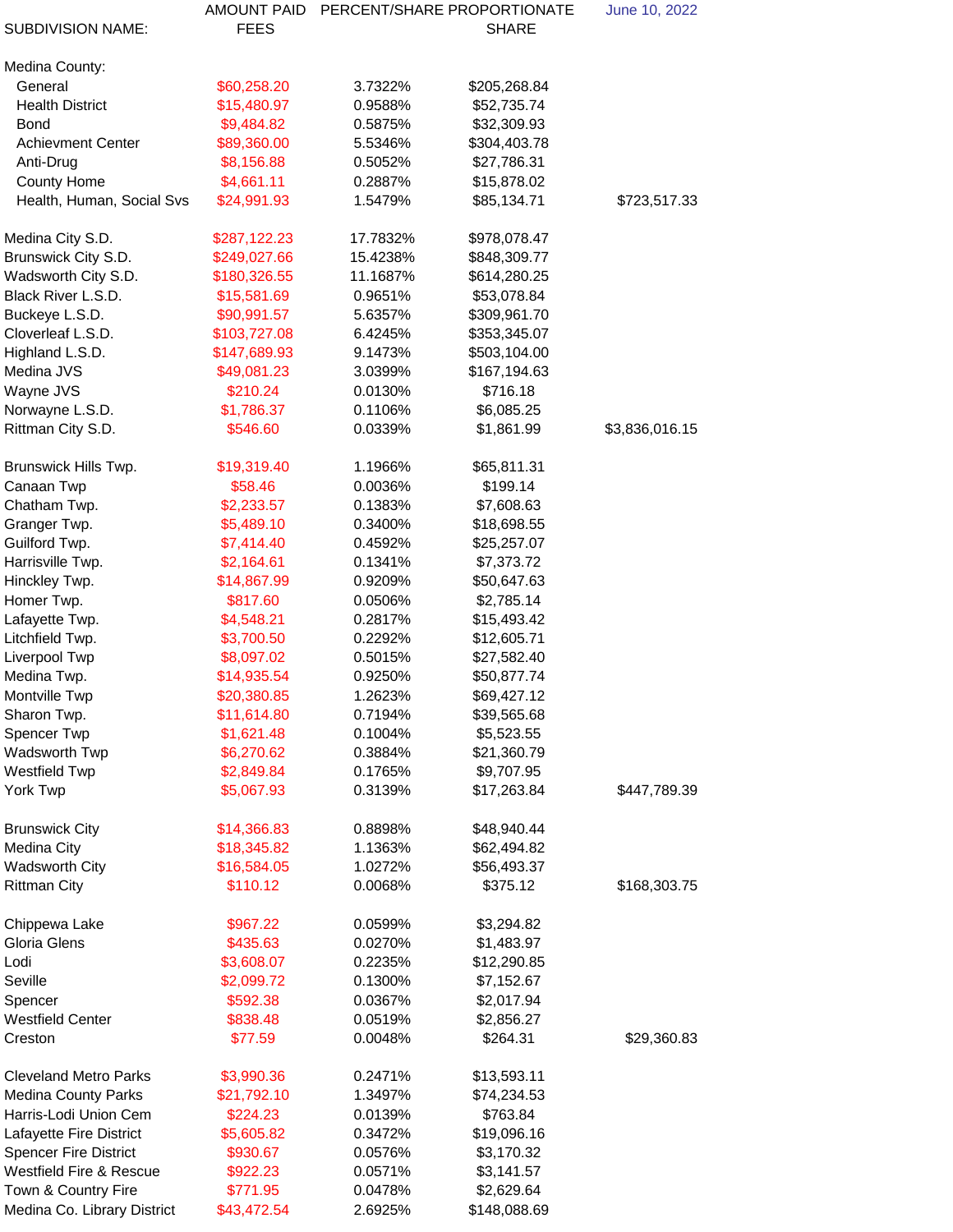| Ella Everhard Library District<br>Wayne Library District | \$8,808.55<br>\$84.68 | 0.5456%<br>0.0052% | \$30,006.22<br>\$288.47 | \$295,012.55   |  |
|----------------------------------------------------------|-----------------------|--------------------|-------------------------|----------------|--|
| TOTALS                                                   | \$1,614,566.02        | 100.00%            | \$5,500,000.00          | \$5,500,000.00 |  |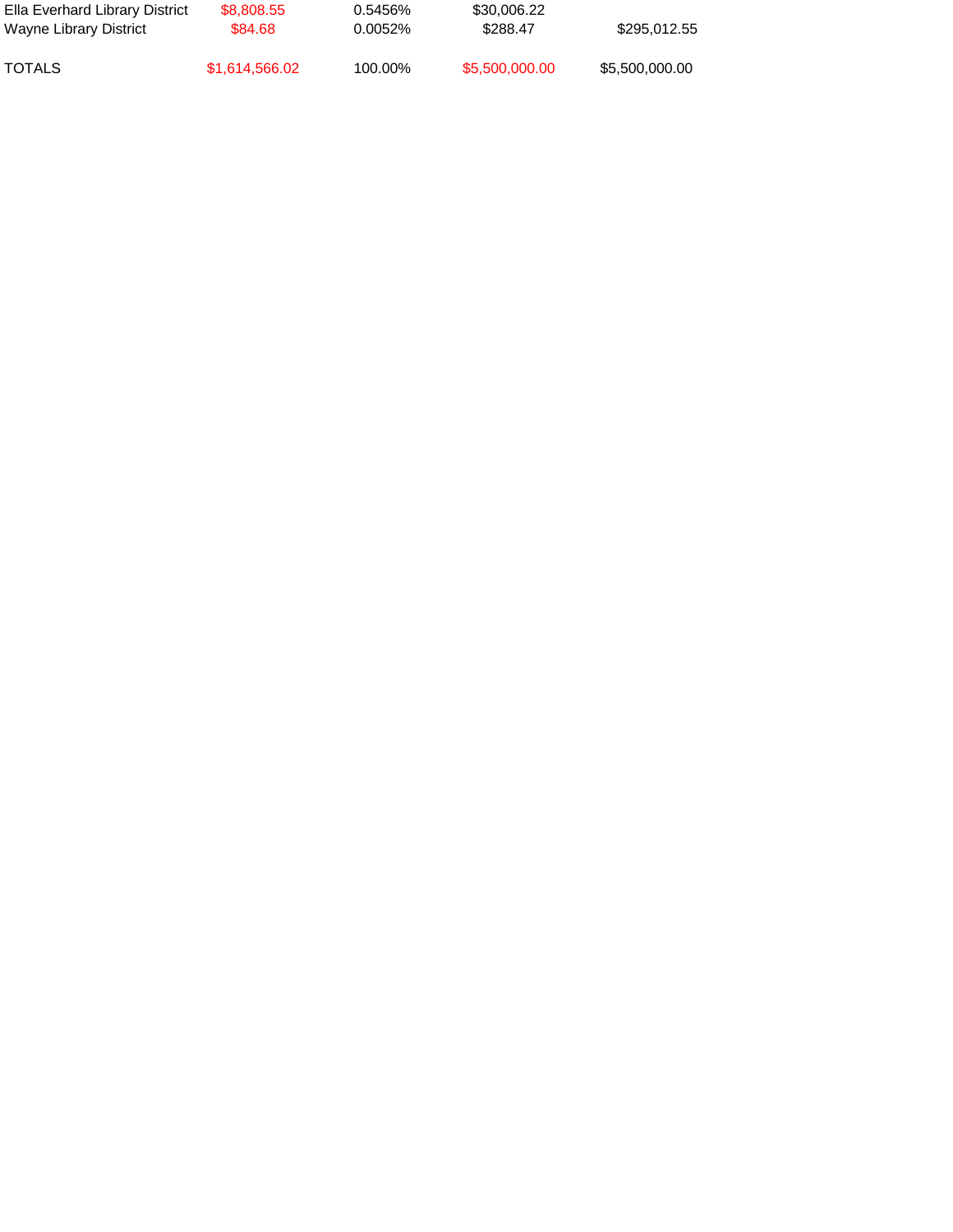#### **SPECIAL REAL ESTATE REIMBURSEMENT SETTLEMENT**

**June 10, 2022**

#### **FROM:**

**TO:**

| REAL ESTATE ASSESSMENT                | 01754200 50960 |              | \$5,500,000.00 |
|---------------------------------------|----------------|--------------|----------------|
|                                       |                |              |                |
|                                       |                |              |                |
| <b>COUNTY GENERAL FUND</b>            | 0010010040001  | \$205,268.84 |                |
| <b>COUNTY BOND</b>                    | 03005075 40001 | \$32,309.93  |                |
| <b>ACHIEVEMENT CENTER</b>             | 33007700 40001 | \$304,403.78 |                |
| <b>HEALTH</b>                         | 01105018 40115 | \$52,735.74  |                |
| <b>MCDAC</b>                          | 01401100 40004 | \$27,786.31  |                |
| <b>COUNTY HOME</b>                    | 00403600 40001 | \$15,878.02  |                |
| <b>HEALTH, HUMAN &amp; SOCIAL SVS</b> | 00459999 40001 | \$85,134.71  | \$723,517.33   |

#### **SPECIAL DISTRICTS**

| LAFAYETTE TWP FIRE & RESCUE        | 92009999 40944 | \$19,096.16  |              |
|------------------------------------|----------------|--------------|--------------|
| <b>SPENCER FIRE DISTRICT</b>       | 92009999 40939 | \$3,170.32   |              |
| <b>WESTFIELD FIRE &amp; RESCUE</b> | 92009999 40950 | \$3,141.57   |              |
| <b>TOWN &amp; COUNTY FIRE</b>      | 92009999 40940 | \$2,629.64   |              |
| HARRISVILLE-LODI CEMETERY          | 92009999 40952 | \$763.84     |              |
| <b>CLEVELAND METRO PARKS</b>       | 92009999 40942 | \$13,593.11  |              |
| <b>MEDINA CO DISTRICT LIBRARY</b>  | 92009999 40937 | \$148,088.69 |              |
| ELLA EVERHARD LIBRARY              | 92009999 40938 | \$30,006.22  |              |
| <b>WAYNE LIBRARY</b>               | 92009999 40948 | \$288.47     |              |
| <b>MEDINA CO PARK DISTRICT</b>     | 34007800 40001 | \$74,234.53  | \$295,012.55 |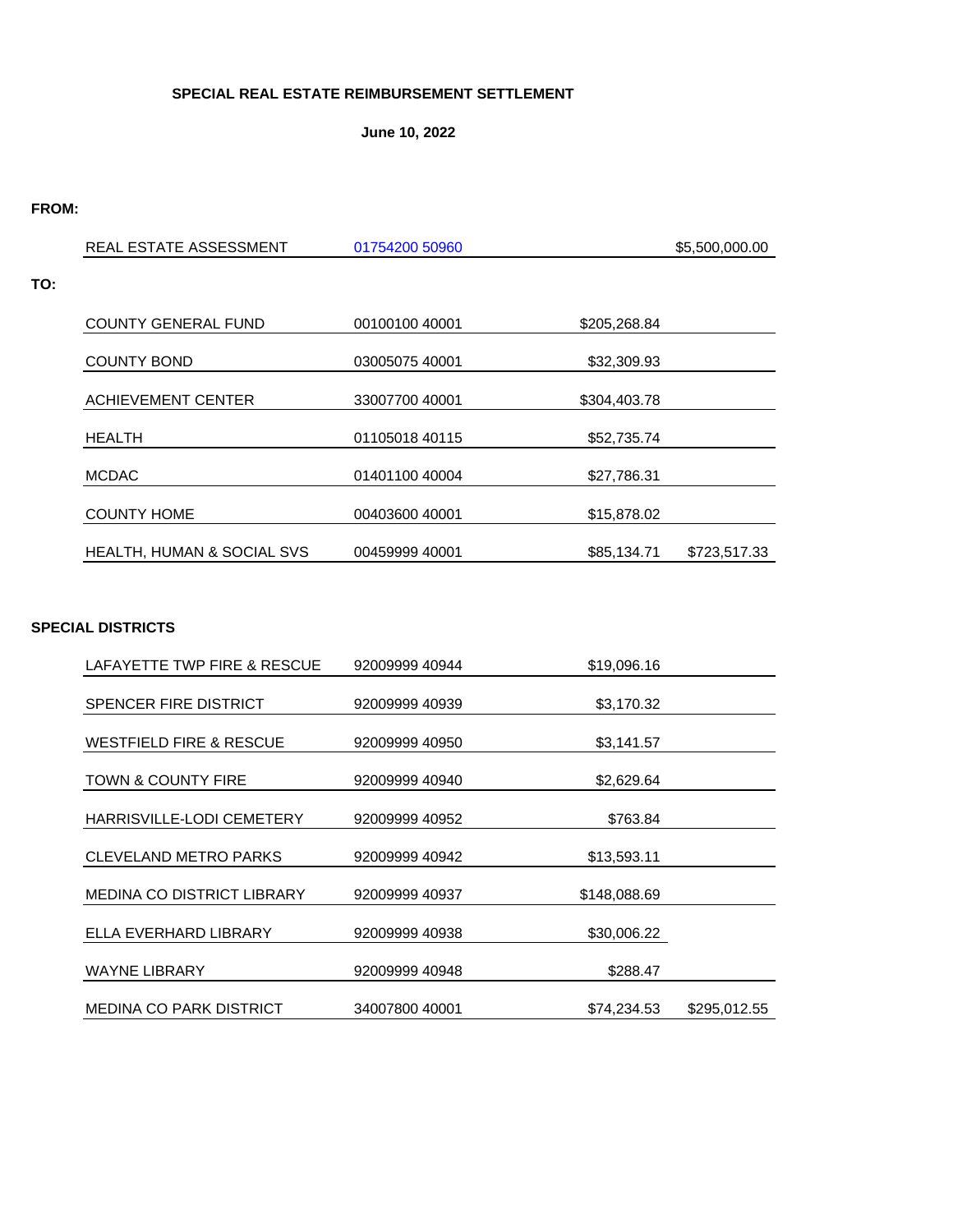#### **TOWNSHIPS**

| <b>BRUNSWICK HILLS</b> | 92009999 40901 | \$65,811.31 |              |
|------------------------|----------------|-------------|--------------|
| <b>CANAAN</b>          | 92009999 40918 | \$199.14    |              |
| <b>CHATHAM</b>         | 92009999 40902 | \$7,608.63  |              |
| <b>GRANGER</b>         | 92009999 40903 | \$18,698.55 |              |
| <b>GUILFORD</b>        | 92009999 40904 | \$25,257.07 |              |
| <b>HARRISVILLE</b>     | 92009999 40905 | \$7,373.72  |              |
| <b>HINCKLEY</b>        | 92009999 40906 | \$50,647.63 |              |
| <b>HOMER</b>           | 92009999 40907 | \$2,785.14  |              |
| <b>LAFAYETTE</b>       | 92009999 40908 | \$15,493.42 |              |
| <b>LITCHFIELD</b>      | 92009999 40909 | \$12,605.71 |              |
| <b>LIVERPOOL</b>       | 92009999 40910 | \$27,582.40 |              |
| <b>MEDINA</b>          | 92009999 40911 | \$50,877.74 |              |
| <b>MONTVILLE</b>       | 92009999 40912 | \$69,427.12 |              |
| <b>SHARON</b>          | 92009999 40913 | \$39,565.68 |              |
| <b>SPENCER</b>         | 92009999 40914 | \$5,523.55  |              |
| <b>WADSWORTH</b>       | 92009999 40915 | \$21,360.79 |              |
| <b>WESTFIELD</b>       | 92009999 40916 | \$9,707.95  |              |
| <b>YORK</b>            | 92009999 40917 | \$17,263.84 | \$447,789.39 |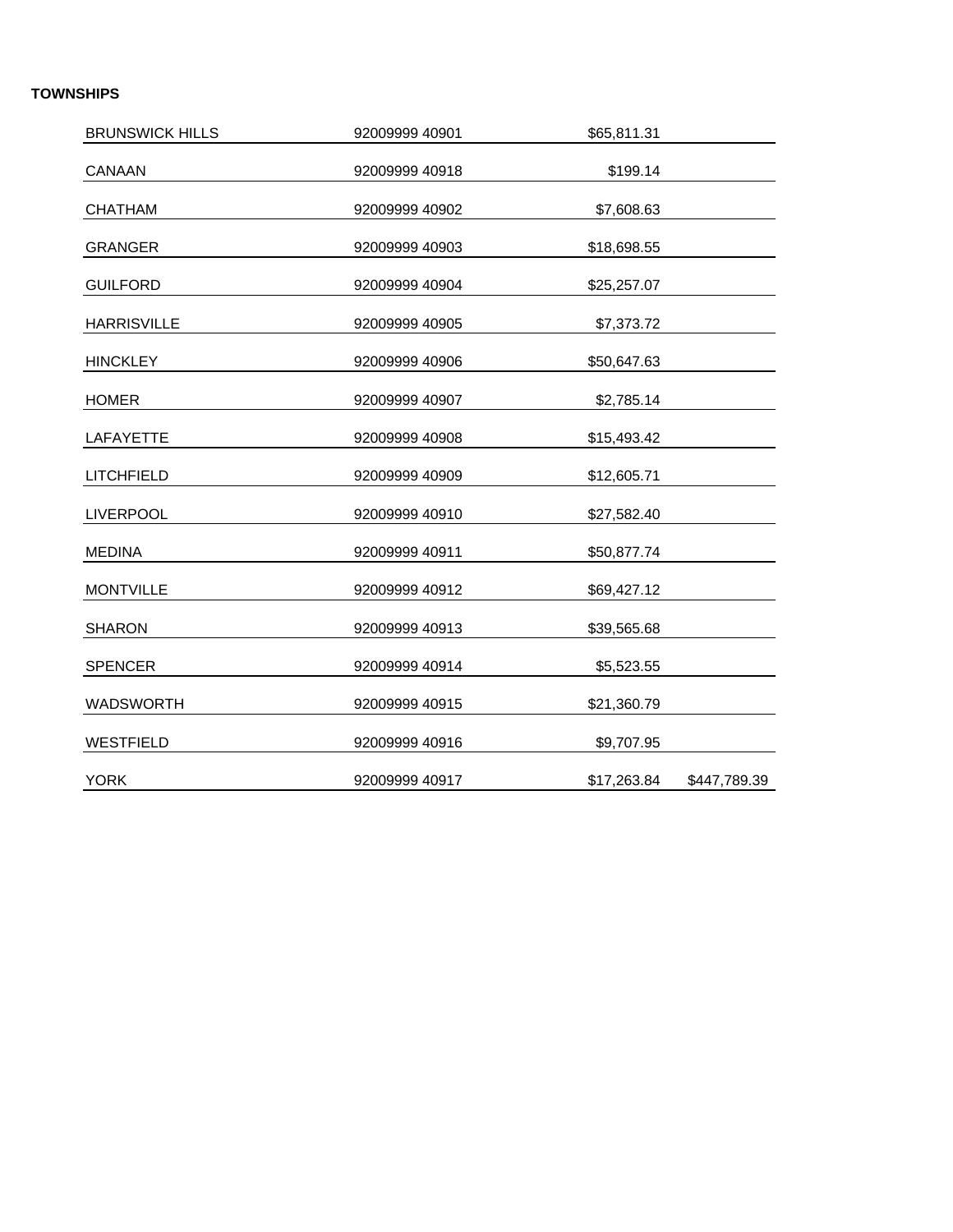#### **SCHOOL DISTRICTS**

| <b>BLACK RIVER LSD</b> | 92009999 40929 | \$53,078.84                  |  |
|------------------------|----------------|------------------------------|--|
| <b>BRUNSWICK CSD</b>   | 92009999 40930 | \$848,309.77                 |  |
| <b>BUCKEYE LSD</b>     | 92009999 40931 | \$309,961.70                 |  |
| <b>CLOVERLEAF LSD</b>  | 92009999 40932 | \$353,345.07                 |  |
| <b>HIGHLAND LSD</b>    | 92009999 40933 | \$503,104.00                 |  |
| <b>MEDINA CSD</b>      | 92009999 40934 | \$978,078.47                 |  |
| <b>WADSWORTH CSD</b>   | 92009999 40935 | \$614,280.25                 |  |
| <b>MEDINA JVS</b>      | 92009999 40936 | \$167,194.63                 |  |
| <b>WAYNE JVS</b>       | 92009999 40941 | \$716.18                     |  |
| <b>RITTMAN EVSD</b>    | 92009999 40945 | \$1,861.99                   |  |
| <b>NORWAYNE LSD</b>    | 92009999 40946 | \$6,085.25<br>\$3,836,016.15 |  |

#### **CITIES & VILLAGES**

| <b>CHIPPEWA LAKE</b>    | 92009999 40919 | \$3,294.82  |              |
|-------------------------|----------------|-------------|--------------|
| <b>GLORIA GLENS</b>     | 92009999 40920 | \$1,483.97  |              |
| <b>LODI</b>             | 92009999 40921 | \$12,290.85 |              |
| <b>SEVILLE</b>          | 92009999 40922 | \$7,152.67  |              |
| <b>SPENCER</b>          | 92009999 40923 | \$2,017.94  |              |
| <b>WESTFIELD CENTER</b> | 92009999 40924 | \$2,856.27  |              |
| <b>BRUNSWICK</b>        | 92009999 40925 | \$48,940.44 |              |
| <b>MEDINA</b>           | 92009999 40926 | \$62,494.82 |              |
| <b>WADSWORTH</b>        | 92009999 40927 | \$56,493.37 |              |
| <b>RITTMAN</b>          | 92009999 40928 | \$375.12    |              |
| <b>CRESTON</b>          | 92009999 40947 | \$264.31    | \$197,664.58 |

Total transfer from \$5,500,000.00

Total transfer to  $$5,500,000.00$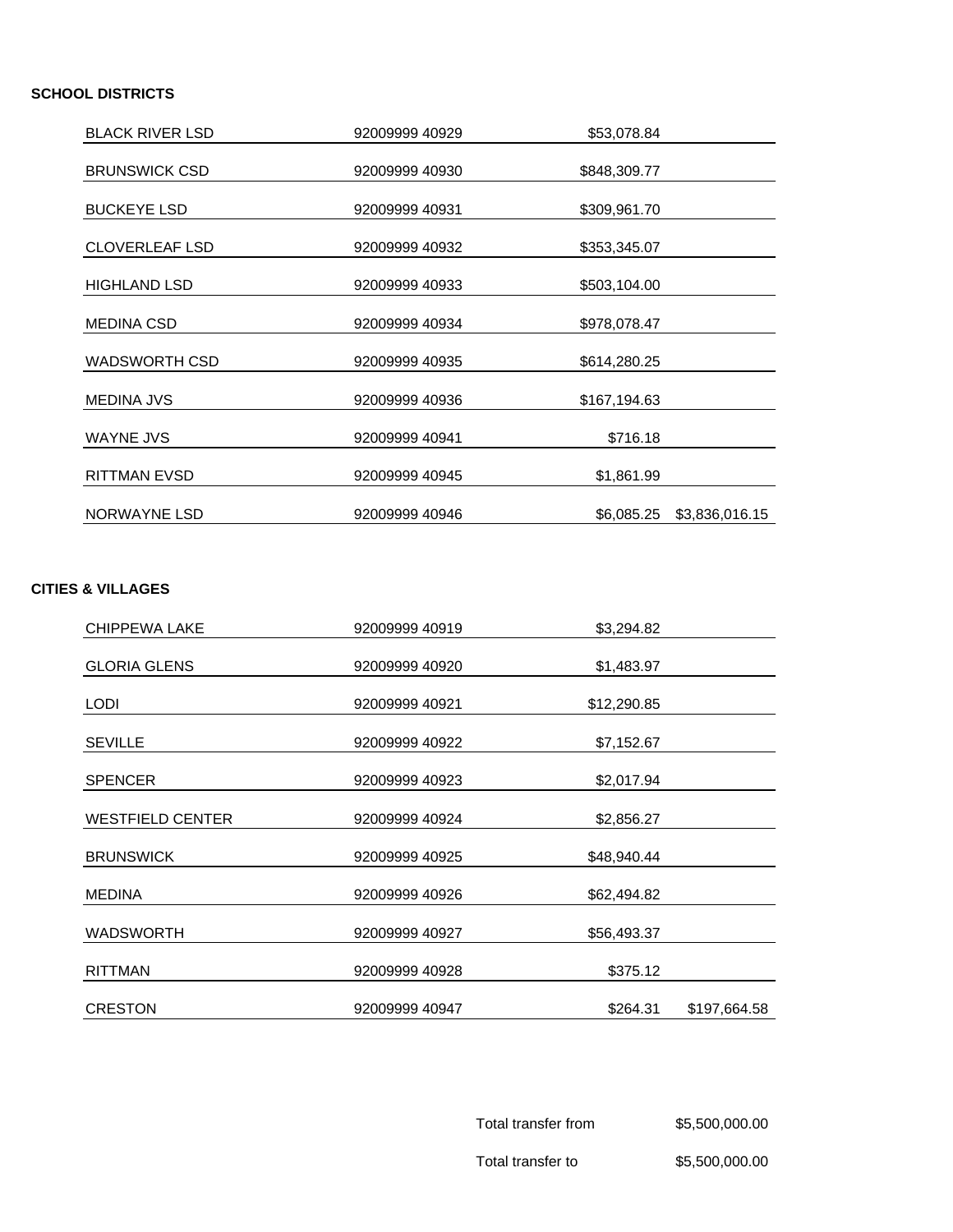Difference \$0.00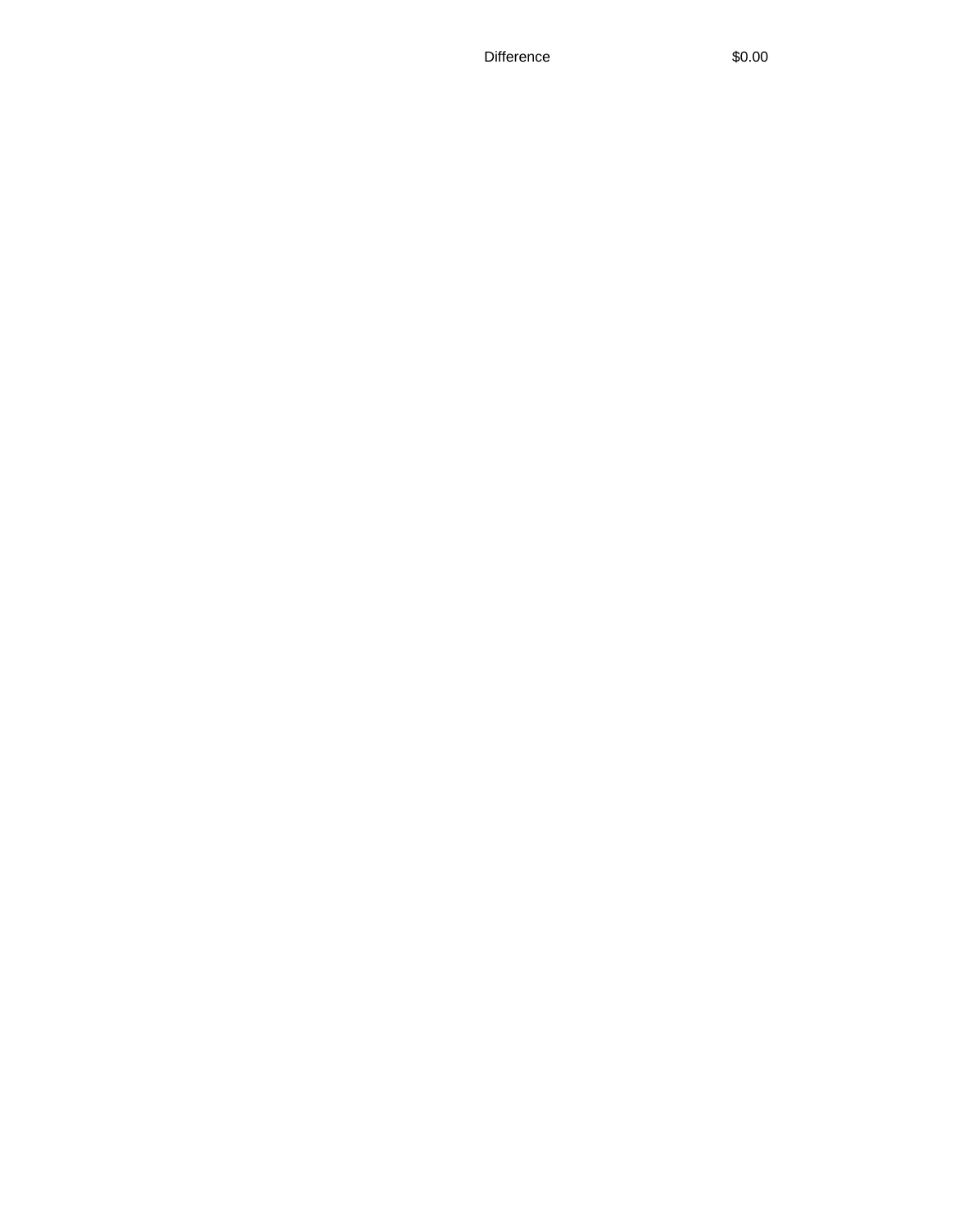#### **SPECIAL REAL ESTATE REIMBURSEMENT SETTLEMENT**

**June 10, 2022**

| <b>POLITICAL</b>       | <b>VENDOR</b> | <b>ACCOUNT</b> | <b>AMOUNT</b>    | <b>WARRANT</b> |
|------------------------|---------------|----------------|------------------|----------------|
| <b>SUBDIVISION</b>     | <b>NUMBER</b> | <b>NUMBER</b>  | <b>DISBURSED</b> | <b>NUMBER</b>  |
|                        |               |                |                  |                |
| <b>TOWNSHIPS</b>       |               |                |                  |                |
| <b>BRUNSWICK HILLS</b> | 9114          | 92009999 59901 | \$65,811.31      |                |
| CANAAN                 | 51            | 92009999 59918 | \$199.14         |                |
| <b>CHATHAM</b>         | 155           | 92009999 59902 | \$7,608.63       |                |
| <b>GRANGER</b>         | 956           | 92009999 59903 | \$18,698.55      |                |
| <b>GUILFORD</b>        | 1006          | 92009999 59904 | \$25,257.07      |                |
| <b>HARRISVILLE</b>     | 1069          | 92009999 59905 | \$7,373.72       |                |
| <b>HINCKLEY</b>        | 1147          | 92009999 59906 | \$50,647.63      |                |
| <b>HOMER</b>           | 1183          | 92009999 59907 | \$2,785.14       |                |
| <b>LAFAYETTE</b>       | 1534          | 92009999 59908 | \$15,493.42      |                |
| <b>LITCHFIELD</b>      | 1640          | 92009999 59909 | \$12,605.71      |                |
| <b>LIVERPOOL</b>       | 1643          | 92009999 59910 | \$27,582.40      |                |
| <b>MEDINA</b>          | 1959          | 92009999 59911 | \$50,877.74      |                |
| <b>MONTVILLE</b>       | 2087          | 92009999 59912 | \$69,427.12      |                |
| <b>SHARON</b>          | 3278          | 92009999 59913 | \$39,565.68      |                |
| <b>SPENCER</b>         | 3520          | 92009999 59914 | \$5,523.55       |                |
| <b>WADSWORTH</b>       | 4374          | 92009999 59915 | \$21,360.79      |                |
| <b>WESTFIELD</b>       | 5062          | 92009999 59916 | \$9,707.95       |                |
| <b>YORK</b>            | 6180          | 92009999 59917 | \$17,263.84      |                |
|                        |               |                |                  |                |

\$447,789.39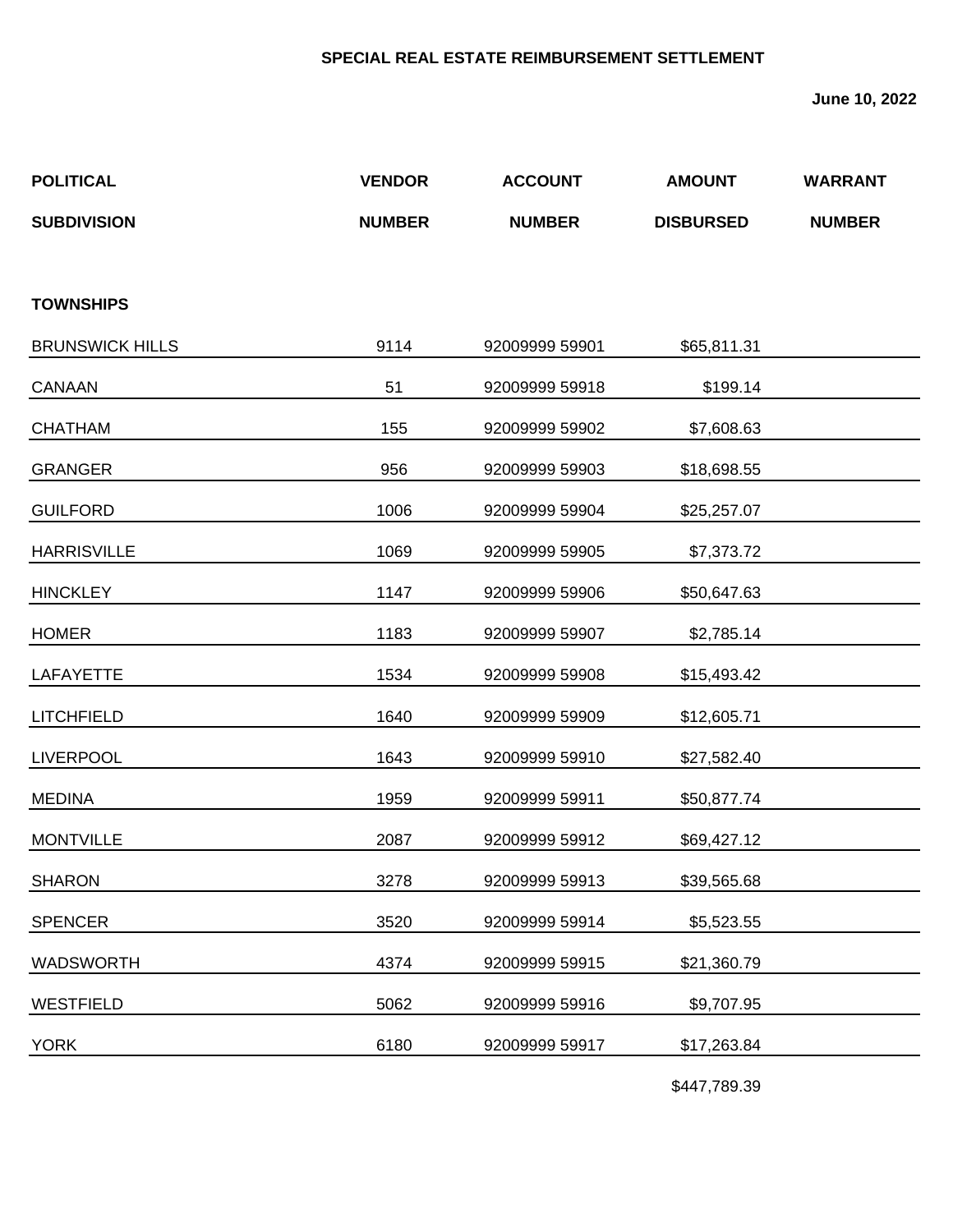#### **VILLAGES:**

| <b>CHIPPEWA LAKE</b>    | 167  | 92009999 59919 | \$3,294.82  |  |
|-------------------------|------|----------------|-------------|--|
| <b>CRESTON</b>          | 69   | 92009999 59947 | \$264.31    |  |
| <b>GLORIA GLENS</b>     | 923  | 92009999 59920 | \$1,483.97  |  |
| <b>LODI</b>             | 1663 | 92009999 59921 | \$12,290.85 |  |
| <b>SEVILLE</b>          | 3253 | 92009999 59922 | \$7,152.67  |  |
| <b>SPENCER</b>          | 3521 | 92009999 59923 | \$2,017.94  |  |
| <b>WESTFIELD CENTER</b> | 5064 | 92009999 59924 | \$2,856.27  |  |
|                         |      |                | \$29,360.83 |  |
| <b>CITIES</b>           |      |                |             |  |
| <b>BRUNSWICK</b>        | 9110 | 92009999 59925 | \$48,940.44 |  |
| <b>MEDINA</b>           | 1915 | 92009999 59926 | \$62,494.82 |  |
| <b>WADSWORTH</b>        | 4365 | 92009999 59927 | \$56,493.37 |  |
| <b>RITTMAN</b>          | 2957 | 92009999 59928 | \$375.12    |  |

\$168,303.75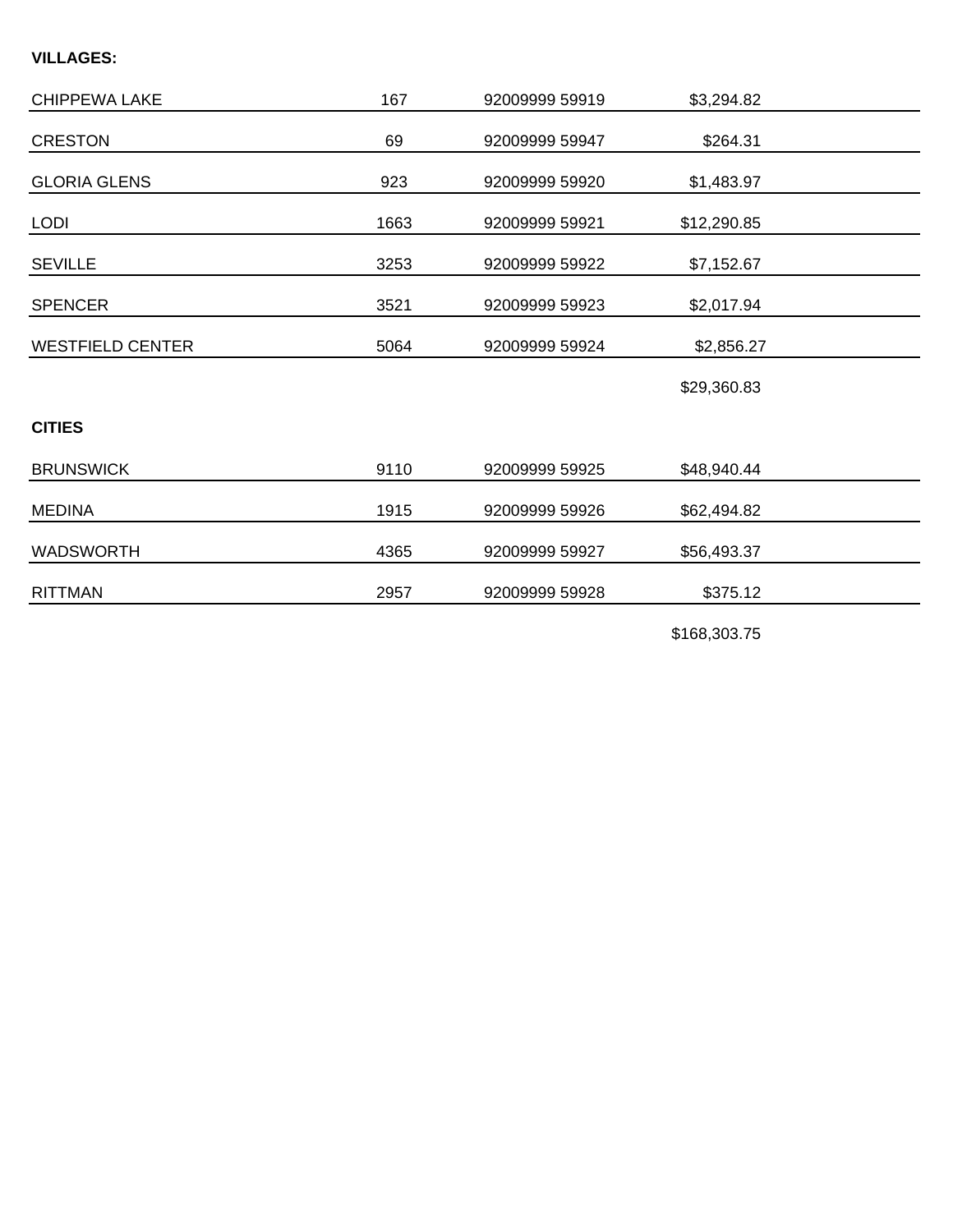#### **SPECIAL DISTRICTS**

| <b>MEDINA COUNTY LIBRARY</b>       | 1921 | 92009999 59937 | \$148,088.69 |  |
|------------------------------------|------|----------------|--------------|--|
| ELLA EVERHARD LIBRARY              | 682  | 92009999 59938 | \$30,006.22  |  |
| <b>WAYNE LIBRARY</b>               | 1195 | 92009999 59948 | \$288.47     |  |
| <b>SPENCER FIRE</b>                | 3519 | 92009999 59939 | \$3,170.32   |  |
| <b>LAFAYETTE FIRE &amp; RESCUE</b> | 9441 | 92009999 59944 | \$19,096.16  |  |
| <b>WESTFIELD FIRE &amp; RESCUE</b> | 3503 | 92009999 59950 | \$3,141.57   |  |
| <b>TOWN &amp; COUNTRY FIRE</b>     | 3986 | 92009999 59940 | \$2,629.64   |  |
| HARRISVILLE-LODI UNION CEMETER     | 5917 | 92009999 59952 | \$763.84     |  |
| <b>CLEVE METRO PARKS</b>           | 206  | 92009999 59942 | \$13,593.11  |  |
|                                    |      |                |              |  |

\$220,778.02

#### **SCHOOLS:**

| <b>BLACK RIVER LSD</b>   | 9071 | 92009999 59929 | \$53,078.84  |  |
|--------------------------|------|----------------|--------------|--|
| <b>BRUNSWICK CSD</b>     | 9111 | 92009999 59930 | \$848,309.77 |  |
| <b>BUCKEYE LSD</b>       | 3789 | 92009999 59931 | \$309,961.70 |  |
| <b>CLOVERLEAF LSD</b>    | 217  | 92009999 59932 | \$353,345.07 |  |
| <b>HIGHLAND LSD</b>      | 1155 | 92009999 59933 | \$503,104.00 |  |
| <b>MEDINA CSD</b>        | 1894 | 92009999 59934 | \$978,078.47 |  |
| <b>WADSWORTH CSD</b>     | 4366 | 92009999 59935 | \$614,280.25 |  |
| MED. CO. CAREER CTR.     | 1918 | 92009999 59936 | \$167,194.63 |  |
| <b>WAYNE CO JVS</b>      | 4731 | 92009999 59941 | \$716.18     |  |
| <b>RITTMAN EX SCHOOL</b> | 2915 | 92009999 59945 | \$1,861.99   |  |
| <b>NORWAYE LSD</b>       | 2241 | 92009999 59946 | \$6,085.25   |  |
|                          |      |                |              |  |

\$3,836,016.15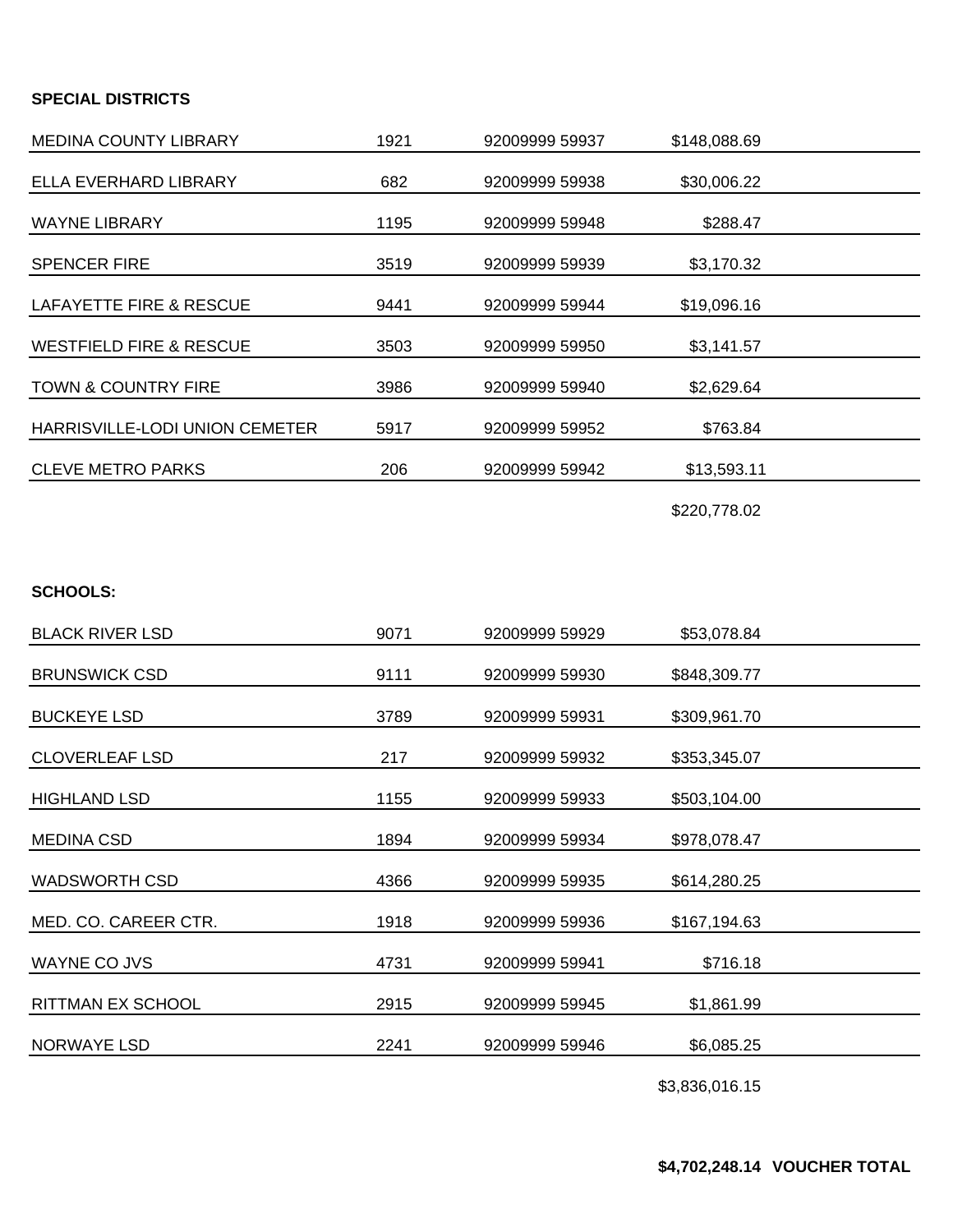#### SPECIAL REAL ESTATE REIMBURSEMENT SETTLEMENT

01754200 50960

| <b>COUNTY GENERAL</b>  | \$205,268.84 |                           |
|------------------------|--------------|---------------------------|
| <b>COUNTY BOND</b>     | \$32,309.93  |                           |
| <b>MCBDD</b>           | \$304,403.78 |                           |
| <b>HEALTH LEVY</b>     | \$52,735.74  |                           |
| <b>MCDAC</b>           | \$27,786.31  |                           |
| <b>COUNTY HOME</b>     | \$15,878.02  |                           |
| <b>SOCIAL SVS LEVY</b> | \$85,134.71  |                           |
|                        |              | \$723,517.33 COUNTY TOTAL |

MEDINA COUNTY PARK \$74,234.53

\$74,234.53 COUNTY PARK DIST

\$797,751.86 TOTAL TRANSFERS

\$5,500,000.00 GRAND TOTAL SET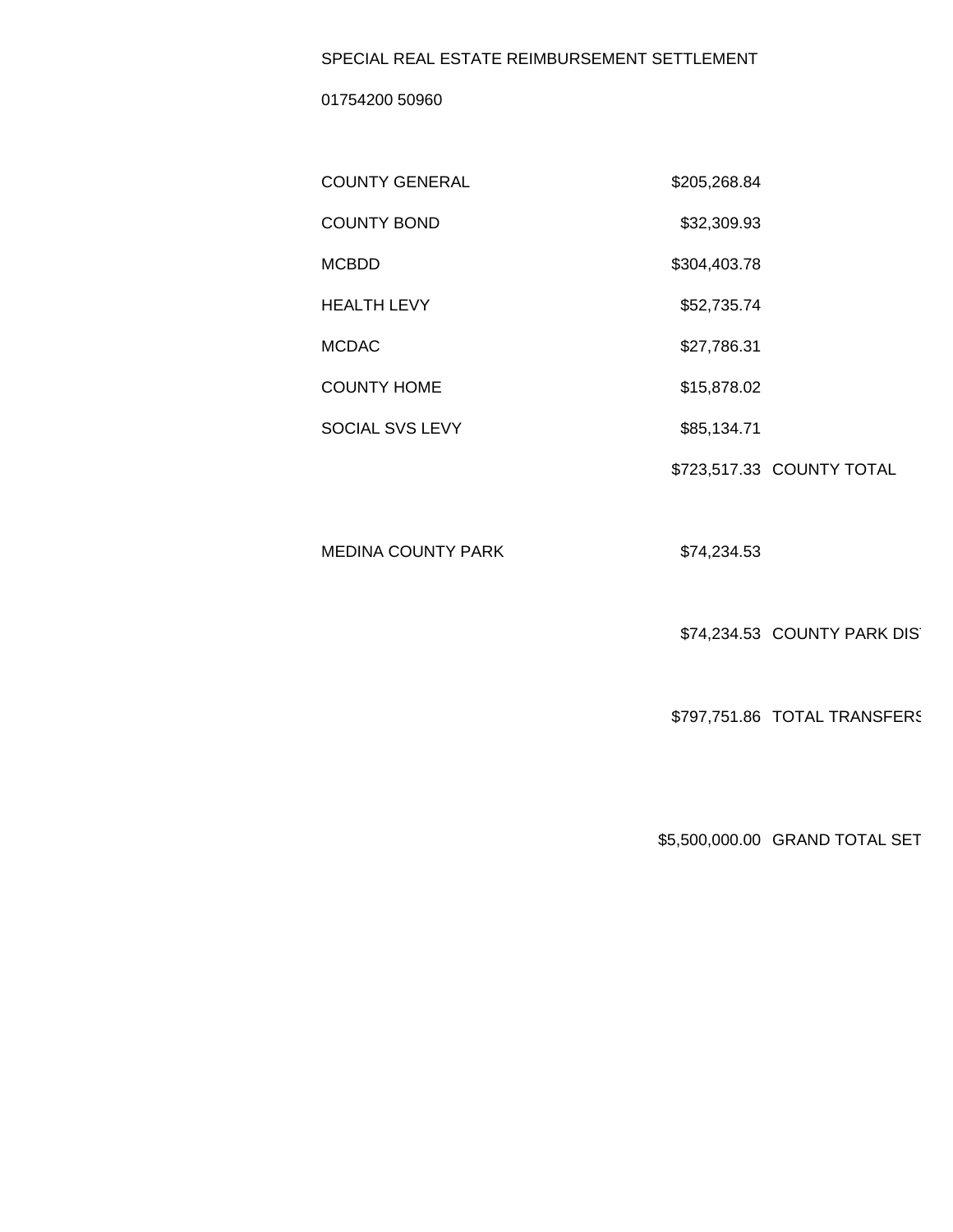### **AUDITOR'S OFFICE, MEDINA, OHIO STATEMENT OF SEMI-ANNUAL APPORTIONMENT OF TAXES June 10, 2022 SPECIAL REAL ESTATE REIMBURSEMENT SETTLEMENT WITH THE COUNTY TREASURER FOR MEDINA COUNTY**

|                                  | <b>GENERAL</b> | <b>BOND</b>       | <b>HEALTH</b> | <b>HEALTH</b> | <b>MCBDD</b> | <b>MCBDD</b> | <b>MCBDD</b> | <b>ANTI</b> | <b>COUNTY</b> | HEALTH, HUMAN,    |
|----------------------------------|----------------|-------------------|---------------|---------------|--------------|--------------|--------------|-------------|---------------|-------------------|
| <b>SOURCE OF RECEIPTS</b>        | <b>FUND</b>    | <b>RETIREMENT</b> | 1992          | 2009          | 2000         | 2010         | 2012         | <b>DRUG</b> | <b>HOME</b>   | <b>SOCIAL SVS</b> |
| <b>Real Estate Reimbursement</b> | \$205,268.84   | \$32,309.93       | \$30,402.15   | \$22,333.59   | \$64,229.20  | \$89,068.55  | \$151,106.04 | \$27,786.31 | \$15,878.02   | \$85,134.71       |
|                                  | \$0.00         | \$0.00            | \$0.00        | \$0.00        | \$0.00       | \$0.00       | \$0.00       | \$0.00      | \$0.00        | \$0.00            |
|                                  | \$0.00         | \$0.00            | \$0.00        | \$0.00        | \$0.00       | \$0.00       | \$0.00       | \$0.00      | \$0.00        | \$0.00            |
|                                  | \$0.00         | \$0.00            | \$0.00        | \$0.00        | \$0.00       | \$0.00       | \$0.00       | \$0.00      | \$0.00        | \$0.00            |
| <b>TOTAL DISTRIBUTION</b>        | \$205,268.84   | \$32,309.93       | \$30,402.15   | \$22,333.59   | \$64,229.20  | \$89,068.55  | \$151,106.04 | \$27,786.31 | \$15,878.02   | \$85,134.71       |
| <b>DEDUCTIONS</b>                |                |                   |               |               |              |              |              |             |               |                   |
| Aud. and Treas. Fees             | \$0.00         | \$0.00            | \$0.00        | \$0.00        | \$0.00       | \$0.00       | \$0.00       | \$0.00      | \$0.00        | \$0.00            |
| <b>Dretac Fund</b>               | \$0.00         | \$0.00            | \$0.00        | \$0.00        | \$0.00       | \$0.00       | \$0.00       | \$0.00      | \$0.00        | \$0.00            |
| <b>TOTAL DEDUCTIONS</b>          | \$0.00         | \$0.00            | \$0.00        | \$0.00        | \$0.00       | \$0.00       | \$0.00       | \$0.00      | \$0.00        | \$0.00            |
| <b>BALANCES</b>                  | \$205,268.84   | \$32,309.93       | \$30,402.15   | \$22,333.59   | \$64,229.20  | \$89,068.55  | \$151,106.04 | \$27,786.31 | \$15,878.02   | \$85,134.71       |
| Less Advances                    |                |                   |               |               |              |              |              |             |               |                   |
| <b>NET DISTRIBUTION</b>          | \$205,268.84   | \$32,309.93       | \$30,402.15   | \$22,333.59   | \$64,229.20  | \$89,068.55  | \$151,106.04 | \$27,786.31 | \$15,878.02   | \$85,134.71       |

# MICHAEL E. KOVACK, COUNTY AUDITOR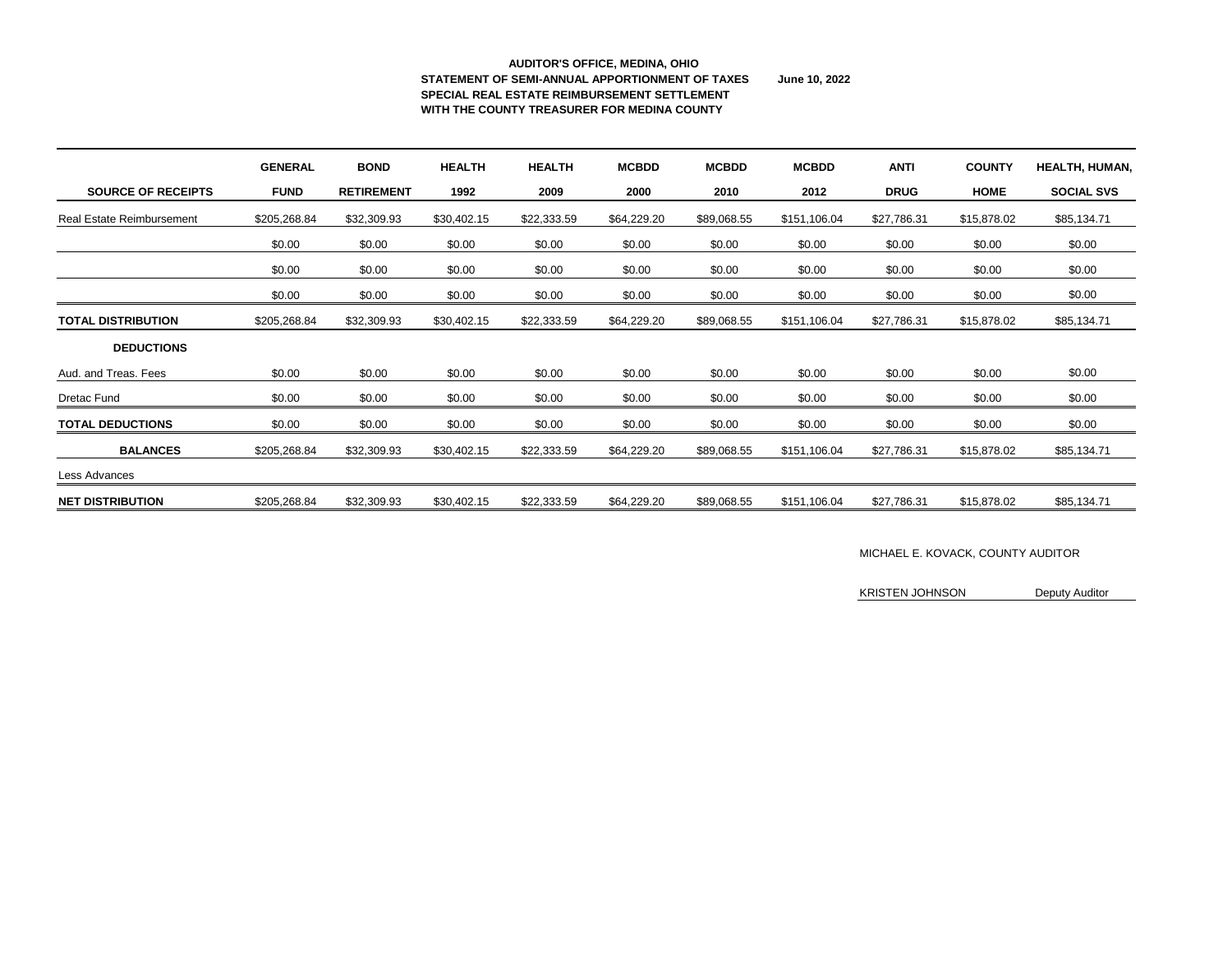### **AUDITOR'S OFFICE, MEDINA, OHIO STATEMENT OF SEMI-ANNUAL APPORTIONMENT OF TAXES June 10, 2022 SPECIAL REAL ESTATE REIMBURSEMENT SETTLEMENT WITH THE COUNTY TREASURER FOR THE MEDINA DISTRICT LIBRARY**

|                                  | <b>GENERAL</b> | <b>LIBRARY</b> |        |        |        |        |        |        |        | <b>TOTAL</b> |
|----------------------------------|----------------|----------------|--------|--------|--------|--------|--------|--------|--------|--------------|
| <b>SOURCE OF RECEIPTS</b>        | <b>FUND</b>    | <b>BOND</b>    |        |        |        |        |        |        |        |              |
| <b>Real Estate Reimbursement</b> | \$102,536.61   | \$45,552.08    | \$0.00 | \$0.00 | \$0.00 | \$0.00 | \$0.00 | \$0.00 | \$0.00 | \$148,088.69 |
|                                  | \$0.00         | \$0.00         | \$0.00 | \$0.00 | \$0.00 | \$0.00 | \$0.00 | \$0.00 | \$0.00 | \$0.00       |
|                                  | \$0.00         | \$0.00         | \$0.00 | \$0.00 | \$0.00 | \$0.00 | \$0.00 | \$0.00 | \$0.00 | \$0.00       |
|                                  | \$0.00         | \$0.00         | \$0.00 | \$0.00 | \$0.00 | \$0.00 | \$0.00 | \$0.00 | \$0.00 | \$0.00       |
| <b>TOTAL DISTRIBUTION</b>        | \$102,536.61   | \$45,552.08    | \$0.00 | \$0.00 | \$0.00 | \$0.00 | \$0.00 | \$0.00 | \$0.00 | \$148,088.69 |
| <b>DEDUCTIONS</b>                |                |                |        |        |        |        |        |        |        |              |
| Aud. and Treas. Fees             | \$0.00         | \$0.00         | \$0.00 | \$0.00 | \$0.00 | \$0.00 | \$0.00 | \$0.00 | \$0.00 | \$0.00       |
| Dretac Fund                      | \$0.00         | \$0.00         | \$0.00 | \$0.00 | \$0.00 | \$0.00 | \$0.00 | \$0.00 | \$0.00 | \$0.00       |
| <b>TOTAL DEDUCTIONS</b>          | \$0.00         | \$0.00         | \$0.00 | \$0.00 | \$0.00 | \$0.00 | \$0.00 | \$0.00 | \$0.00 | \$0.00       |
| <b>BALANCES</b>                  | \$102,536.61   | \$45,552.08    | \$0.00 | \$0.00 | \$0.00 | \$0.00 | \$0.00 | \$0.00 | \$0.00 | \$148,088.69 |
| Less Advances                    |                |                |        |        |        |        |        |        |        |              |
| <b>NET DISTRIBUTION</b>          | \$102,536.61   | \$45,552.08    | \$0.00 | \$0.00 | \$0.00 | \$0.00 | \$0.00 | \$0.00 | \$0.00 | \$148,088.69 |

#### MICHAEL E. KOVACK, COUNTY AUDITOR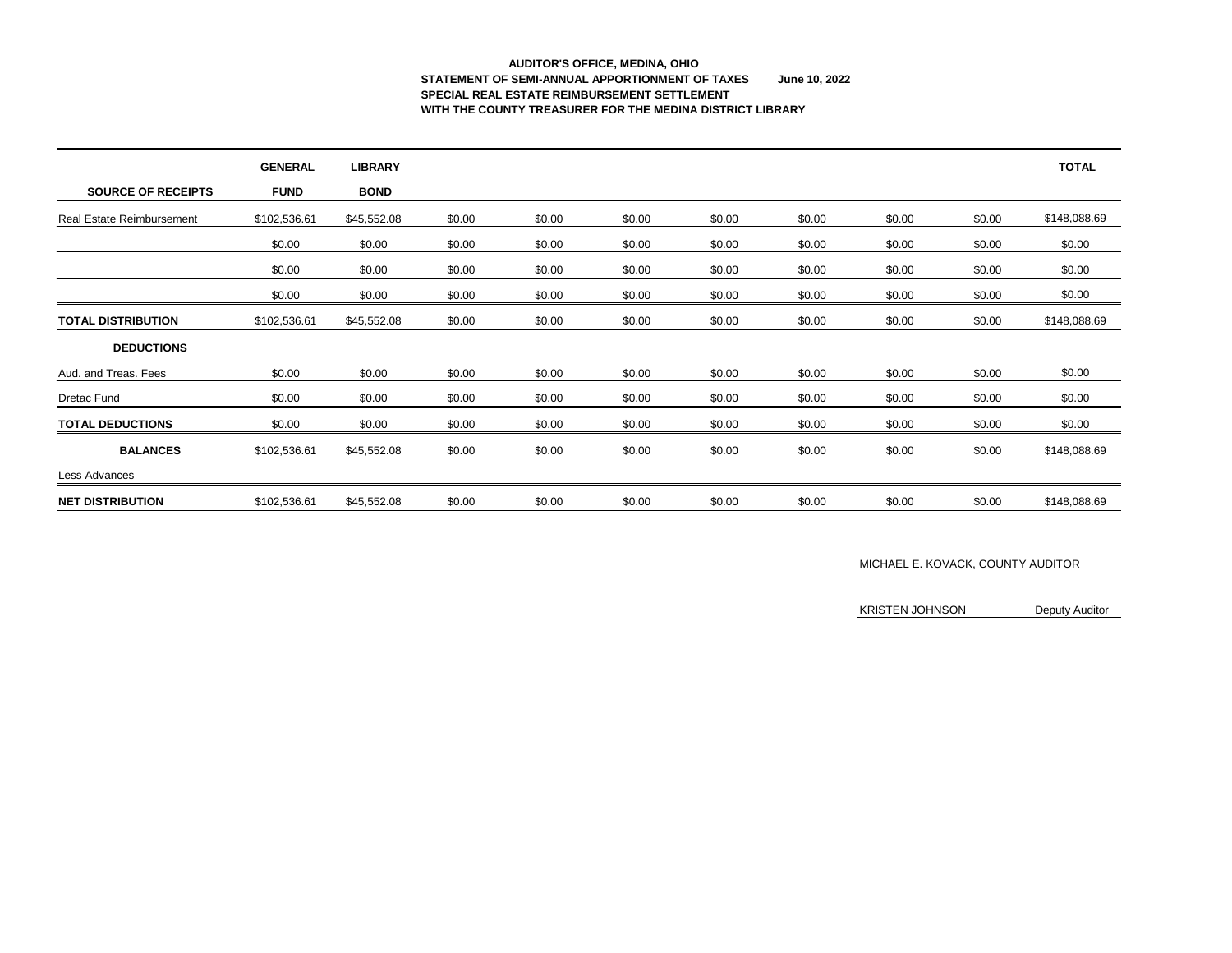### **AUDITOR'S OFFICE, MEDINA, OHIO STATEMENT OF SEMI-ANNUAL APPORTIONMENT OF TAXES June 10, 2022 SPECIAL REAL ESTATE REIMBURSEMENT SETTLEMENT WITH THE COUNTY TREASURER FOR BRUNSWICK HILLS TOWNSHIP**

|                                  | <b>GENERAL</b> | <b>ROAD &amp;</b> | <b>FIRE</b> | <b>POLICE</b> |        |        |        |        |        | <b>TOTAL</b> |
|----------------------------------|----------------|-------------------|-------------|---------------|--------|--------|--------|--------|--------|--------------|
| <b>SOURCE OF RECEIPTS</b>        | <b>FUND</b>    | <b>BRIDGE</b>     | <b>FUND</b> | <b>FUND</b>   |        |        |        |        |        |              |
| <b>Real Estate Reimbursement</b> | \$7,002.53     | \$6,002.17        | \$20,010.15 | \$32,796.46   | \$0.00 | \$0.00 | \$0.00 | \$0.00 | \$0.00 | \$65,811.31  |
|                                  | \$0.00         | \$0.00            | \$0.00      | \$0.00        | \$0.00 | \$0.00 | \$0.00 | \$0.00 | \$0.00 | \$0.00       |
|                                  | \$0.00         | \$0.00            | \$0.00      | \$0.00        | \$0.00 | \$0.00 | \$0.00 | \$0.00 | \$0.00 | \$0.00       |
|                                  | \$0.00         | \$0.00            | \$0.00      | \$0.00        | \$0.00 | \$0.00 | \$0.00 | \$0.00 | \$0.00 | \$0.00       |
| <b>TOTAL DISTRIBUTION</b>        | \$7,002.53     | \$6,002.17        | \$20,010.15 | \$32,796.46   | \$0.00 | \$0.00 | \$0.00 | \$0.00 | \$0.00 | \$65,811.31  |
| <b>DEDUCTIONS</b>                |                |                   |             |               |        |        |        |        |        |              |
| Aud. and Treas. Fees             | \$0.00         | \$0.00            | \$0.00      | \$0.00        | \$0.00 | \$0.00 | \$0.00 | \$0.00 | \$0.00 | \$0.00       |
| <b>Dretac Fund</b>               | \$0.00         | \$0.00            | \$0.00      | \$0.00        | \$0.00 | \$0.00 | \$0.00 | \$0.00 | \$0.00 | \$0.00       |
| <b>TOTAL DEDUCTIONS</b>          | \$0.00         | \$0.00            | \$0.00      | \$0.00        | \$0.00 | \$0.00 | \$0.00 | \$0.00 | \$0.00 | \$0.00       |
| <b>BALANCES</b>                  | \$7,002.53     | \$6,002.17        | \$20,010.15 | \$32,796.46   | \$0.00 | \$0.00 | \$0.00 | \$0.00 | \$0.00 | \$65,811.31  |
| Less Advances                    |                |                   |             |               |        |        |        |        |        |              |
| <b>NET DISTRIBUTION</b>          | \$7,002.53     | \$6,002.17        | \$20,010.15 | \$32,796.46   | \$0.00 | \$0.00 | \$0.00 | \$0.00 | \$0.00 | \$65,811.31  |

### MICHAEL E. KOVACK, COUNTY AUDITOR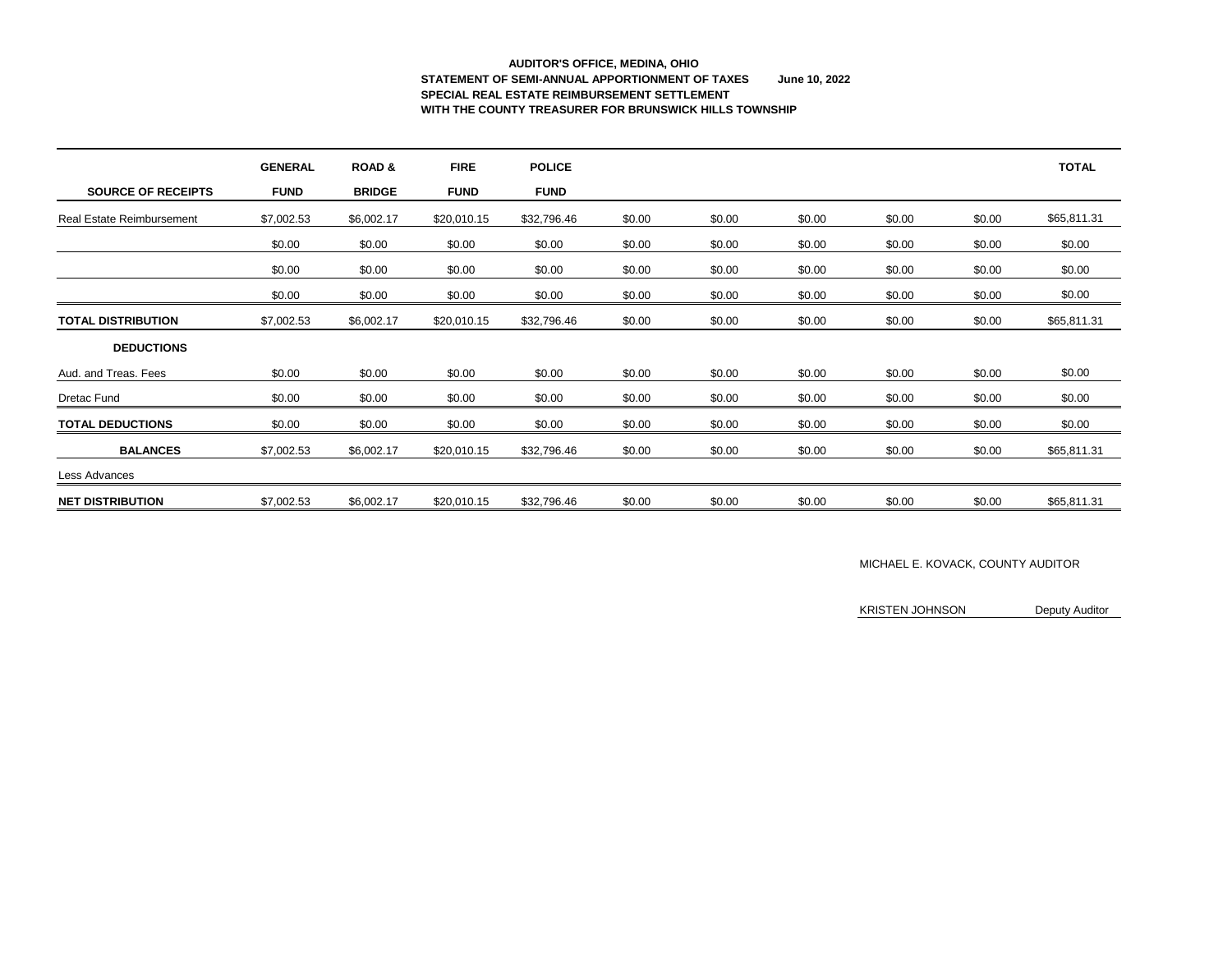#### **AUDITOR'S OFFICE, MEDINA, OHIO STATEMENT OF SEMI-ANNUAL APPORTIONMENT OF TAXES June 10, 2022 SPECIAL REAL ESTATE REIMBURSEMENT SETTLEMENT WITH THE COUNTY TREASURER FOR CANAAN TOWNSHIP**

|                                  | <b>GENERAL</b> | <b>FIRE/EMS</b> | <b>FIRE/EMS</b> | <b>ROAD</b>        |        |        |        |        |        | <b>TOTAL</b> |
|----------------------------------|----------------|-----------------|-----------------|--------------------|--------|--------|--------|--------|--------|--------------|
| <b>SOURCE OF RECEIPTS</b>        | <b>FUND</b>    | <b>FUND</b>     | <b>FUND</b>     | <b>IMPROVEMENT</b> |        |        |        |        |        |              |
| <b>Real Estate Reimbursement</b> | \$7.64         | \$120.05        | \$44.74         | \$26.71            | \$0.00 | \$0.00 | \$0.00 | \$0.00 | \$0.00 | \$199.14     |
|                                  | \$0.00         | \$0.00          | \$0.00          | \$0.00             | \$0.00 | \$0.00 | \$0.00 | \$0.00 | \$0.00 | \$0.00       |
|                                  | \$0.00         | \$0.00          | \$0.00          | \$0.00             | \$0.00 | \$0.00 | \$0.00 | \$0.00 | \$0.00 | \$0.00       |
|                                  | \$0.00         | \$0.00          | \$0.00          | \$0.00             | \$0.00 | \$0.00 | \$0.00 | \$0.00 | \$0.00 | \$0.00       |
| <b>TOTAL DISTRIBUTION</b>        | \$7.64         | \$120.05        | \$44.74         | \$26.71            | \$0.00 | \$0.00 | \$0.00 | \$0.00 | \$0.00 | \$199.14     |
| <b>DEDUCTIONS</b>                |                |                 |                 |                    |        |        |        |        |        |              |
| Aud. and Treas. Fees             | \$0.00         | \$0.00          | \$0.00          | \$0.00             | \$0.00 | \$0.00 | \$0.00 | \$0.00 | \$0.00 | \$0.00       |
| <b>Dretac Fund</b>               | \$0.00         | \$0.00          | \$0.00          | \$0.00             | \$0.00 | \$0.00 | \$0.00 | \$0.00 | \$0.00 | \$0.00       |
| <b>TOTAL DEDUCTIONS</b>          | \$0.00         | \$0.00          | \$0.00          | \$0.00             | \$0.00 | \$0.00 | \$0.00 | \$0.00 | \$0.00 | \$0.00       |
| <b>BALANCES</b>                  | \$7.64         | \$120.05        | \$44.74         | \$26.71            | \$0.00 | \$0.00 | \$0.00 | \$0.00 | \$0.00 | \$199.14     |
| <b>Less Advances</b>             |                |                 |                 |                    |        |        |        |        |        |              |
| <b>NET DISTRIBUTION</b>          | \$7.64         | \$120.05        | \$44.74         | \$26.71            | \$0.00 | \$0.00 | \$0.00 | \$0.00 | \$0.00 | \$199.14     |

KRISTEN JOHNSON Deputy Auditor

### MICHAEL E. KOVACK, COUNTY AUDITOR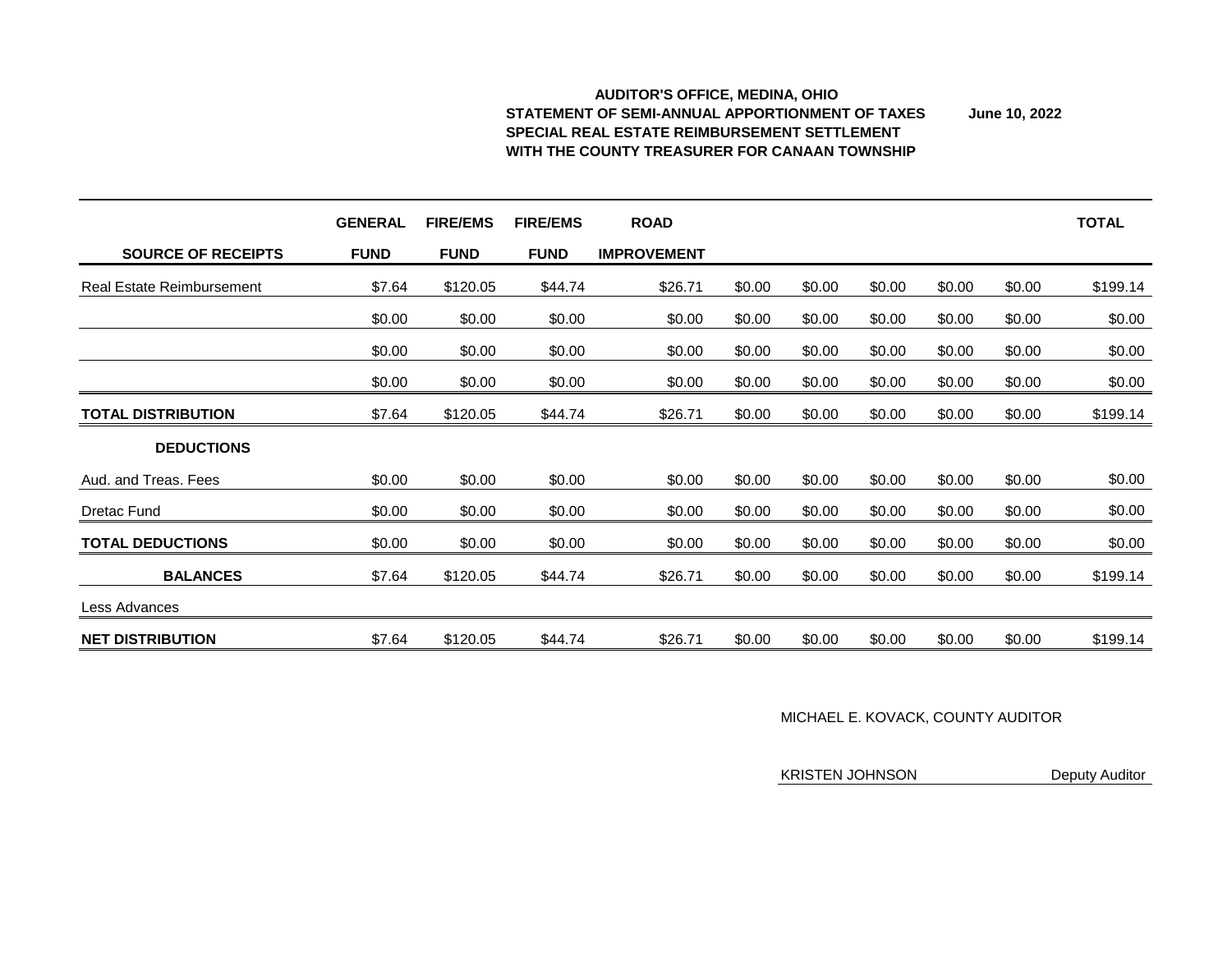### **AUDITOR'S OFFICE, MEDINA, OHIO STATEMENT OF SEMI-ANNUAL APPORTIONMENT OF TAXES June 10, 2022 SPECIAL REAL ESTATE REIMBURSEMENT SETTLEMENT WITH THE COUNTY TREASURER FOR CHATHAM TOWNSHIP**

|                                  | <b>GENERAL</b> | <b>ROAD &amp;</b> | <b>FIRE/EMS</b> | <b>CEMETERY</b> |        |        |        |        |        | <b>TOTAL</b> |
|----------------------------------|----------------|-------------------|-----------------|-----------------|--------|--------|--------|--------|--------|--------------|
| <b>SOURCE OF RECEIPTS</b>        | <b>FUND</b>    | <b>BRIDGE</b>     | <b>FUND</b>     | <b>FUND</b>     |        |        |        |        |        |              |
| <b>Real Estate Reimbursement</b> | \$3,469.51     | \$0.00            | \$3,748.87      | \$390.25        | \$0.00 | \$0.00 | \$0.00 | \$0.00 | \$0.00 | \$7,608.63   |
|                                  | \$0.00         | \$0.00            | \$0.00          | \$0.00          | \$0.00 | \$0.00 | \$0.00 | \$0.00 | \$0.00 | \$0.00       |
|                                  | \$0.00         | \$0.00            | \$0.00          | \$0.00          | \$0.00 | \$0.00 | \$0.00 | \$0.00 | \$0.00 | \$0.00       |
|                                  | \$0.00         | \$0.00            | \$0.00          | \$0.00          | \$0.00 | \$0.00 | \$0.00 | \$0.00 | \$0.00 | \$0.00       |
| <b>TOTAL DISTRIBUTION</b>        | \$3,469.51     | \$0.00            | \$3,748.87      | \$390.25        | \$0.00 | \$0.00 | \$0.00 | \$0.00 | \$0.00 | \$7,608.63   |
| <b>DEDUCTIONS</b>                |                |                   |                 |                 |        |        |        |        |        |              |
| Aud. and Treas. Fees             | \$0.00         | \$0.00            | \$0.00          | \$0.00          | \$0.00 | \$0.00 | \$0.00 | \$0.00 | \$0.00 | \$0.00       |
| <b>Dretac Fund</b>               | \$0.00         | \$0.00            | \$0.00          | \$0.00          | \$0.00 | \$0.00 | \$0.00 | \$0.00 | \$0.00 | \$0.00       |
| <b>TOTAL DEDUCTIONS</b>          | \$0.00         | \$0.00            | \$0.00          | \$0.00          | \$0.00 | \$0.00 | \$0.00 | \$0.00 | \$0.00 | \$0.00       |
| <b>BALANCES</b>                  | \$3,469.51     | \$0.00            | \$3,748.87      | \$390.25        | \$0.00 | \$0.00 | \$0.00 | \$0.00 | \$0.00 | \$7,608.63   |
| Less Advances                    |                |                   |                 |                 |        |        |        |        |        |              |
| <b>NET DISTRIBUTION</b>          | \$3,469.51     | \$0.00            | \$3,748.87      | \$390.25        | \$0.00 | \$0.00 | \$0.00 | \$0.00 | \$0.00 | \$7,608.63   |

### MICHAEL E. KOVACK, COUNTY AUDITOR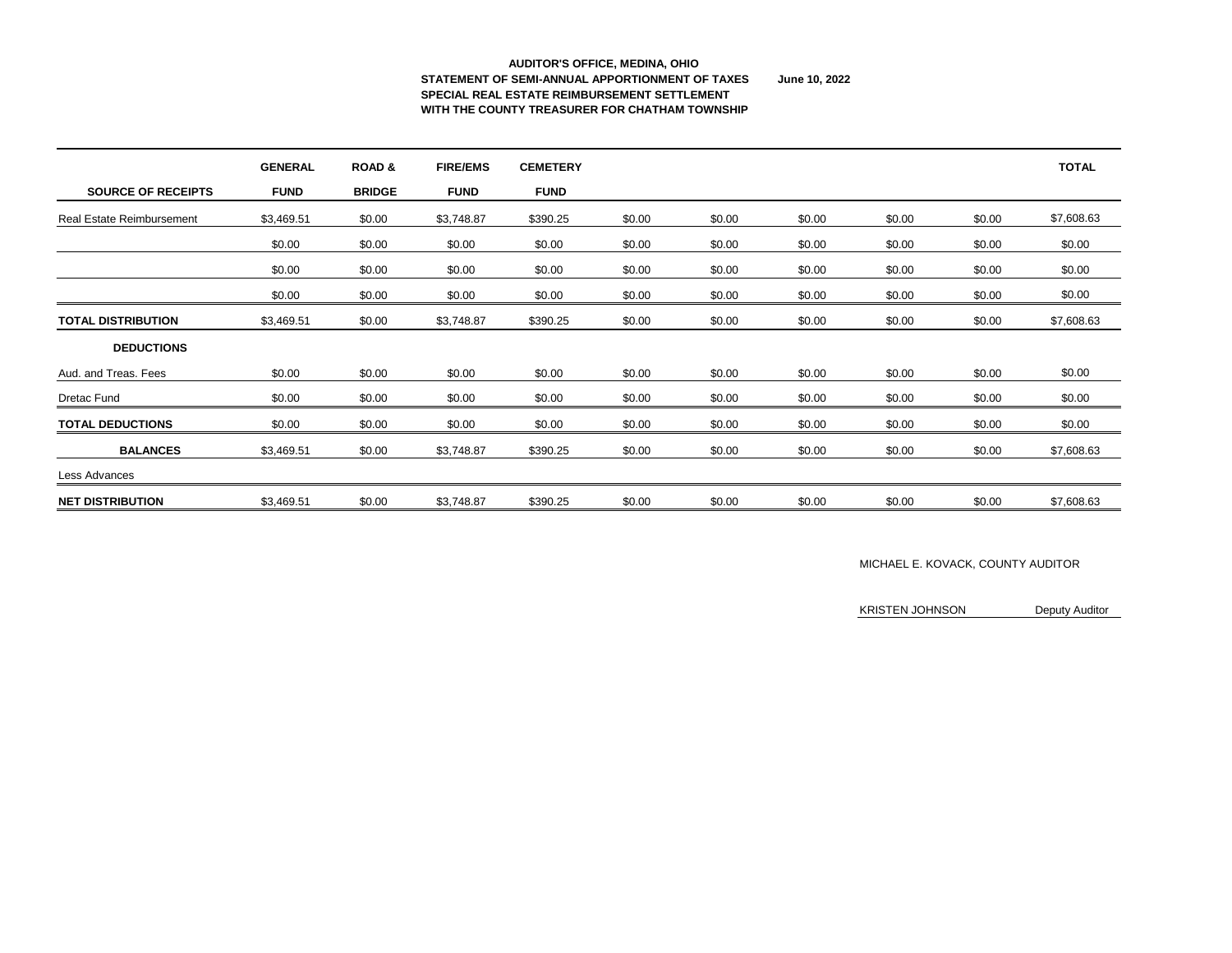#### **AUDITOR'S OFFICE, MEDINA, OHIO STATEMENT OF SEMI-ANNUAL APPORTIONMENT OF TAXES June 10, 2022 SPECIAL REAL ESTATE REIMBURSEMENT SETTLEMENT WITH THE COUNTY TREASURER FOR GRANGER TOWNSHIP**

|                                  | <b>GENERAL</b> | <b>ROAD &amp;</b> | <b>FIRE</b> | <b>CEMETERY</b> | <b>FIRE</b> | <b>ROAD</b> |        |        |        | <b>TOTAL</b> |
|----------------------------------|----------------|-------------------|-------------|-----------------|-------------|-------------|--------|--------|--------|--------------|
| <b>SOURCE OF RECEIPTS</b>        | <b>FUND</b>    | <b>BRIDGE</b>     | <b>FUND</b> | <b>FUND</b>     | <b>LEVY</b> | <b>LEVY</b> |        |        |        |              |
| <b>Real Estate Reimbursement</b> | \$4,006.86     | \$4,735.38        | \$546.39    | \$182.13        | \$7,689.83  | \$1,537.97  | \$0.00 | \$0.00 | \$0.00 | \$18,698.56  |
|                                  | \$0.00         | \$0.00            | \$0.00      | \$0.00          | \$0.00      | \$0.00      | \$0.00 | \$0.00 | \$0.00 | \$0.00       |
|                                  | \$0.00         | \$0.00            | \$0.00      | \$0.00          | \$0.00      | \$0.00      | \$0.00 | \$0.00 | \$0.00 | \$0.00       |
|                                  | \$0.00         | \$0.00            | \$0.00      | \$0.00          | \$0.00      | \$0.00      | \$0.00 | \$0.00 | \$0.00 | \$0.00       |
| <b>TOTAL DISTRIBUTION</b>        | \$4,006.86     | \$4,735.38        | \$546.39    | \$182.13        | \$7,689.83  | \$1,537.97  | \$0.00 | \$0.00 | \$0.00 | \$18,698.56  |
| <b>DEDUCTIONS</b>                |                |                   |             |                 |             |             |        |        |        |              |
| Aud. and Treas. Fees             | \$0.00         | \$0.00            | \$0.00      | \$0.00          | \$0.00      | \$0.00      | \$0.00 | \$0.00 | \$0.00 | \$0.00       |
| <b>Dretac Fund</b>               | \$0.00         | \$0.00            | \$0.00      | \$0.00          | \$0.00      | \$0.00      | \$0.00 | \$0.00 | \$0.00 | \$0.00       |
| <b>TOTAL DEDUCTIONS</b>          | \$0.00         | \$0.00            | \$0.00      | \$0.00          | \$0.00      | \$0.00      | \$0.00 | \$0.00 | \$0.00 | \$0.00       |
| <b>BALANCES</b>                  | \$4,006.86     | \$4,735.38        | \$546.39    | \$182.13        | \$7,689.83  | \$1,537.97  | \$0.00 | \$0.00 | \$0.00 | \$18,698.56  |
| Less Advances                    |                |                   |             |                 |             |             |        |        |        |              |
| <b>NET DISTRIBUTION</b>          | \$4,006.86     | \$4,735.38        | \$546.39    | \$182.13        | \$7,689.83  | \$1,537.97  | \$0.00 | \$0.00 | \$0.00 | \$18,698.56  |

### MICHAEL E. KOVACK, COUNTY AUDITOR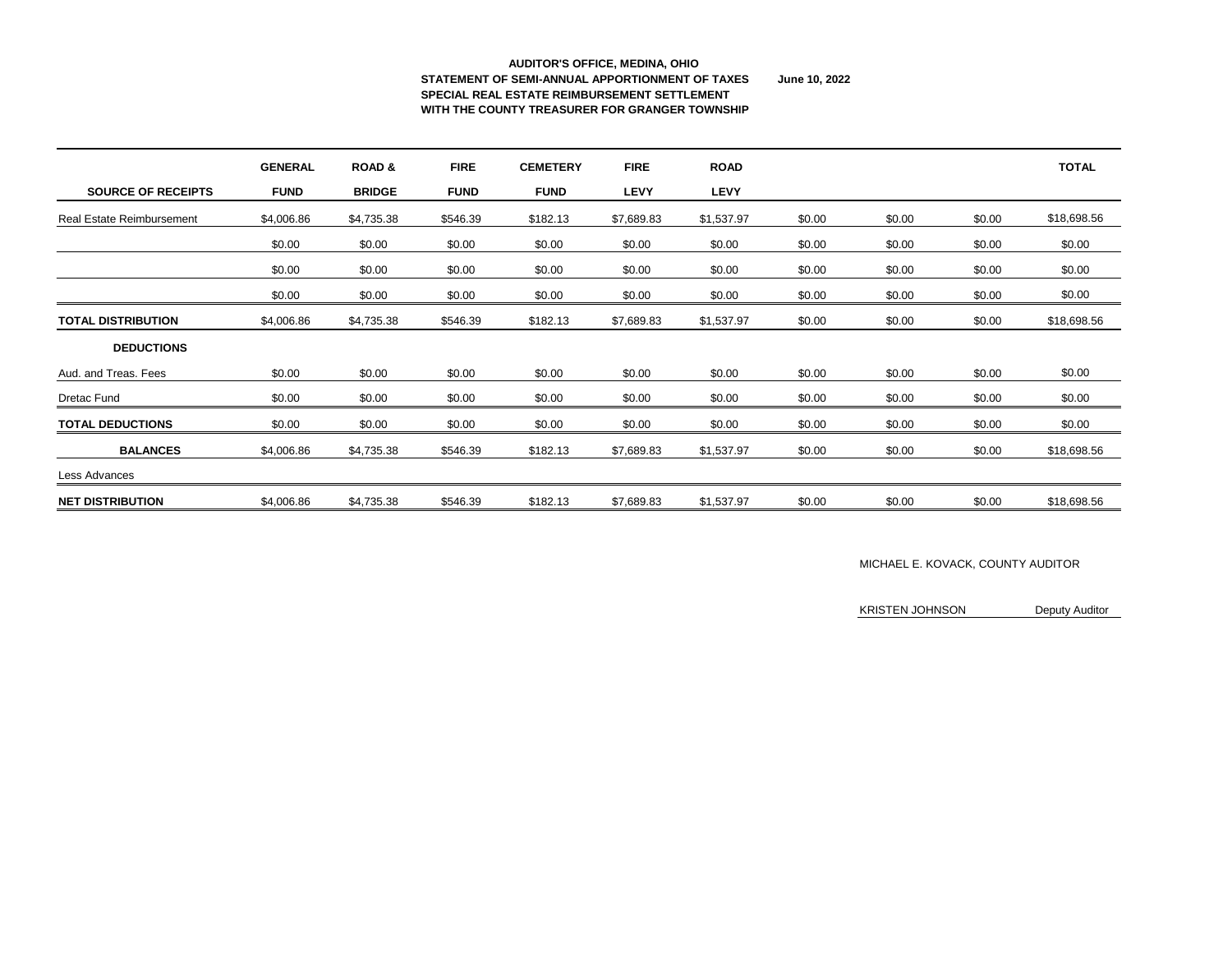#### **AUDITOR'S OFFICE, MEDINA, OHIO STATEMENT OF SEMI-ANNUAL APPORTIONMENT OF TAXES June 10, 2022 SPECIAL REAL ESTATE REIMBURSEMENT SETTLEMENT WITH THE COUNTY TREASURER FOR GUILFORD TOWNSHIP**

|                                  | <b>GENERAL</b> | <b>ROAD &amp;</b> | <b>FIRE</b> | <b>CEMETERY</b> | <b>AMBULANCE</b> | <b>ROAD</b> |        |        |        | <b>TOTAL</b> |
|----------------------------------|----------------|-------------------|-------------|-----------------|------------------|-------------|--------|--------|--------|--------------|
| <b>SOURCE OF RECEIPTS</b>        | <b>FUND</b>    | <b>BRIDGE</b>     | <b>FUND</b> | <b>FUND</b>     | <b>FUND</b>      | <b>FUND</b> |        |        |        |              |
| <b>Real Estate Reimbursement</b> | \$1,472.67     | \$6,995.18        | \$6,713.95  | \$368.17        | \$7,417.86       | \$2,289.24  | \$0.00 | \$0.00 | \$0.00 | \$25,257.07  |
|                                  | \$0.00         | \$0.00            | \$0.00      | \$0.00          | \$0.00           | \$0.00      | \$0.00 | \$0.00 | \$0.00 | \$0.00       |
|                                  | \$0.00         | \$0.00            | \$0.00      | \$0.00          | \$0.00           | \$0.00      | \$0.00 | \$0.00 | \$0.00 | \$0.00       |
|                                  | \$0.00         | \$0.00            | \$0.00      | \$0.00          | \$0.00           | \$0.00      | \$0.00 | \$0.00 | \$0.00 | \$0.00       |
| <b>TOTAL DISTRIBUTION</b>        | \$1,472.67     | \$6,995.18        | \$6,713.95  | \$368.17        | \$7,417.86       | \$2,289.24  | \$0.00 | \$0.00 | \$0.00 | \$25,257.07  |
| <b>DEDUCTIONS</b>                |                |                   |             |                 |                  |             |        |        |        |              |
| Aud. and Treas. Fees             | \$0.00         | \$0.00            | \$0.00      | \$0.00          | \$0.00           | \$0.00      | \$0.00 | \$0.00 | \$0.00 | \$0.00       |
| <b>Dretac Fund</b>               | \$0.00         | \$0.00            | \$0.00      | \$0.00          | \$0.00           | \$0.00      | \$0.00 | \$0.00 | \$0.00 | \$0.00       |
| <b>TOTAL DEDUCTIONS</b>          | \$0.00         | \$0.00            | \$0.00      | \$0.00          | \$0.00           | \$0.00      | \$0.00 | \$0.00 | \$0.00 | \$0.00       |
| <b>BALANCES</b>                  | \$1,472.67     | \$6,995.18        | \$6,713.95  | \$368.17        | \$7,417.86       | \$2,289.24  | \$0.00 | \$0.00 | \$0.00 | \$25,257.07  |
| Less Advances                    |                |                   |             |                 |                  |             |        |        |        |              |
| <b>NET DISTRIBUTION</b>          | \$1,472.67     | \$6,995.18        | \$6,713.95  | \$368.17        | \$7,417.86       | \$2,289.24  | \$0.00 | \$0.00 | \$0.00 | \$25,257.07  |

### MICHAEL E. KOVACK, COUNTY AUDITOR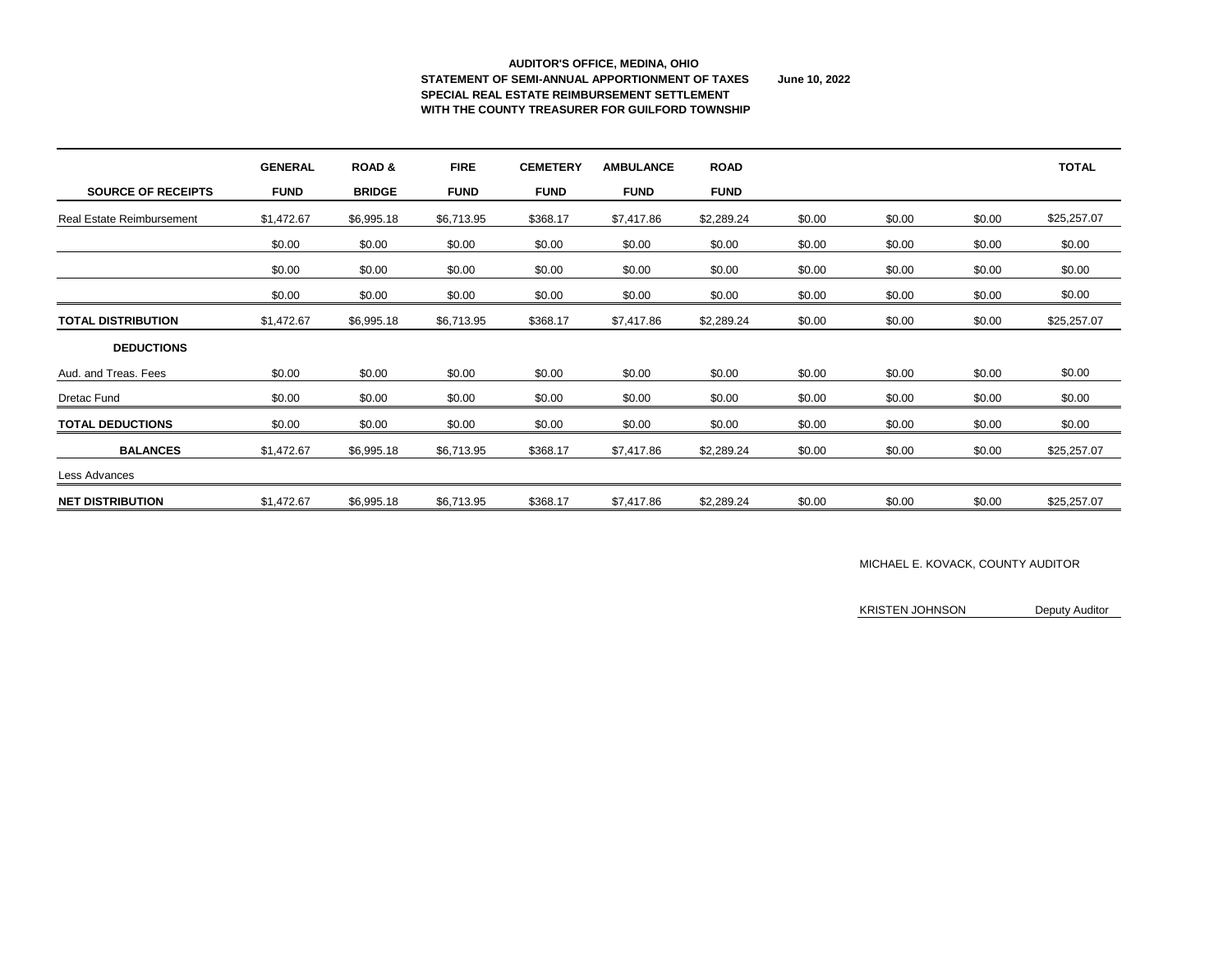# **AUDITOR'S OFFICE, MEDINA, OHIO STATEMENT OF SEMI-ANNUAL APPORTIONMENT OF TAXES June 10, 2022 SPECIAL REAL ESTATE REIMBURSEMENT SETTLEMENT WITH THE COUNTY TREASURER FOR HARRISVILLE TOWNSHIP**

|                                  | <b>GENERAL</b> | <b>ROAD &amp;</b> | <b>FIRE</b> | <b>AMBULANCE</b> | <b>ROAD</b> |        |        |        |        | <b>TOTAL</b> |
|----------------------------------|----------------|-------------------|-------------|------------------|-------------|--------|--------|--------|--------|--------------|
| <b>SOURCE OF RECEIPTS</b>        | <b>FUND</b>    | <b>BRIDGE</b>     | <b>FUND</b> | <b>FUND</b>      | <b>FUND</b> |        |        |        |        |              |
| <b>Real Estate Reimbursement</b> | \$410.86       | \$3,697.71        | \$963.25    | \$1,166.95       | \$1,134.95  | \$0.00 | \$0.00 | \$0.00 | \$0.00 | \$7,373.72   |
|                                  | \$0.00         | \$0.00            | \$0.00      | \$0.00           | \$0.00      | \$0.00 | \$0.00 | \$0.00 | \$0.00 | \$0.00       |
|                                  | \$0.00         | \$0.00            | \$0.00      | \$0.00           | \$0.00      | \$0.00 | \$0.00 | \$0.00 | \$0.00 | \$0.00       |
|                                  | \$0.00         | \$0.00            | \$0.00      | \$0.00           | \$0.00      | \$0.00 | \$0.00 | \$0.00 | \$0.00 | \$0.00       |
| <b>TOTAL DISTRIBUTION</b>        | \$410.86       | \$3,697.71        | \$963.25    | \$1,166.95       | \$1,134.95  | \$0.00 | \$0.00 | \$0.00 | \$0.00 | \$7,373.72   |
| <b>DEDUCTIONS</b>                |                |                   |             |                  |             |        |        |        |        |              |
| Aud. and Treas. Fees             | \$0.00         | \$0.00            | \$0.00      | \$0.00           | \$0.00      | \$0.00 | \$0.00 | \$0.00 | \$0.00 | \$0.00       |
| <b>Dretac Fund</b>               | \$0.00         | \$0.00            | \$0.00      | \$0.00           | \$0.00      | \$0.00 | \$0.00 | \$0.00 | \$0.00 | \$0.00       |
| <b>TOTAL DEDUCTIONS</b>          | \$0.00         | \$0.00            | \$0.00      | \$0.00           | \$0.00      | \$0.00 | \$0.00 | \$0.00 | \$0.00 | \$0.00       |
| <b>BALANCES</b>                  | \$410.86       | \$3,697.71        | \$963.25    | \$1,166.95       | \$1,134.95  | \$0.00 | \$0.00 | \$0.00 | \$0.00 | \$7,373.72   |
| Less Advances                    |                |                   |             |                  |             |        |        |        |        |              |
| <b>NET DISTRIBUTION</b>          | \$410.86       | \$3,697.71        | \$963.25    | \$1,166.95       | \$1,134.95  | \$0.00 | \$0.00 | \$0.00 | \$0.00 | \$7,373.72   |

### MICHAEL E. KOVACK, COUNTY AUDITOR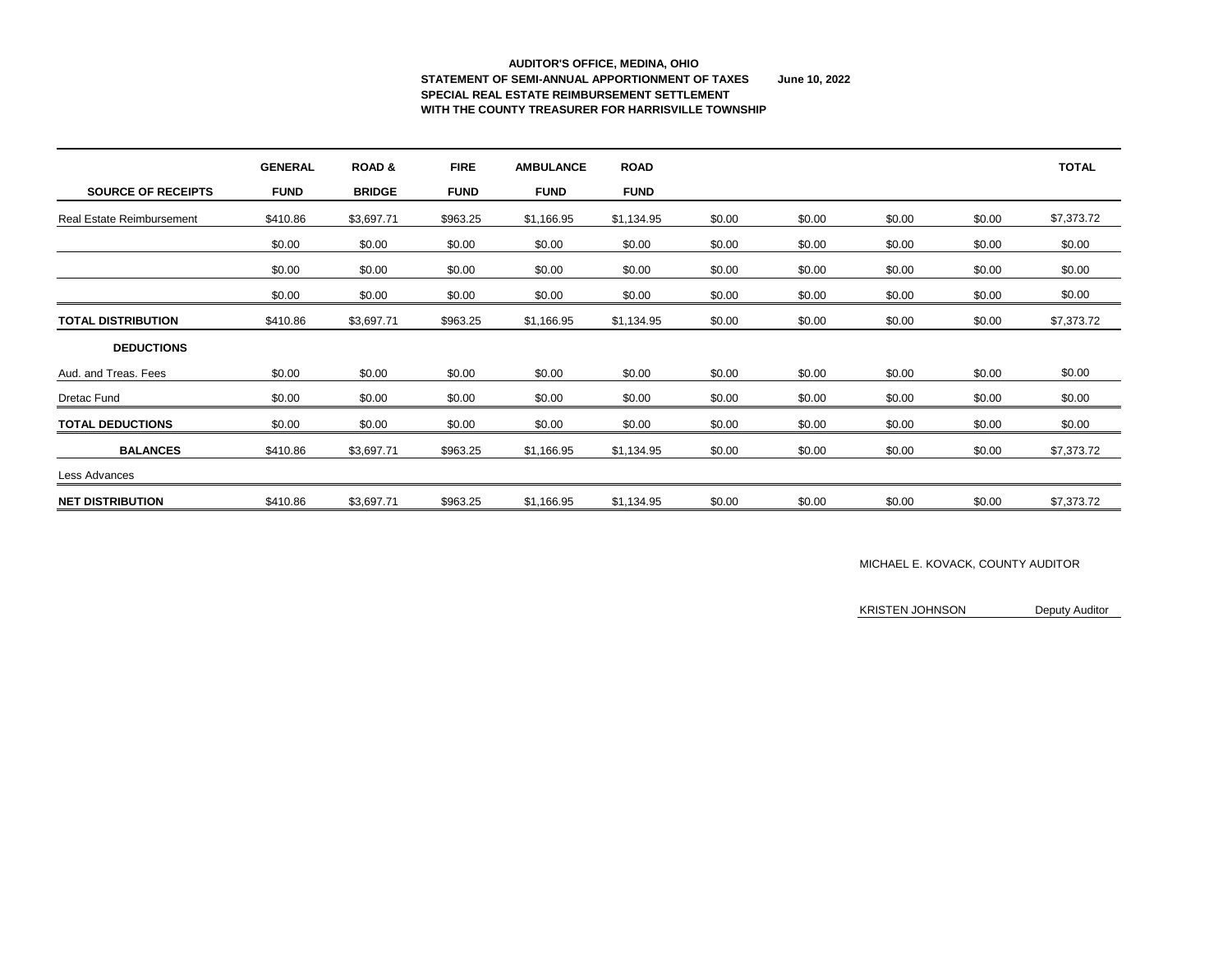#### **AUDITOR'S OFFICE, MEDINA, OHIO STATEMENT OF SEMI-ANNUAL APPORTIONMENT OF TAXES June 10, 2022 SPECIAL REAL ESTATE REIMBURSEMENT SETTLEMENT WITH THE COUNTY TREASURER FOR HINCKLEY TOWNSHIP**

|                                  | <b>GENERAL</b> | <b>ROAD &amp;</b> | <b>POLICE</b> | <b>FIRE</b> |        |        |        |        |        | <b>TOTAL</b> |
|----------------------------------|----------------|-------------------|---------------|-------------|--------|--------|--------|--------|--------|--------------|
| <b>SOURCE OF RECEIPTS</b>        | <b>FUND</b>    | <b>BRIDGE</b>     | <b>FUND</b>   | <b>FUND</b> |        |        |        |        |        |              |
| <b>Real Estate Reimbursement</b> | \$10,016.30    | \$6,462.12        | \$22,539.23   | \$11,629.98 | \$0.00 | \$0.00 | \$0.00 | \$0.00 | \$0.00 | \$50,647.63  |
|                                  | \$0.00         | \$0.00            | \$0.00        | \$0.00      | \$0.00 | \$0.00 | \$0.00 | \$0.00 | \$0.00 | \$0.00       |
|                                  | \$0.00         | \$0.00            | \$0.00        | \$0.00      | \$0.00 | \$0.00 | \$0.00 | \$0.00 | \$0.00 | \$0.00       |
|                                  | \$0.00         | \$0.00            | \$0.00        | \$0.00      | \$0.00 | \$0.00 | \$0.00 | \$0.00 | \$0.00 | \$0.00       |
| <b>TOTAL DISTRIBUTION</b>        | \$10,016.30    | \$6,462.12        | \$22,539.23   | \$11,629.98 | \$0.00 | \$0.00 | \$0.00 | \$0.00 | \$0.00 | \$50,647.63  |
| <b>DEDUCTIONS</b>                |                |                   |               |             |        |        |        |        |        |              |
| Aud. and Treas. Fees             | \$0.00         | \$0.00            | \$0.00        | \$0.00      | \$0.00 | \$0.00 | \$0.00 | \$0.00 | \$0.00 | \$0.00       |
| <b>Dretac Fund</b>               | \$0.00         | \$0.00            | \$0.00        | \$0.00      | \$0.00 | \$0.00 | \$0.00 | \$0.00 | \$0.00 | \$0.00       |
| <b>TOTAL DEDUCTIONS</b>          | \$0.00         | \$0.00            | \$0.00        | \$0.00      | \$0.00 | \$0.00 | \$0.00 | \$0.00 | \$0.00 | \$0.00       |
| <b>BALANCES</b>                  | \$10,016.30    | \$6,462.12        | \$22,539.23   | \$11,629.98 | \$0.00 | \$0.00 | \$0.00 | \$0.00 | \$0.00 | \$50,647.63  |
| Less Advances                    |                |                   |               |             |        |        |        |        |        |              |
| <b>NET DISTRIBUTION</b>          | \$10,016.30    | \$6,462.12        | \$22,539.23   | \$11,629.98 | \$0.00 | \$0.00 | \$0.00 | \$0.00 | \$0.00 | \$50,647.63  |

### MICHAEL E. KOVACK, COUNTY AUDITOR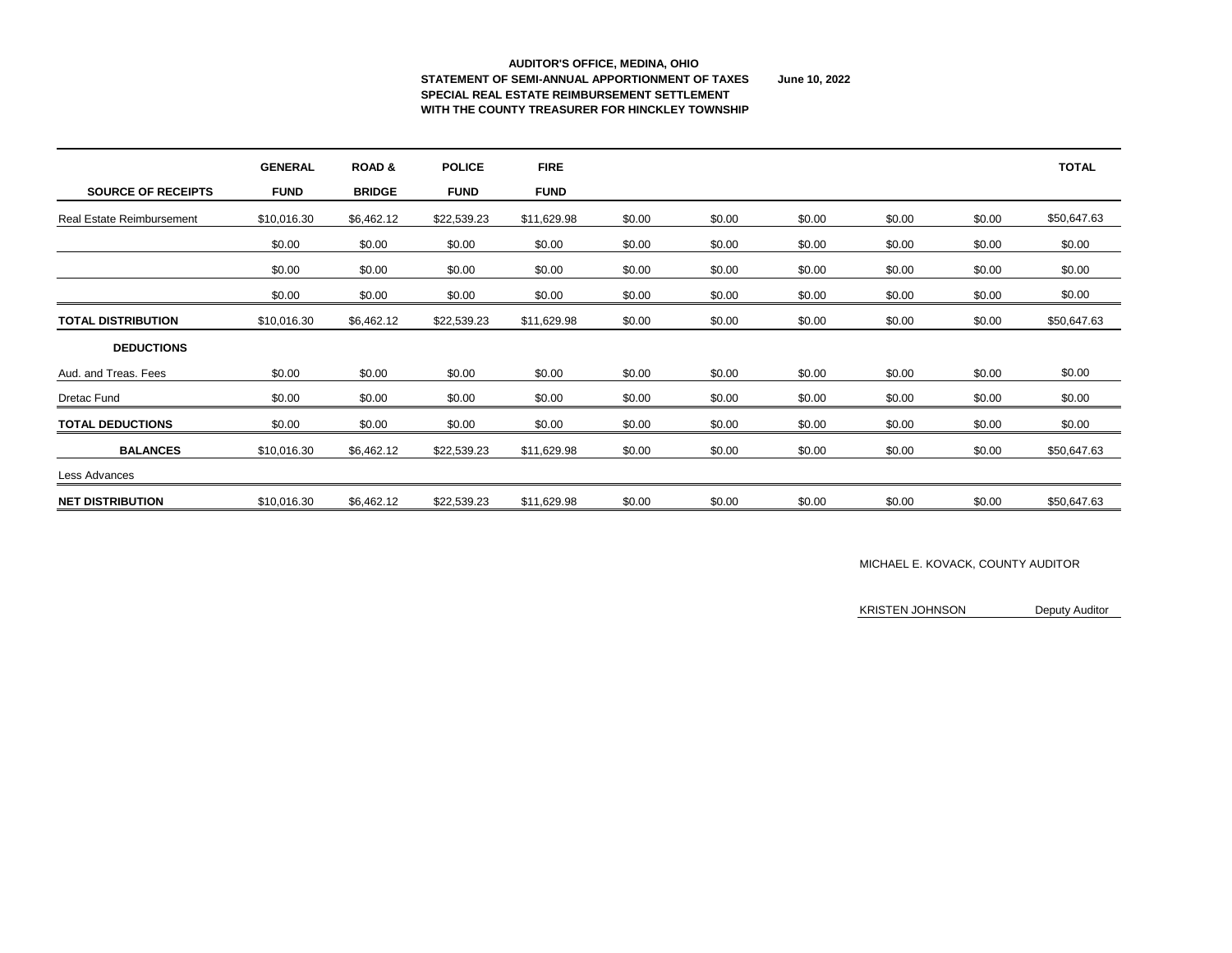#### **AUDITOR'S OFFICE, MEDINA, OHIO STATEMENT OF SEMI-ANNUAL APPORTIONMENT OF TAXES June 10, 2022 SPECIAL REAL ESTATE REIMBURSEMENT SETTLEMENT WITH THE COUNTY TREASURER FOR HOMER TOWNSHIP**

|                                  | <b>GENERAL</b> | <b>ROAD &amp;</b> | <b>CURRENT</b> |        |        |        |        |        |        | <b>TOTAL</b> |
|----------------------------------|----------------|-------------------|----------------|--------|--------|--------|--------|--------|--------|--------------|
| <b>SOURCE OF RECEIPTS</b>        | <b>FUND</b>    | <b>BRIDGE</b>     | <b>EXPENSE</b> |        |        |        |        |        |        |              |
| <b>Real Estate Reimbursement</b> | \$1,652.09     | \$495.63          | \$637.42       | \$0.00 | \$0.00 | \$0.00 | \$0.00 | \$0.00 | \$0.00 | \$2,785.14   |
|                                  | \$0.00         | \$0.00            | \$0.00         | \$0.00 | \$0.00 | \$0.00 | \$0.00 | \$0.00 | \$0.00 | \$0.00       |
|                                  | \$0.00         | \$0.00            | \$0.00         | \$0.00 | \$0.00 | \$0.00 | \$0.00 | \$0.00 | \$0.00 | \$0.00       |
|                                  | \$0.00         | \$0.00            | \$0.00         | \$0.00 | \$0.00 | \$0.00 | \$0.00 | \$0.00 | \$0.00 | \$0.00       |
| <b>TOTAL DISTRIBUTION</b>        | \$1,652.09     | \$495.63          | \$637.42       | \$0.00 | \$0.00 | \$0.00 | \$0.00 | \$0.00 | \$0.00 | \$2,785.14   |
| <b>DEDUCTIONS</b>                |                |                   |                |        |        |        |        |        |        |              |
| Aud. and Treas. Fees             | \$0.00         | \$0.00            | \$0.00         | \$0.00 | \$0.00 | \$0.00 | \$0.00 | \$0.00 | \$0.00 | \$0.00       |
| <b>Dretac Fund</b>               | \$0.00         | \$0.00            | \$0.00         | \$0.00 | \$0.00 | \$0.00 | \$0.00 | \$0.00 | \$0.00 | \$0.00       |
| <b>TOTAL DEDUCTIONS</b>          | \$0.00         | \$0.00            | \$0.00         | \$0.00 | \$0.00 | \$0.00 | \$0.00 | \$0.00 | \$0.00 | \$0.00       |
| <b>BALANCES</b>                  | \$1,652.09     | \$495.63          | \$637.42       | \$0.00 | \$0.00 | \$0.00 | \$0.00 | \$0.00 | \$0.00 | \$2,785.14   |
| Less Advances                    |                |                   |                |        |        |        |        |        |        |              |
| <b>NET DISTRIBUTION</b>          | \$1,652.09     | \$495.63          | \$637.42       | \$0.00 | \$0.00 | \$0.00 | \$0.00 | \$0.00 | \$0.00 | \$2,785.14   |

### MICHAEL E. KOVACK, COUNTY AUDITOR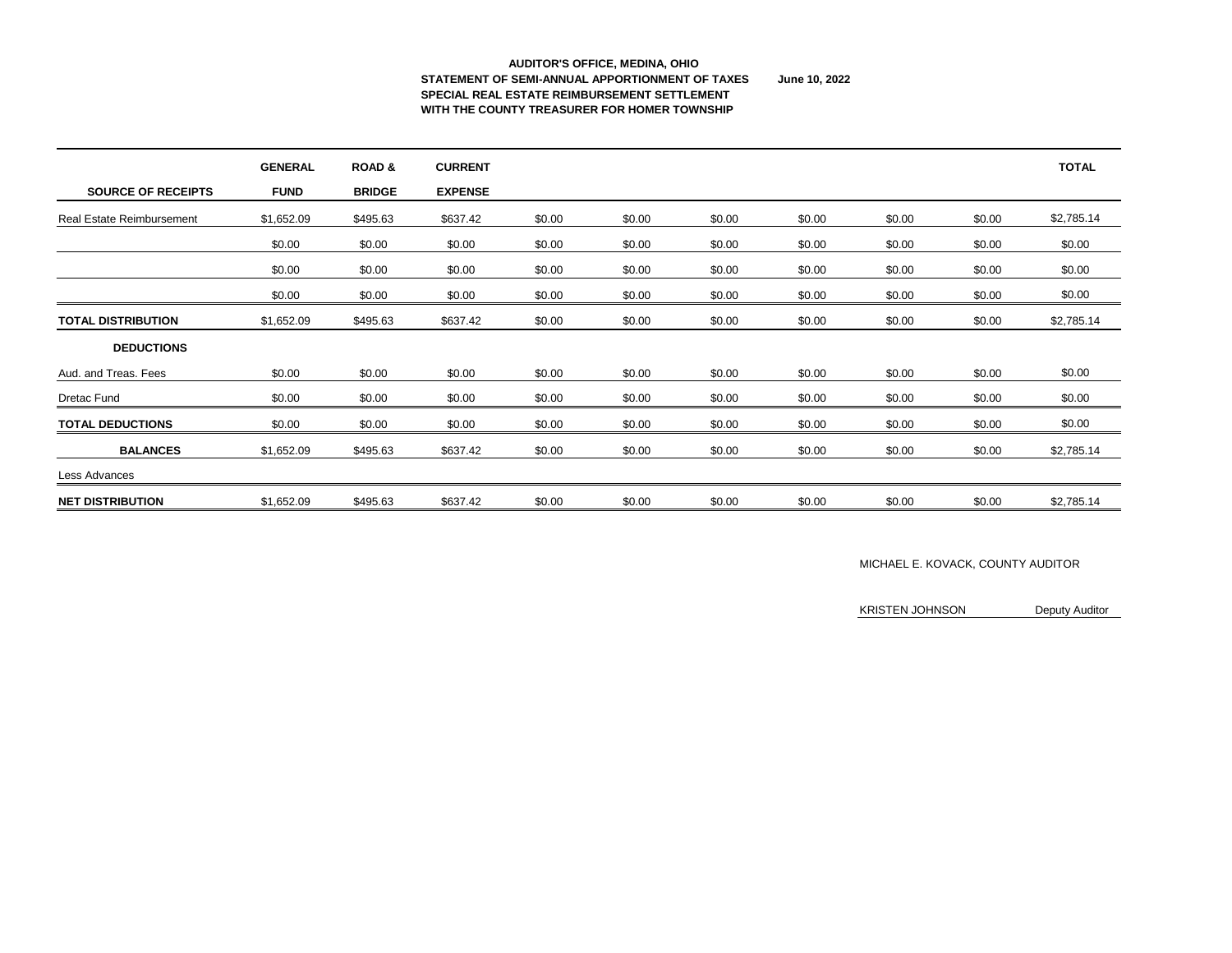#### **AUDITOR'S OFFICE, MEDINA, OHIO STATEMENT OF SEMI-ANNUAL APPORTIONMENT OF TAXES June 10, 2022 SPECIAL REAL ESTATE REIMBURSEMENT SETTLEMENT WITH THE COUNTY TREASURER FOR LAFAYETTE TOWNSHIP**

|                                  | <b>GENERAL</b> | <b>ROAD&amp;</b> | <b>POLICE</b> |        |        |        |        |        | <b>TOTAL</b> |           |
|----------------------------------|----------------|------------------|---------------|--------|--------|--------|--------|--------|--------------|-----------|
| <b>SOURCE OF RECEIPTS</b>        | <b>FUND</b>    | <b>BRIDGE</b>    | <b>FUND</b>   |        |        |        |        |        |              |           |
| <b>Real Estate Reimbursement</b> | \$1,269.70     | \$8,253.05       | \$5,970.67    | \$0.00 | \$0.00 | \$0.00 | \$0.00 | \$0.00 | \$15,493.42  | 15493.42  |
|                                  | \$0.00         | \$0.00           | \$0.00        | \$0.00 | \$0.00 | \$0.00 | \$0.00 | \$0.00 | \$0.00       |           |
|                                  | \$0.00         | \$0.00           | \$0.00        | \$0.00 | \$0.00 | \$0.00 | \$0.00 | \$0.00 | \$0.00       |           |
|                                  | \$0.00         | \$0.00           | \$0.00        | \$0.00 | \$0.00 | \$0.00 | \$0.00 | \$0.00 | \$0.00       |           |
| <b>TOTAL DISTRIBUTION</b>        | \$1,269.70     | \$8,253.05       | \$5,970.67    | \$0.00 | \$0.00 | \$0.00 | \$0.00 | \$0.00 | \$15,493.42  |           |
| <b>DEDUCTIONS</b>                |                |                  |               |        |        |        |        |        |              |           |
| Aud. and Treas. Fees             | \$0.00         | \$0.00           | \$0.00        | \$0.00 | \$0.00 | \$0.00 | \$0.00 | \$0.00 | \$0.00       |           |
| <b>Dretac Fund</b>               | \$0.00         | \$0.00           | \$0.00        | \$0.00 | \$0.00 | \$0.00 | \$0.00 | \$0.00 | \$0.00       |           |
| <b>TOTAL DEDUCTIONS</b>          | \$0.00         | \$0.00           | \$0.00        | \$0.00 | \$0.00 | \$0.00 | \$0.00 | \$0.00 | \$0.00       |           |
| <b>BALANCES</b>                  | \$1,269.70     | \$8,253.05       | \$5,970.67    | \$0.00 | \$0.00 | \$0.00 | \$0.00 | \$0.00 | \$15,493.42  | 15,493.42 |
| Less Advances                    |                |                  |               |        |        |        |        |        | \$0.00       |           |
| <b>NET DISTRIBUTION</b>          | \$1,269.70     | \$8,253.05       | \$5,970.67    | \$0.00 | \$0.00 | \$0.00 | \$0.00 | \$0.00 | \$15,493.42  |           |

### MICHAEL E. KOVACK, COUNTY AUDITOR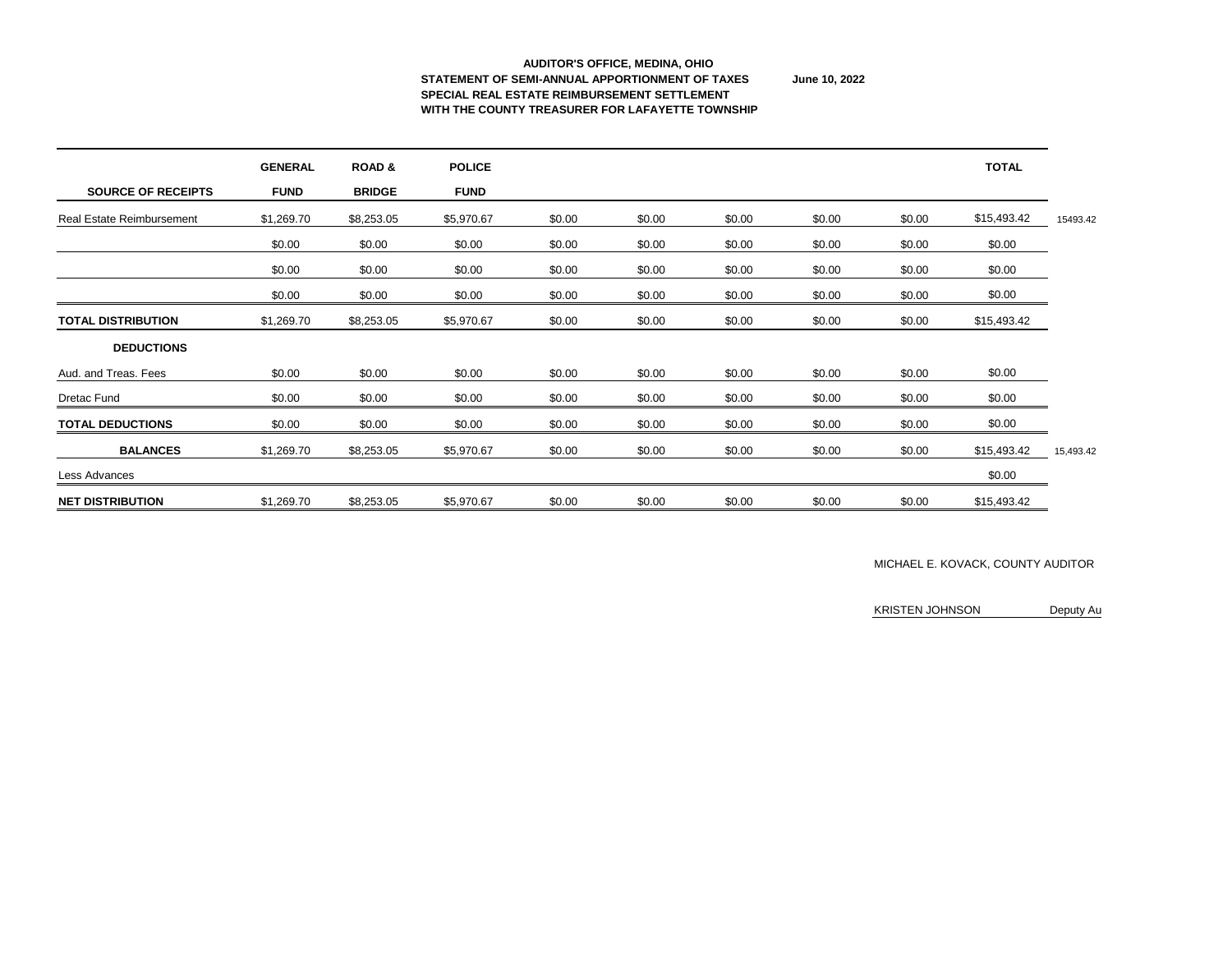#### **AUDITOR'S OFFICE, MEDINA, OHIO STATEMENT OF SEMI-ANNUAL APPORTIONMENT OF TAXES June 10, 2022 SPECIAL REAL ESTATE REIMBURSEMENT SETTLEMENT WITH THE COUNTY TREASURER FOR LITCHFIELD TOWNSHIP**

|                                  | <b>GENERAL</b> | <b>ROAD &amp;</b> | <b>FIRE/EMS</b> | <b>POLICE</b> |        |        |        |        |        | <b>TOTAL</b> |
|----------------------------------|----------------|-------------------|-----------------|---------------|--------|--------|--------|--------|--------|--------------|
| <b>SOURCE OF RECEIPTS</b>        | <b>FUND</b>    | <b>BRIDGE</b>     | <b>FUND</b>     | <b>FUND</b>   |        |        |        |        |        |              |
| <b>Real Estate Reimbursement</b> | \$5,435.35     | \$2,081.09        | \$4,430.67      | \$658.60      | \$0.00 | \$0.00 | \$0.00 | \$0.00 | \$0.00 | \$12,605.71  |
|                                  | \$0.00         | \$0.00            | \$0.00          | \$0.00        | \$0.00 | \$0.00 | \$0.00 | \$0.00 | \$0.00 | \$0.00       |
|                                  | \$0.00         | \$0.00            | \$0.00          | \$0.00        | \$0.00 | \$0.00 | \$0.00 | \$0.00 | \$0.00 | \$0.00       |
|                                  | \$0.00         | \$0.00            | \$0.00          | \$0.00        | \$0.00 | \$0.00 | \$0.00 | \$0.00 | \$0.00 | \$0.00       |
| <b>TOTAL DISTRIBUTION</b>        | \$5,435.35     | \$2,081.09        | \$4,430.67      | \$658.60      | \$0.00 | \$0.00 | \$0.00 | \$0.00 | \$0.00 | \$12,605.71  |
| <b>DEDUCTIONS</b>                |                |                   |                 |               |        |        |        |        |        |              |
| Aud. and Treas. Fees             | \$0.00         | \$0.00            | \$0.00          | \$0.00        | \$0.00 | \$0.00 | \$0.00 | \$0.00 | \$0.00 | \$0.00       |
| <b>Dretac Fund</b>               | \$0.00         | \$0.00            | \$0.00          | \$0.00        | \$0.00 | \$0.00 | \$0.00 | \$0.00 | \$0.00 | \$0.00       |
| <b>TOTAL DEDUCTIONS</b>          | \$0.00         | \$0.00            | \$0.00          | \$0.00        | \$0.00 | \$0.00 | \$0.00 | \$0.00 | \$0.00 | \$0.00       |
| <b>BALANCES</b>                  | \$5,435.35     | \$2,081.09        | \$4,430.67      | \$658.60      | \$0.00 | \$0.00 | \$0.00 | \$0.00 | \$0.00 | \$12,605.71  |
| Less Advances                    |                |                   |                 |               |        |        |        |        |        |              |
| <b>NET DISTRIBUTION</b>          | \$5,435.35     | \$2,081.09        | \$4,430.67      | \$658.60      | \$0.00 | \$0.00 | \$0.00 | \$0.00 | \$0.00 | \$12,605.71  |

### MICHAEL E. KOVACK, COUNTY AUDITOR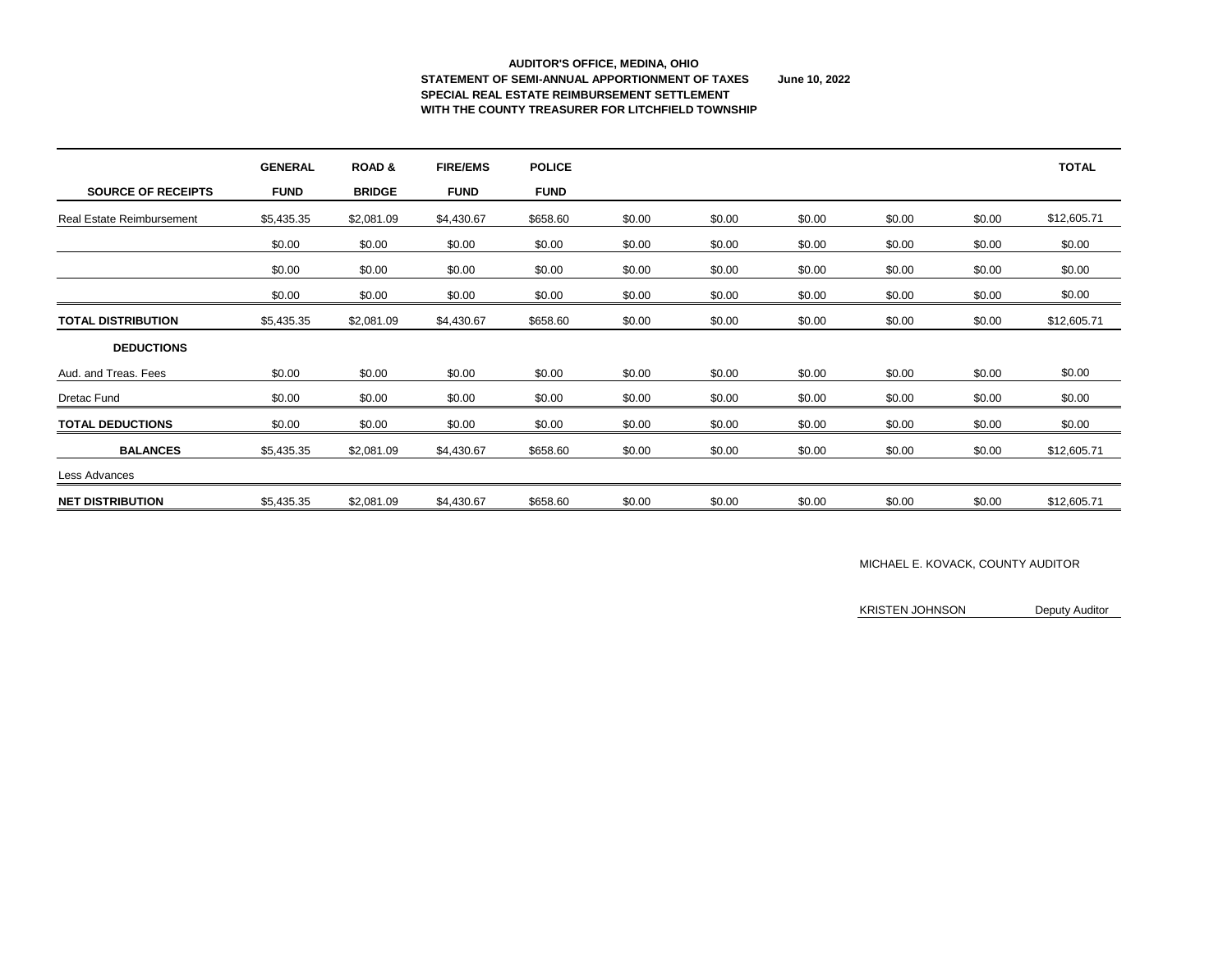#### **AUDITOR'S OFFICE, MEDINA, OHIO STATEMENT OF SEMI-ANNUAL APPORTIONMENT OF TAXES June 10, 2022 SPECIAL REAL ESTATE REIMBURSEMENT SETTLEMENT WITH THE COUNTY TREASURER FOR LIVERPOOL TOWNSHIP**

|                                  | <b>GENERAL</b> | <b>ROAD &amp;</b> | <b>FIRE/EMS</b> | <b>POLICE</b> |        |        |        |        |        | <b>TOTAL</b> |
|----------------------------------|----------------|-------------------|-----------------|---------------|--------|--------|--------|--------|--------|--------------|
| <b>SOURCE OF RECEIPTS</b>        | <b>FUND</b>    | <b>BRIDGE</b>     | <b>FUND</b>     | <b>FUND</b>   |        |        |        |        |        |              |
| <b>Real Estate Reimbursement</b> | \$9,424.81     | \$4,284.00        | \$12,908.71     | \$964.88      | \$0.00 | \$0.00 | \$0.00 | \$0.00 | \$0.00 | \$27,582.40  |
|                                  | \$0.00         | \$0.00            | \$0.00          | \$0.00        | \$0.00 | \$0.00 | \$0.00 | \$0.00 | \$0.00 | \$0.00       |
|                                  | \$0.00         | \$0.00            | \$0.00          | \$0.00        | \$0.00 | \$0.00 | \$0.00 | \$0.00 | \$0.00 | \$0.00       |
|                                  | \$0.00         | \$0.00            | \$0.00          | \$0.00        | \$0.00 | \$0.00 | \$0.00 | \$0.00 | \$0.00 | \$0.00       |
| <b>TOTAL DISTRIBUTION</b>        | \$9,424.81     | \$4,284.00        | \$12,908.71     | \$964.88      | \$0.00 | \$0.00 | \$0.00 | \$0.00 | \$0.00 | \$27,582.40  |
| <b>DEDUCTIONS</b>                |                |                   |                 |               |        |        |        |        |        |              |
| Aud. and Treas. Fees             | \$0.00         | \$0.00            | \$0.00          | \$0.00        | \$0.00 | \$0.00 | \$0.00 | \$0.00 | \$0.00 | \$0.00       |
| <b>Dretac Fund</b>               | \$0.00         | \$0.00            | \$0.00          | \$0.00        | \$0.00 | \$0.00 | \$0.00 | \$0.00 | \$0.00 | \$0.00       |
| <b>TOTAL DEDUCTIONS</b>          | \$0.00         | \$0.00            | \$0.00          | \$0.00        | \$0.00 | \$0.00 | \$0.00 | \$0.00 | \$0.00 | \$0.00       |
| <b>BALANCES</b>                  | \$9,424.81     | \$4,284.00        | \$12,908.71     | \$964.88      | \$0.00 | \$0.00 | \$0.00 | \$0.00 | \$0.00 | \$27,582.40  |
| Less Advances                    |                |                   |                 |               |        |        |        |        |        |              |
| <b>NET DISTRIBUTION</b>          | \$9,424.81     | \$4,284.00        | \$12,908.71     | \$964.88      | \$0.00 | \$0.00 | \$0.00 | \$0.00 | \$0.00 | \$27,582.40  |

### MICHAEL E. KOVACK, COUNTY AUDITOR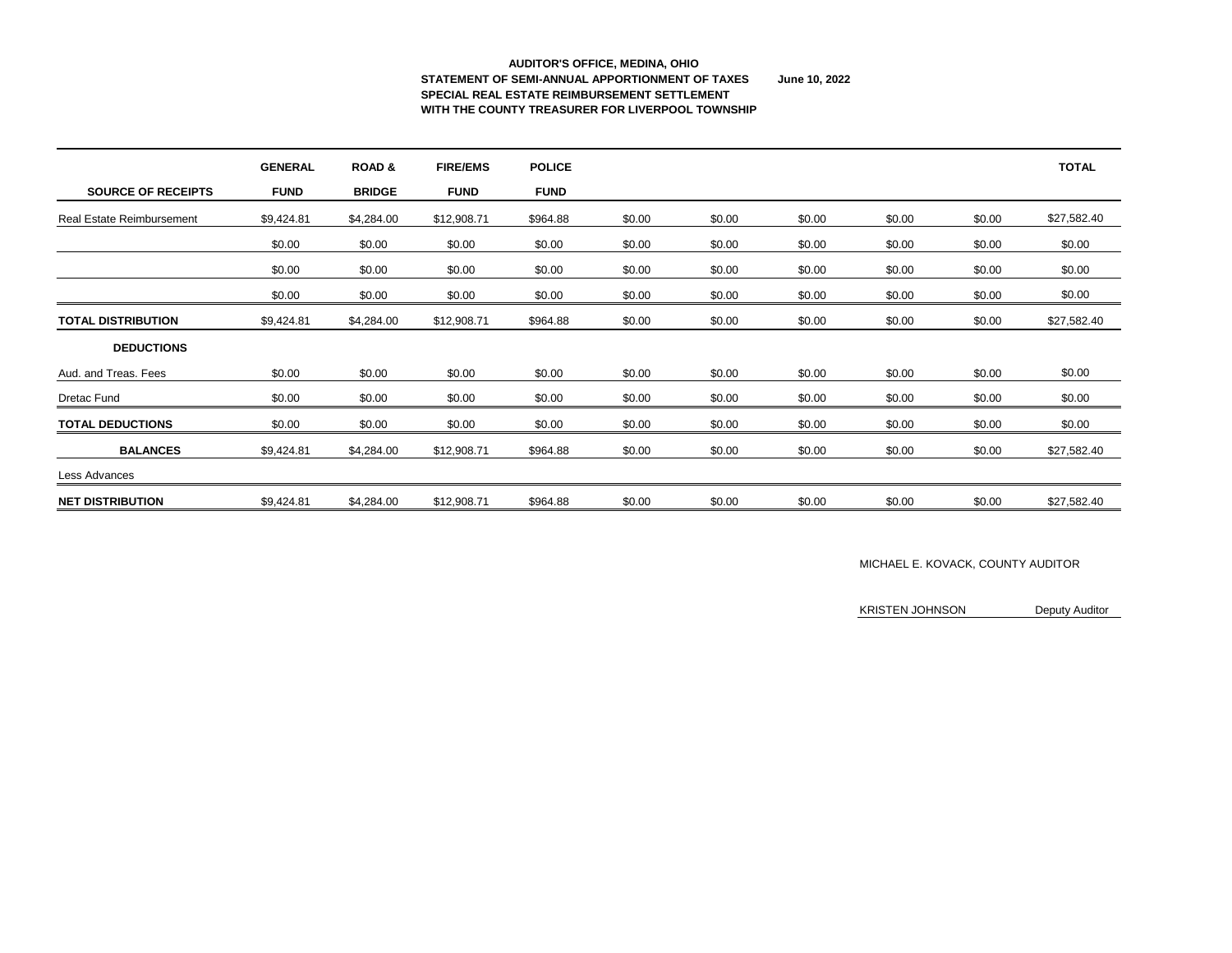#### **AUDITOR'S OFFICE, MEDINA, OHIO STATEMENT OF SEMI-ANNUAL APPORTIONMENT OF TAXES June 10, 2022 SPECIAL REAL ESTATE REIMBURSEMENT SETTLEMENT WITH THE COUNTY TREASURER FOR MEDINA TOWNSHIP**

|                                  | <b>GENERAL</b> | <b>ROAD &amp;</b> | <b>SAFETY</b>  | <b>POLICE</b> | <b>EMS</b>  |        |        |        |        | <b>TOTAL</b> |
|----------------------------------|----------------|-------------------|----------------|---------------|-------------|--------|--------|--------|--------|--------------|
| <b>SOURCE OF RECEIPTS</b>        | <b>FUND</b>    | <b>BRIDGE</b>     | <b>SERVICE</b> | <b>FUND</b>   | <b>FUND</b> |        |        |        |        |              |
| <b>Real Estate Reimbursement</b> | \$10,889.36    | \$6,805.85        | \$8,310.82     | \$16,427.67   | \$8,444.04  | \$0.00 | \$0.00 | \$0.00 | \$0.00 | \$50,877.74  |
|                                  | \$0.00         | \$0.00            | \$0.00         | \$0.00        | \$0.00      | \$0.00 | \$0.00 | \$0.00 | \$0.00 | \$0.00       |
|                                  | \$0.00         | \$0.00            | \$0.00         | \$0.00        | \$0.00      | \$0.00 | \$0.00 | \$0.00 | \$0.00 | \$0.00       |
|                                  | \$0.00         | \$0.00            | \$0.00         | \$0.00        | \$0.00      | \$0.00 | \$0.00 | \$0.00 | \$0.00 | \$0.00       |
| <b>TOTAL DISTRIBUTION</b>        | \$10,889.36    | \$6,805.85        | \$8,310.82     | \$16,427.67   | \$8,444.04  | \$0.00 | \$0.00 | \$0.00 | \$0.00 | \$50,877.74  |
| <b>DEDUCTIONS</b>                |                |                   |                |               |             |        |        |        |        |              |
| Aud. and Treas. Fees             | \$0.00         | \$0.00            | \$0.00         | \$0.00        | \$0.00      | \$0.00 | \$0.00 | \$0.00 | \$0.00 | \$0.00       |
| <b>Dretac Fund</b>               | \$0.00         | \$0.00            | \$0.00         | \$0.00        | \$0.00      | \$0.00 | \$0.00 | \$0.00 | \$0.00 | \$0.00       |
| <b>TOTAL DEDUCTIONS</b>          | \$0.00         | \$0.00            | \$0.00         | \$0.00        | \$0.00      | \$0.00 | \$0.00 | \$0.00 | \$0.00 | \$0.00       |
| <b>BALANCES</b>                  | \$10,889.36    | \$6,805.85        | \$8,310.82     | \$16,427.67   | \$8,444.04  | \$0.00 | \$0.00 | \$0.00 | \$0.00 | \$50,877.74  |
| Less Advances                    |                |                   |                |               |             |        |        |        |        |              |
| <b>NET DISTRIBUTION</b>          | \$10,889.36    | \$6,805.85        | \$8,310.82     | \$16,427.67   | \$8,444.04  | \$0.00 | \$0.00 | \$0.00 | \$0.00 | \$50,877.74  |

### MICHAEL E. KOVACK, COUNTY AUDITOR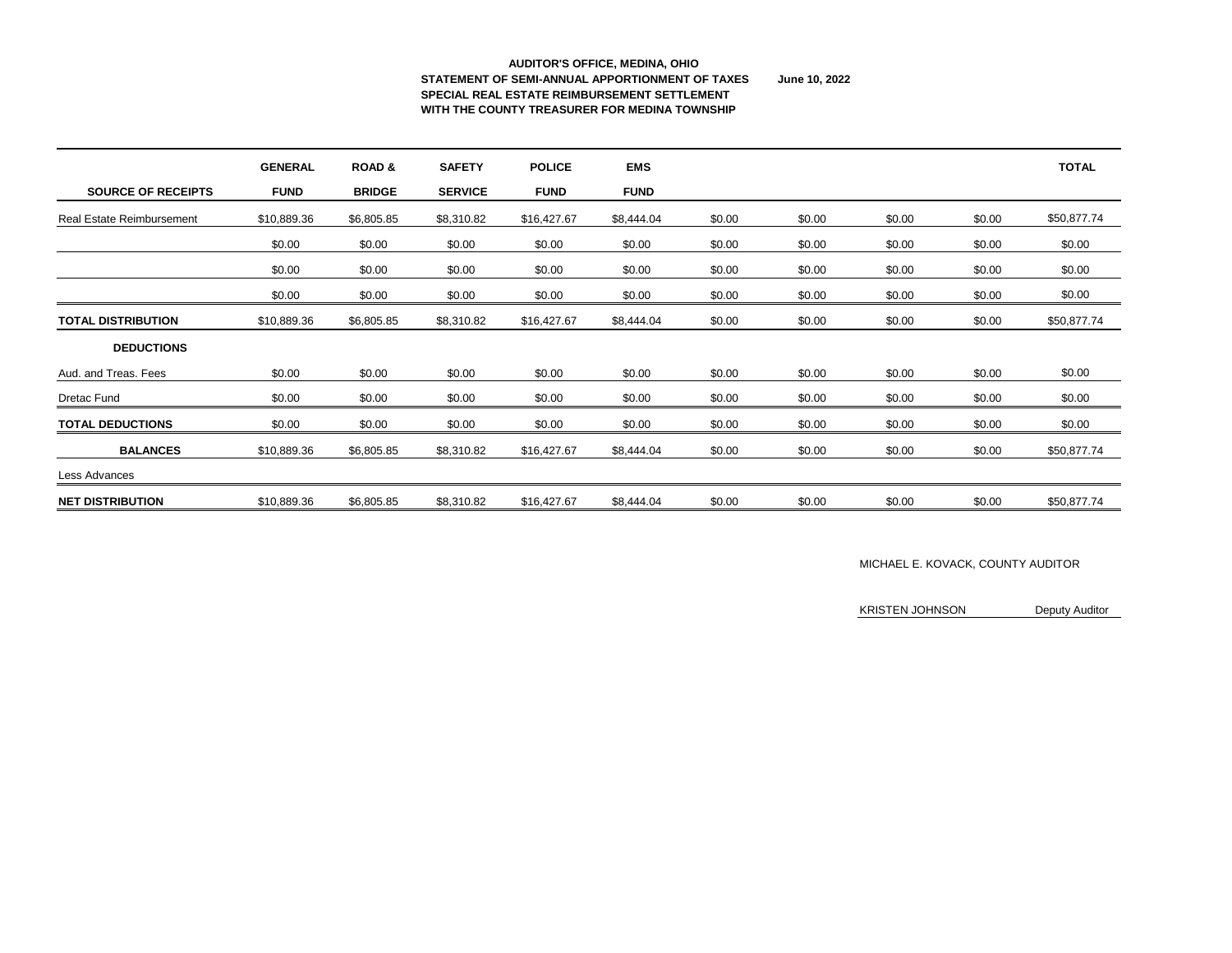#### **AUDITOR'S OFFICE, MEDINA, OHIO STATEMENT OF SEMI-ANNUAL APPORTIONMENT OF TAXES June 10, 2022 SPECIAL REAL ESTATE REIMBURSEMENT SETTLEMENT WITH THE COUNTY TREASURER FOR MONTVILLE TOWNSHIP**

|                                  | <b>GENERAL</b> | <b>ROAD &amp;</b> | <b>SAFETY</b>  | <b>POLICE</b> | <b>AMBULANCE</b> |        |        |        |        | <b>TOTAL</b> |
|----------------------------------|----------------|-------------------|----------------|---------------|------------------|--------|--------|--------|--------|--------------|
| <b>SOURCE OF RECEIPTS</b>        | <b>FUND</b>    | <b>BRIDGE</b>     | <b>SERVICE</b> | <b>FUND</b>   | <b>FUND</b>      |        |        |        |        |              |
| <b>Real Estate Reimbursement</b> | \$13,321.23    | \$11,093.23       | \$9,536.58     | \$32,408.03   | \$3,068.05       | \$0.00 | \$0.00 | \$0.00 | \$0.00 | \$69,427.12  |
|                                  | \$0.00         | \$0.00            | \$0.00         | \$0.00        | \$0.00           | \$0.00 | \$0.00 | \$0.00 | \$0.00 | \$0.00       |
|                                  | \$0.00         | \$0.00            | \$0.00         | \$0.00        | \$0.00           | \$0.00 | \$0.00 | \$0.00 | \$0.00 | \$0.00       |
|                                  | \$0.00         | \$0.00            | \$0.00         | \$0.00        | \$0.00           | \$0.00 | \$0.00 | \$0.00 | \$0.00 | \$0.00       |
| <b>TOTAL DISTRIBUTION</b>        | \$13,321.23    | \$11,093.23       | \$9,536.58     | \$32,408.03   | \$3,068.05       | \$0.00 | \$0.00 | \$0.00 | \$0.00 | \$69,427.12  |
| <b>DEDUCTIONS</b>                |                |                   |                |               |                  |        |        |        |        |              |
| Aud. and Treas. Fees             | \$0.00         | \$0.00            | \$0.00         | \$0.00        | \$0.00           | \$0.00 | \$0.00 | \$0.00 | \$0.00 | \$0.00       |
| <b>Dretac Fund</b>               | \$0.00         | \$0.00            | \$0.00         | \$0.00        | \$0.00           | \$0.00 | \$0.00 | \$0.00 | \$0.00 | \$0.00       |
| <b>TOTAL DEDUCTIONS</b>          | \$0.00         | \$0.00            | \$0.00         | \$0.00        | \$0.00           | \$0.00 | \$0.00 | \$0.00 | \$0.00 | \$0.00       |
| <b>BALANCES</b>                  | \$13,321.23    | \$11,093.23       | \$9,536.58     | \$32,408.03   | \$3,068.05       | \$0.00 | \$0.00 | \$0.00 | \$0.00 | \$69,427.12  |
| Less Advances                    |                |                   |                |               |                  |        |        |        |        |              |
| <b>NET DISTRIBUTION</b>          | \$13,321.23    | \$11,093.23       | \$9,536.58     | \$32,408.03   | \$3,068.05       | \$0.00 | \$0.00 | \$0.00 | \$0.00 | \$69,427.12  |

### MICHAEL E. KOVACK, COUNTY AUDITOR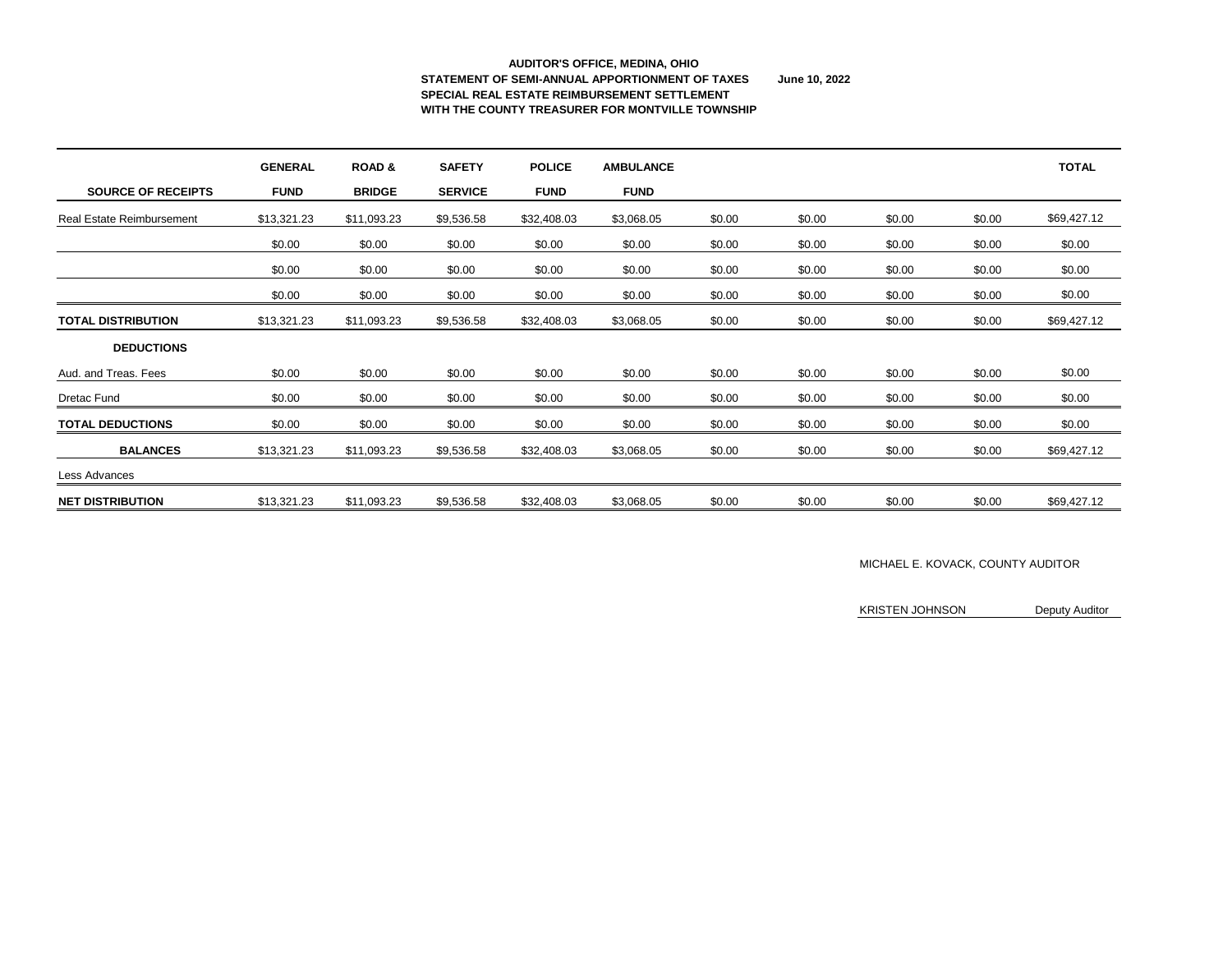#### **AUDITOR'S OFFICE, MEDINA, OHIO STATEMENT OF SEMI-ANNUAL APPORTIONMENT OF TAXES June 10, 2022 SPECIAL REAL ESTATE REIMBURSEMENT SETTLEMENT WITH THE COUNTY TREASURER FOR SHARON TOWNSHIP**

|                                  | <b>GENERAL</b> | <b>ROAD &amp;</b> | <b>FIRE/EMS</b> |        |        |        |        |        |        | <b>TOTAL</b> |
|----------------------------------|----------------|-------------------|-----------------|--------|--------|--------|--------|--------|--------|--------------|
| <b>SOURCE OF RECEIPTS</b>        | <b>FUND</b>    | <b>BRIDGE</b>     | <b>FUND</b>     |        |        |        |        |        |        |              |
| <b>Real Estate Reimbursement</b> | \$7,794.50     | \$14,765.15       | \$17,006.03     | \$0.00 | \$0.00 | \$0.00 | \$0.00 | \$0.00 | \$0.00 | \$39,565.68  |
|                                  | \$0.00         | \$0.00            | \$0.00          | \$0.00 | \$0.00 | \$0.00 | \$0.00 | \$0.00 | \$0.00 | \$0.00       |
|                                  | \$0.00         | \$0.00            | \$0.00          | \$0.00 | \$0.00 | \$0.00 | \$0.00 | \$0.00 | \$0.00 | \$0.00       |
|                                  | \$0.00         | \$0.00            | \$0.00          | \$0.00 | \$0.00 | \$0.00 | \$0.00 | \$0.00 | \$0.00 | \$0.00       |
| <b>TOTAL DISTRIBUTION</b>        | \$7,794.50     | \$14,765.15       | \$17,006.03     | \$0.00 | \$0.00 | \$0.00 | \$0.00 | \$0.00 | \$0.00 | \$39,565.68  |
| <b>DEDUCTIONS</b>                |                |                   |                 |        |        |        |        |        |        |              |
| Aud. and Treas. Fees             | \$0.00         | \$0.00            | \$0.00          | \$0.00 | \$0.00 | \$0.00 | \$0.00 | \$0.00 | \$0.00 | \$0.00       |
| <b>Dretac Fund</b>               | \$0.00         | \$0.00            | \$0.00          | \$0.00 | \$0.00 | \$0.00 | \$0.00 | \$0.00 | \$0.00 | \$0.00       |
| <b>TOTAL DEDUCTIONS</b>          | \$0.00         | \$0.00            | \$0.00          | \$0.00 | \$0.00 | \$0.00 | \$0.00 | \$0.00 | \$0.00 | \$0.00       |
| <b>BALANCES</b>                  | \$7,794.50     | \$14,765.15       | \$17,006.03     | \$0.00 | \$0.00 | \$0.00 | \$0.00 | \$0.00 | \$0.00 | \$39,565.68  |
| Less Advances                    |                |                   |                 |        |        |        |        |        |        |              |
| <b>NET DISTRIBUTION</b>          | \$7,794.50     | \$14,765.15       | \$17,006.03     | \$0.00 | \$0.00 | \$0.00 | \$0.00 | \$0.00 | \$0.00 | \$39,565.68  |

### MICHAEL E. KOVACK, COUNTY AUDITOR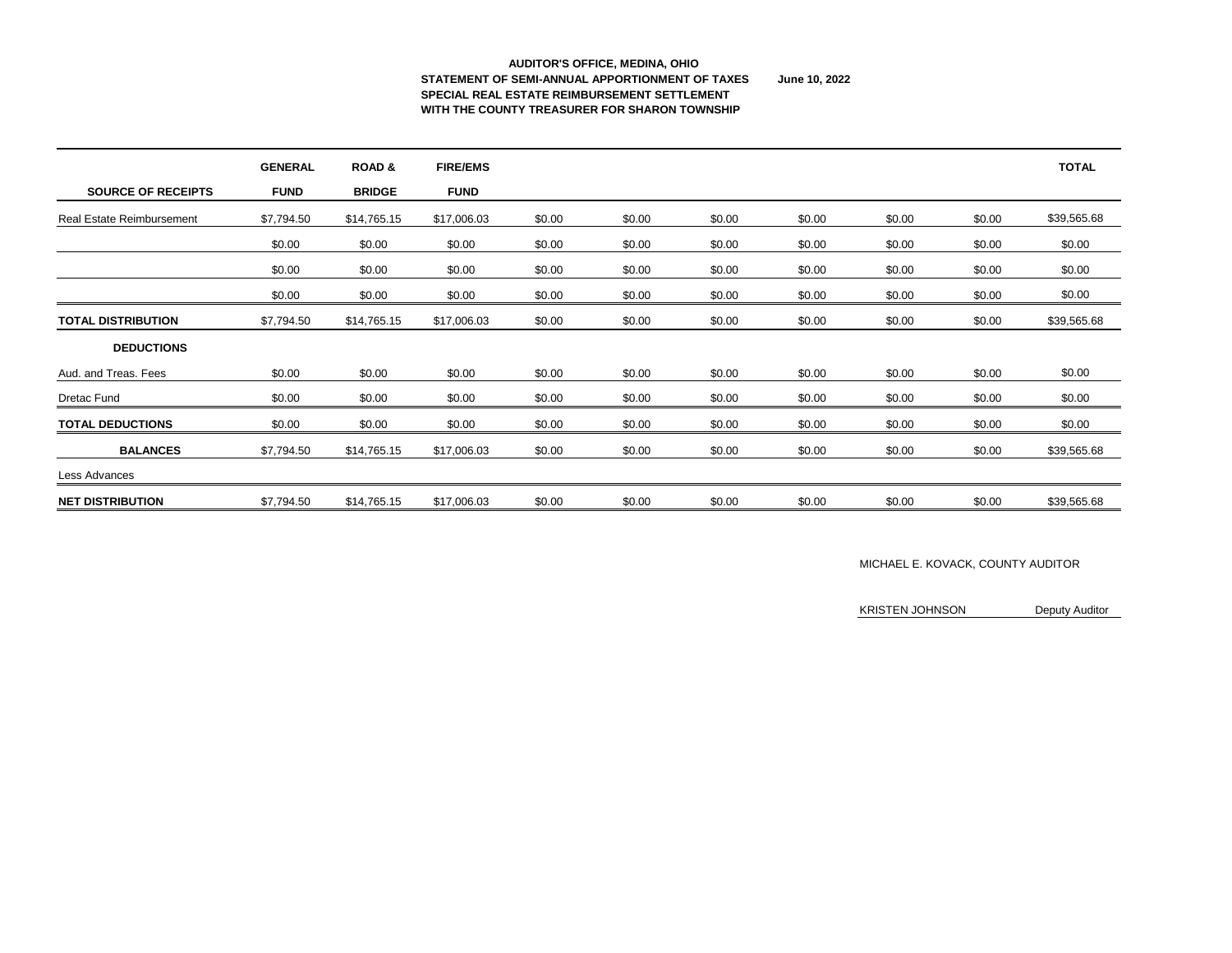#### **AUDITOR'S OFFICE, MEDINA, OHIO STATEMENT OF SEMI-ANNUAL APPORTIONMENT OF TAXES June 10, 2022 SPECIAL REAL ESTATE REIMBURSEMENT SETTLEMENT WITH THE COUNTY TREASURER FOR SPENCER TOWNSHIP**

|                                  | <b>GENERAL</b> | <b>ROAD &amp;</b> |        |        |        |        |        |        |        | <b>TOTAL</b> |
|----------------------------------|----------------|-------------------|--------|--------|--------|--------|--------|--------|--------|--------------|
| <b>SOURCE OF RECEIPTS</b>        | <b>FUND</b>    | <b>BRIDGE</b>     |        |        |        |        |        |        |        |              |
| <b>Real Estate Reimbursement</b> | \$424.70       | \$5,098.85        | \$0.00 | \$0.00 | \$0.00 | \$0.00 | \$0.00 | \$0.00 | \$0.00 | \$5,523.55   |
|                                  | \$0.00         | \$0.00            | \$0.00 | \$0.00 | \$0.00 | \$0.00 | \$0.00 | \$0.00 | \$0.00 | \$0.00       |
|                                  | \$0.00         | \$0.00            | \$0.00 | \$0.00 | \$0.00 | \$0.00 | \$0.00 | \$0.00 | \$0.00 | \$0.00       |
|                                  | \$0.00         | \$0.00            | \$0.00 | \$0.00 | \$0.00 | \$0.00 | \$0.00 | \$0.00 | \$0.00 | \$0.00       |
| <b>TOTAL DISTRIBUTION</b>        | \$424.70       | \$5,098.85        | \$0.00 | \$0.00 | \$0.00 | \$0.00 | \$0.00 | \$0.00 | \$0.00 | \$5,523.55   |
| <b>DEDUCTIONS</b>                |                |                   |        |        |        |        |        |        |        |              |
| Aud. and Treas. Fees             | \$0.00         | \$0.00            | \$0.00 | \$0.00 | \$0.00 | \$0.00 | \$0.00 | \$0.00 | \$0.00 | \$0.00       |
| <b>Dretac Fund</b>               | \$0.00         | \$0.00            | \$0.00 | \$0.00 | \$0.00 | \$0.00 | \$0.00 | \$0.00 | \$0.00 | \$0.00       |
| <b>TOTAL DEDUCTIONS</b>          | \$0.00         | \$0.00            | \$0.00 | \$0.00 | \$0.00 | \$0.00 | \$0.00 | \$0.00 | \$0.00 | \$0.00       |
| <b>BALANCES</b>                  | \$424.70       | \$5,098.85        | \$0.00 | \$0.00 | \$0.00 | \$0.00 | \$0.00 | \$0.00 | \$0.00 | \$5,523.55   |
| Less Advances                    |                |                   |        |        |        |        |        |        |        |              |
| <b>NET DISTRIBUTION</b>          | \$424.70       | \$5,098.85        | \$0.00 | \$0.00 | \$0.00 | \$0.00 | \$0.00 | \$0.00 | \$0.00 | \$5,523.55   |

### MICHAEL E. KOVACK, COUNTY AUDITOR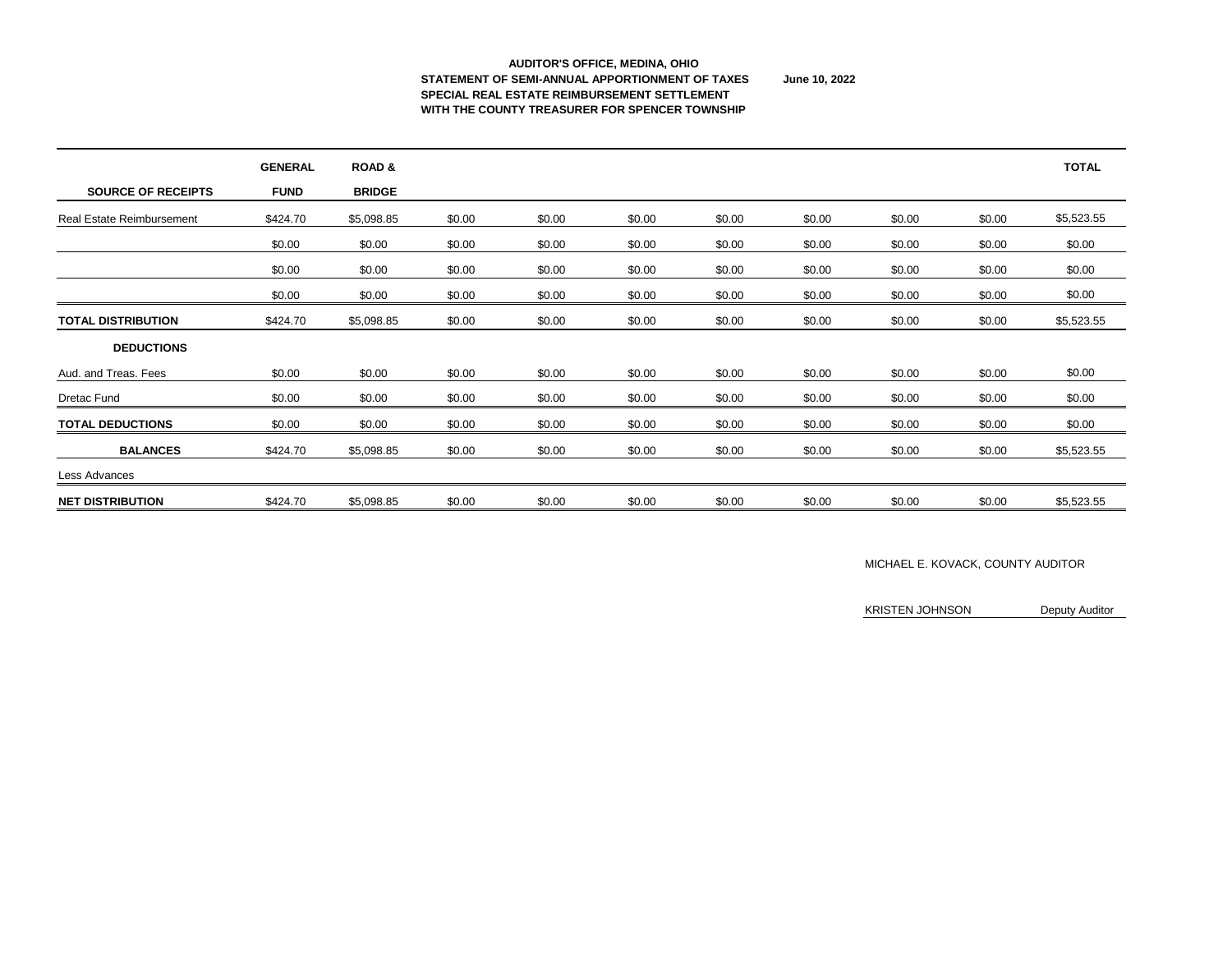### **AUDITOR'S OFFICE, MEDINA, OHIO STATEMENT OF SEMI-ANNUAL APPORTIONMENT OF TAXES June 10, 2022 SPECIAL REAL ESTATE REIMBURSEMENT SETTLEMENT WITH THE COUNTY TREASURER FOR WADSWORTH TOWNSHIP**

|                                  | <b>GENERAL</b> | <b>ROAD &amp;</b> | <b>FIRE/AMBUL</b> |        |        |        |        |        |        | <b>TOTAL</b> |
|----------------------------------|----------------|-------------------|-------------------|--------|--------|--------|--------|--------|--------|--------------|
| <b>SOURCE OF RECEIPTS</b>        | <b>FUND</b>    | <b>BRIDGE</b>     | <b>FUND</b>       |        |        |        |        |        |        |              |
| <b>Real Estate Reimbursement</b> | \$7,225.67     | \$1,901.49        | \$12,233.63       | \$0.00 | \$0.00 | \$0.00 | \$0.00 | \$0.00 | \$0.00 | \$21,360.79  |
|                                  | \$0.00         | \$0.00            | \$0.00            | \$0.00 | \$0.00 | \$0.00 | \$0.00 | \$0.00 | \$0.00 | \$0.00       |
|                                  | \$0.00         | \$0.00            | \$0.00            | \$0.00 | \$0.00 | \$0.00 | \$0.00 | \$0.00 | \$0.00 | \$0.00       |
|                                  | \$0.00         | \$0.00            | \$0.00            | \$0.00 | \$0.00 | \$0.00 | \$0.00 | \$0.00 | \$0.00 | \$0.00       |
| <b>TOTAL DISTRIBUTION</b>        | \$7,225.67     | \$1,901.49        | \$12,233.63       | \$0.00 | \$0.00 | \$0.00 | \$0.00 | \$0.00 | \$0.00 | \$21,360.79  |
| <b>DEDUCTIONS</b>                |                |                   |                   |        |        |        |        |        |        |              |
| Aud. and Treas. Fees             | \$0.00         | \$0.00            | \$0.00            | \$0.00 | \$0.00 | \$0.00 | \$0.00 | \$0.00 | \$0.00 | \$0.00       |
| <b>Dretac Fund</b>               | \$0.00         | \$0.00            | \$0.00            | \$0.00 | \$0.00 | \$0.00 | \$0.00 | \$0.00 | \$0.00 | \$0.00       |
| <b>TOTAL DEDUCTIONS</b>          | \$0.00         | \$0.00            | \$0.00            | \$0.00 | \$0.00 | \$0.00 | \$0.00 | \$0.00 | \$0.00 | \$0.00       |
| <b>BALANCES</b>                  | \$7,225.67     | \$1,901.49        | \$12,233.63       | \$0.00 | \$0.00 | \$0.00 | \$0.00 | \$0.00 | \$0.00 | \$21,360.79  |
| Less Advances                    |                |                   |                   |        |        |        |        |        |        |              |
| <b>NET DISTRIBUTION</b>          | \$7,225.67     | \$1,901.49        | \$12,233.63       | \$0.00 | \$0.00 | \$0.00 | \$0.00 | \$0.00 | \$0.00 | \$21,360.79  |

### MICHAEL E. KOVACK, COUNTY AUDITOR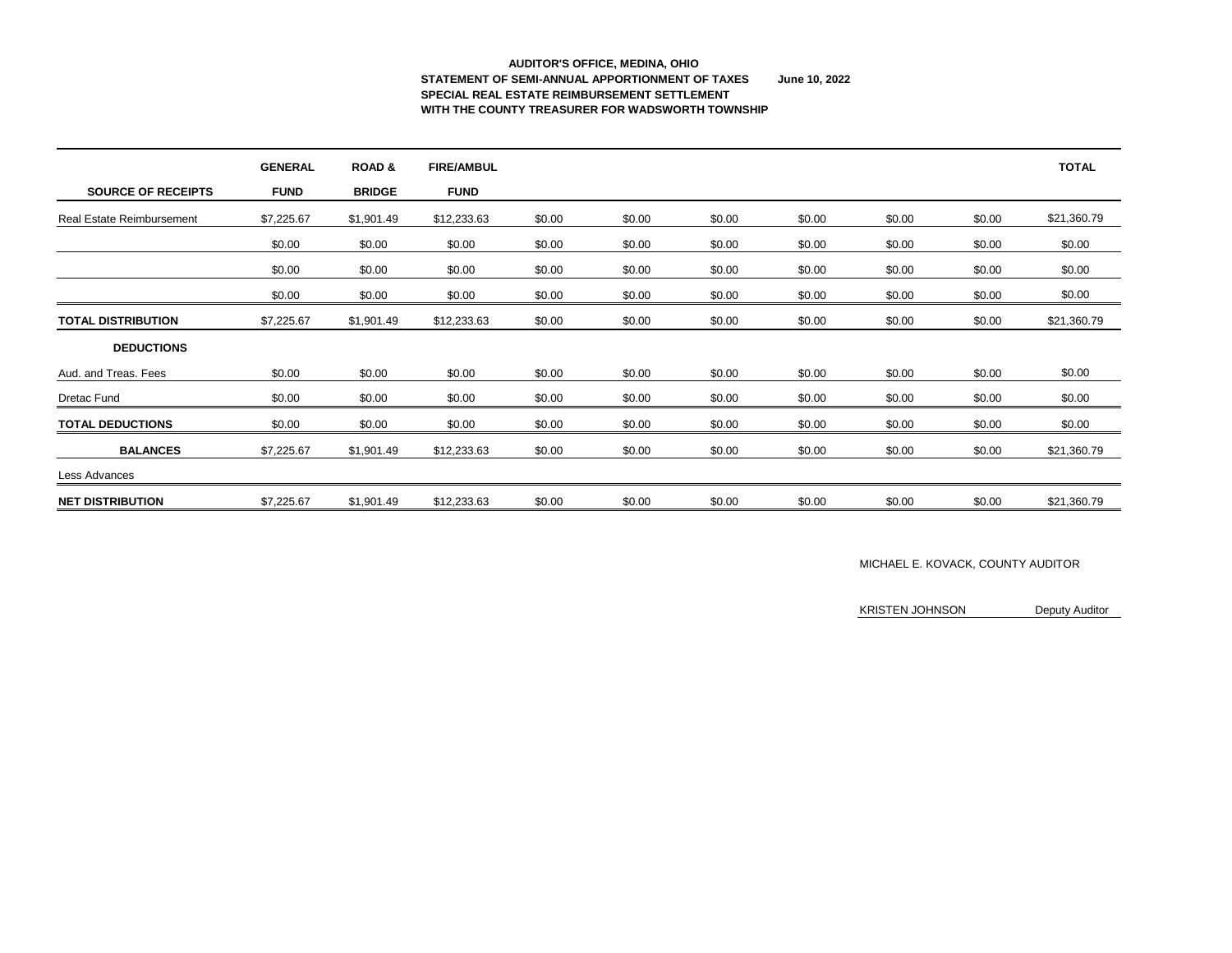### **AUDITOR'S OFFICE, MEDINA, OHIO STATEMENT OF SEMI-ANNUAL APPORTIONMENT OF TAXES June 10, 2022 SPECIAL REAL ESTATE REIMBURSEMENT SETTLEMENT WITH THE COUNTY TREASURER FOR WESTFIELD TOWNSHIP**

|                                  | <b>GENERAL</b> | <b>ROAD &amp;</b> | <b>BOND</b>     |        |        |        |        |        |        | <b>TOTAL</b> |
|----------------------------------|----------------|-------------------|-----------------|--------|--------|--------|--------|--------|--------|--------------|
| <b>SOURCE OF RECEIPTS</b>        | <b>FUND</b>    | <b>BRIDGE</b>     | <b>FIRE/EMS</b> |        |        |        |        |        |        |              |
| <b>Real Estate Reimbursement</b> | \$792.48       | \$5,151.16        | \$3,764.31      | \$0.00 | \$0.00 | \$0.00 | \$0.00 | \$0.00 | \$0.00 | \$9,707.95   |
|                                  | \$0.00         | \$0.00            | \$0.00          | \$0.00 | \$0.00 | \$0.00 | \$0.00 | \$0.00 | \$0.00 | \$0.00       |
|                                  | \$0.00         | \$0.00            | \$0.00          | \$0.00 | \$0.00 | \$0.00 | \$0.00 | \$0.00 | \$0.00 | \$0.00       |
|                                  | \$0.00         | \$0.00            | \$0.00          | \$0.00 | \$0.00 | \$0.00 | \$0.00 | \$0.00 | \$0.00 | \$0.00       |
| <b>TOTAL DISTRIBUTION</b>        | \$792.48       | \$5,151.16        | \$3,764.31      | \$0.00 | \$0.00 | \$0.00 | \$0.00 | \$0.00 | \$0.00 | \$9,707.95   |
| <b>DEDUCTIONS</b>                |                |                   |                 |        |        |        |        |        |        |              |
| Aud. and Treas. Fees             | \$0.00         | \$0.00            | \$0.00          | \$0.00 | \$0.00 | \$0.00 | \$0.00 | \$0.00 | \$0.00 | \$0.00       |
| <b>Dretac Fund</b>               | \$0.00         | \$0.00            | \$0.00          | \$0.00 | \$0.00 | \$0.00 | \$0.00 | \$0.00 | \$0.00 | \$0.00       |
| <b>TOTAL DEDUCTIONS</b>          | \$0.00         | \$0.00            | \$0.00          | \$0.00 | \$0.00 | \$0.00 | \$0.00 | \$0.00 | \$0.00 | \$0.00       |
| <b>BALANCES</b>                  | \$792.48       | \$5,151.16        | \$3,764.31      | \$0.00 | \$0.00 | \$0.00 | \$0.00 | \$0.00 | \$0.00 | \$9,707.95   |
| Less Advances                    |                |                   |                 |        |        |        |        |        |        |              |
| <b>NET DISTRIBUTION</b>          | \$792.48       | \$5,151.16        | \$3,764.31      | \$0.00 | \$0.00 | \$0.00 | \$0.00 | \$0.00 | \$0.00 | \$9,707.95   |

### MICHAEL E. KOVACK, COUNTY AUDITOR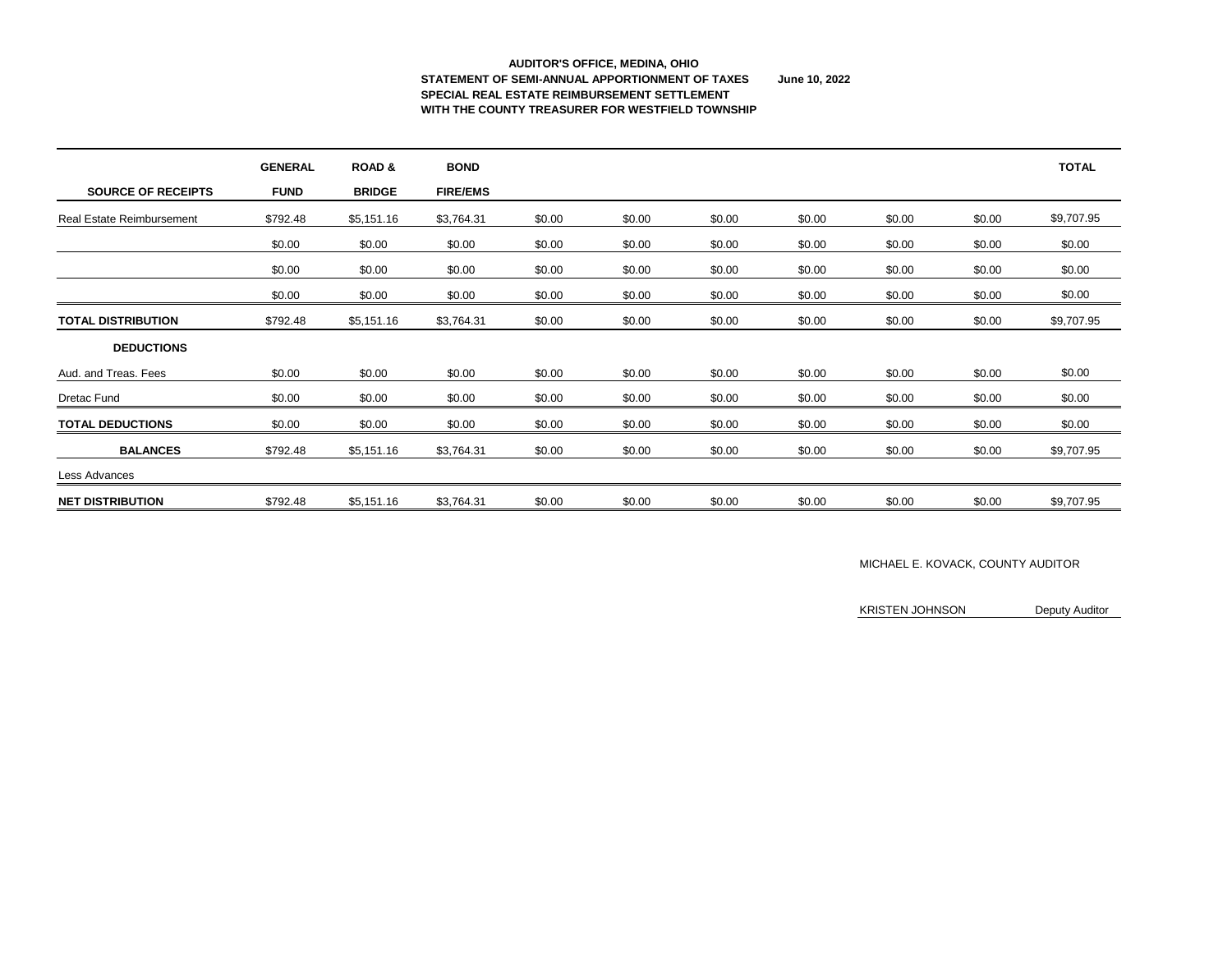#### **AUDITOR'S OFFICE, MEDINA, OHIO STATEMENT OF SEMI-ANNUAL APPORTIONMENT OF TAXES June 10, 2022 SPECIAL REAL ESTATE REIMBURSEMENT SETTLEMENT WITH THE COUNTY TREASURER FOR YORK TOWNSHIP**

|                                  | <b>GENERAL</b> | <b>ROAD &amp;</b> | <b>FIRE/EMS</b> | <b>PARKS</b>      |        |        |        |        |        | <b>TOTAL</b> |
|----------------------------------|----------------|-------------------|-----------------|-------------------|--------|--------|--------|--------|--------|--------------|
| <b>SOURCE OF RECEIPTS</b>        | <b>FUND</b>    | <b>BRIDGE</b>     | <b>FUND</b>     | <b>RECREATION</b> |        |        |        |        |        |              |
| <b>Real Estate Reimbursement</b> | \$5,913.42     | \$3,548.05        | \$6,646.12      | \$1,156.25        | \$0.00 | \$0.00 | \$0.00 | \$0.00 | \$0.00 | \$17,263.84  |
|                                  | \$0.00         | \$0.00            | \$0.00          | \$0.00            | \$0.00 | \$0.00 | \$0.00 | \$0.00 | \$0.00 | \$0.00       |
|                                  | \$0.00         | \$0.00            | \$0.00          | \$0.00            | \$0.00 | \$0.00 | \$0.00 | \$0.00 | \$0.00 | \$0.00       |
|                                  | \$0.00         | \$0.00            | \$0.00          | \$0.00            | \$0.00 | \$0.00 | \$0.00 | \$0.00 | \$0.00 | \$0.00       |
| <b>TOTAL DISTRIBUTION</b>        | \$5,913.42     | \$3,548.05        | \$6,646.12      | \$1,156.25        | \$0.00 | \$0.00 | \$0.00 | \$0.00 | \$0.00 | \$17,263.84  |
| <b>DEDUCTIONS</b>                |                |                   |                 |                   |        |        |        |        |        |              |
| Aud. and Treas. Fees             | \$0.00         | \$0.00            | \$0.00          | \$0.00            | \$0.00 | \$0.00 | \$0.00 | \$0.00 | \$0.00 | \$0.00       |
| <b>Dretac Fund</b>               | \$0.00         | \$0.00            | \$0.00          | \$0.00            | \$0.00 | \$0.00 | \$0.00 | \$0.00 | \$0.00 | \$0.00       |
| <b>TOTAL DEDUCTIONS</b>          | \$0.00         | \$0.00            | \$0.00          | \$0.00            | \$0.00 | \$0.00 | \$0.00 | \$0.00 | \$0.00 | \$0.00       |
| <b>BALANCES</b>                  | \$5,913.42     | \$3,548.05        | \$6,646.12      | \$1,156.25        | \$0.00 | \$0.00 | \$0.00 | \$0.00 | \$0.00 | \$17,263.84  |
| Less Advances                    |                |                   |                 |                   |        |        |        |        |        |              |
| <b>NET DISTRIBUTION</b>          | \$5,913.42     | \$3,548.05        | \$6,646.12      | \$1,156.25        | \$0.00 | \$0.00 | \$0.00 | \$0.00 | \$0.00 | \$17,263.84  |

### MICHAEL E. KOVACK, COUNTY AUDITOR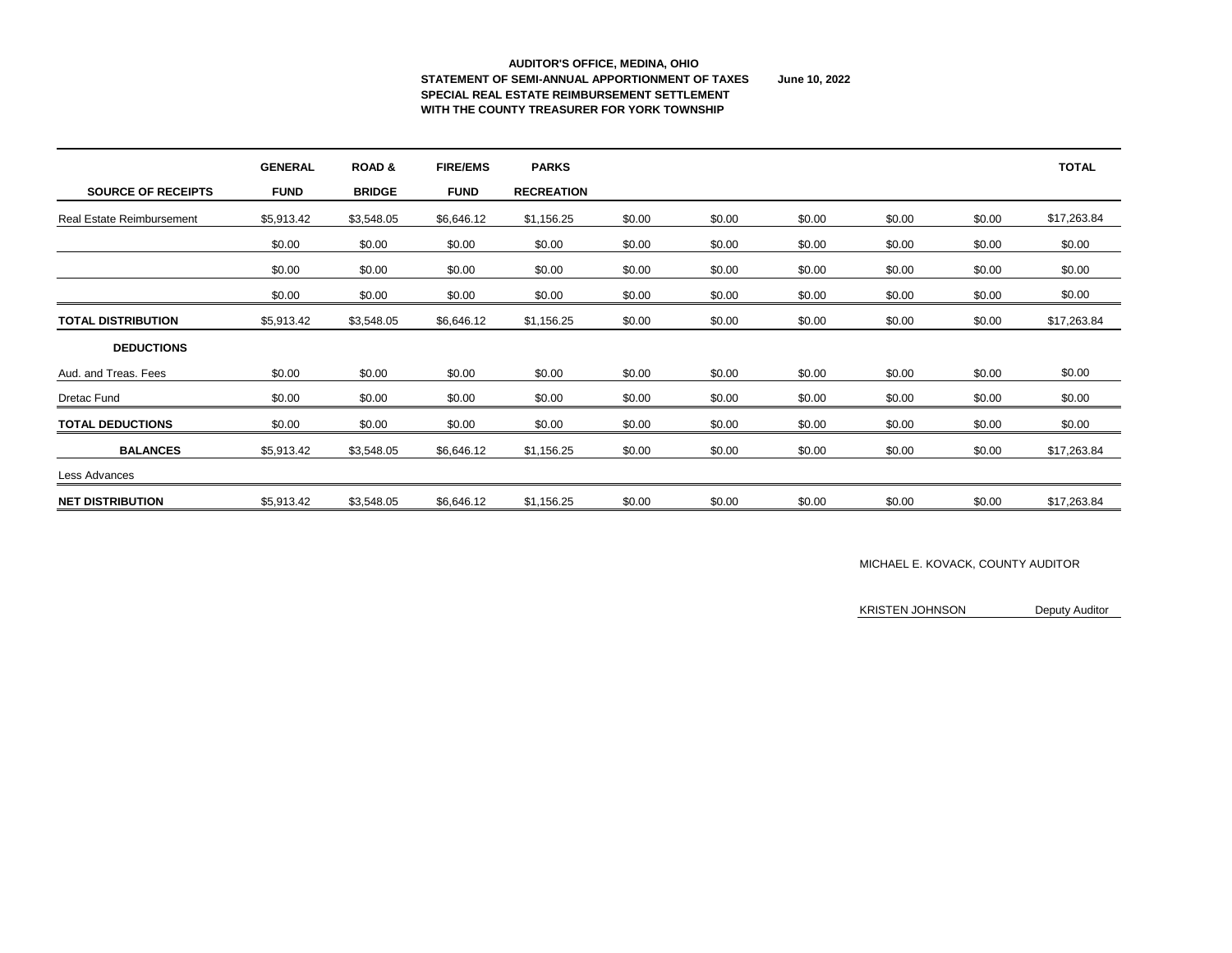# **AUDITOR'S OFFICE, MEDINA, OHIO STATEMENT OF SEMI-ANNUAL APPORTIONMENT OF TAXES June 10, 2022 SPECIAL REAL ESTATE REIMBURSEMENT SETTLEMENT WITH THE COUNTY TREASURER FOR TOWN AND COUNTRY FIRE DISTRICT**

|                                  | <b>TOWN AND</b>     |        |        |        |        |        |        |        |        | <b>TOTAL</b> |
|----------------------------------|---------------------|--------|--------|--------|--------|--------|--------|--------|--------|--------------|
| <b>SOURCE OF RECEIPTS</b>        | <b>COUNTRY FIRE</b> |        |        |        |        |        |        |        |        |              |
| <b>Real Estate Reimbursement</b> | \$2,629.64          | \$0.00 | \$0.00 | \$0.00 | \$0.00 | \$0.00 | \$0.00 | \$0.00 | \$0.00 | \$2,629.64   |
|                                  | \$0.00              | \$0.00 | \$0.00 | \$0.00 | \$0.00 | \$0.00 | \$0.00 | \$0.00 | \$0.00 | \$0.00       |
|                                  | \$0.00              | \$0.00 | \$0.00 | \$0.00 | \$0.00 | \$0.00 | \$0.00 | \$0.00 | \$0.00 | \$0.00       |
|                                  | \$0.00              | \$0.00 | \$0.00 | \$0.00 | \$0.00 | \$0.00 | \$0.00 | \$0.00 | \$0.00 | \$0.00       |
| <b>TOTAL DISTRIBUTION</b>        | \$2,629.64          | \$0.00 | \$0.00 | \$0.00 | \$0.00 | \$0.00 | \$0.00 | \$0.00 | \$0.00 | \$2,629.64   |
| <b>DEDUCTIONS</b>                |                     |        |        |        |        |        |        |        |        |              |
| Aud. and Treas. Fees             | \$0.00              | \$0.00 | \$0.00 | \$0.00 | \$0.00 | \$0.00 | \$0.00 | \$0.00 | \$0.00 | \$0.00       |
| <b>Dretac Fund</b>               | \$0.00              | \$0.00 | \$0.00 | \$0.00 | \$0.00 | \$0.00 | \$0.00 | \$0.00 | \$0.00 | \$0.00       |
| <b>TOTAL DEDUCTIONS</b>          | \$0.00              | \$0.00 | \$0.00 | \$0.00 | \$0.00 | \$0.00 | \$0.00 | \$0.00 | \$0.00 | \$0.00       |
| <b>BALANCES</b>                  | \$2,629.64          | \$0.00 | \$0.00 | \$0.00 | \$0.00 | \$0.00 | \$0.00 | \$0.00 | \$0.00 | \$2,629.64   |
| Less Advances                    |                     |        |        |        |        |        |        |        |        |              |
| <b>NET DISTRIBUTION</b>          | \$2,629.64          | \$0.00 | \$0.00 | \$0.00 | \$0.00 | \$0.00 | \$0.00 | \$0.00 | \$0.00 | \$2,629.64   |

### MICHAEL E. KOVACK, COUNTY AUDITOR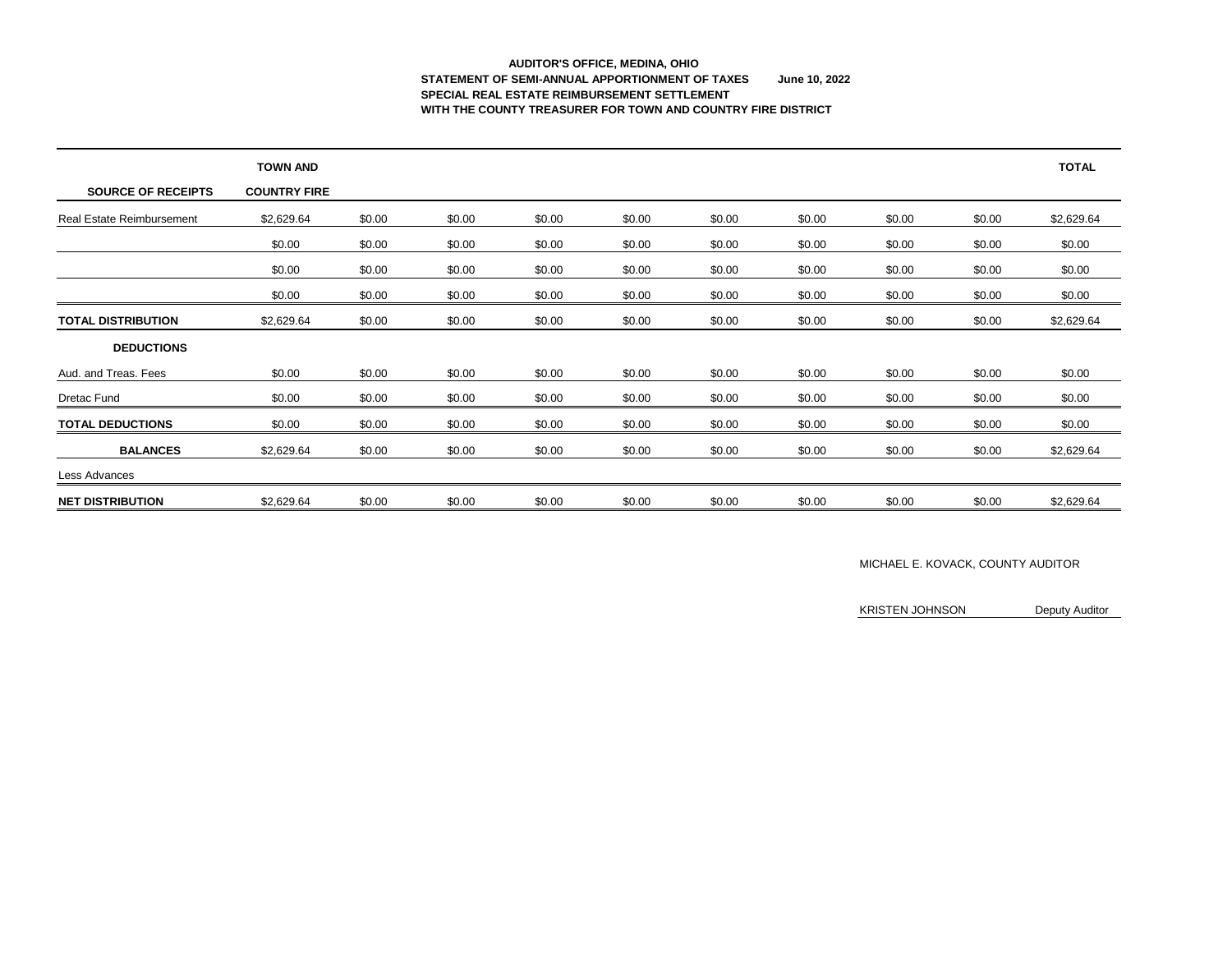#### **AUDITOR' STATEMENT OF SEMI-SPECIAL REAL ESTATE WITH THE COUNTY TR**

|                                  | <b>LAFAYETTE TWP</b>     | <b>BOND-</b>    |        |
|----------------------------------|--------------------------|-----------------|--------|
| <b>SOURCE OF RECEIPTS</b>        | <b>FIRE &amp; RESCUE</b> | <b>FIRE/EMS</b> |        |
| <b>Real Estate Reimbursement</b> | \$9,698.00               | \$9,398.16      | \$0.00 |
|                                  | \$0.00                   | \$0.00          | \$0.00 |
|                                  | \$0.00                   | \$0.00          | \$0.00 |
|                                  | \$0.00                   | \$0.00          | \$0.00 |
| <b>TOTAL DISTRIBUTION</b>        | \$9,698.00               | \$9,398.16      | \$0.00 |
| <b>DEDUCTIONS</b>                |                          |                 |        |
| Aud. and Treas. Fees             | \$0.00                   | \$0.00          | \$0.00 |
| <b>Dretac Fund</b>               | \$0.00                   | \$0.00          | \$0.00 |
| <b>TOTAL DEDUCTIONS</b>          | \$0.00                   | \$0.00          | \$0.00 |
| <b>BALANCES</b>                  | \$9,698.00               | \$9,398.16      | \$0.00 |
| <b>Less Advances</b>             |                          |                 |        |
| <b>NET DISTRIBUTION</b>          | \$9,698.00               | \$9,398.16      | \$0.00 |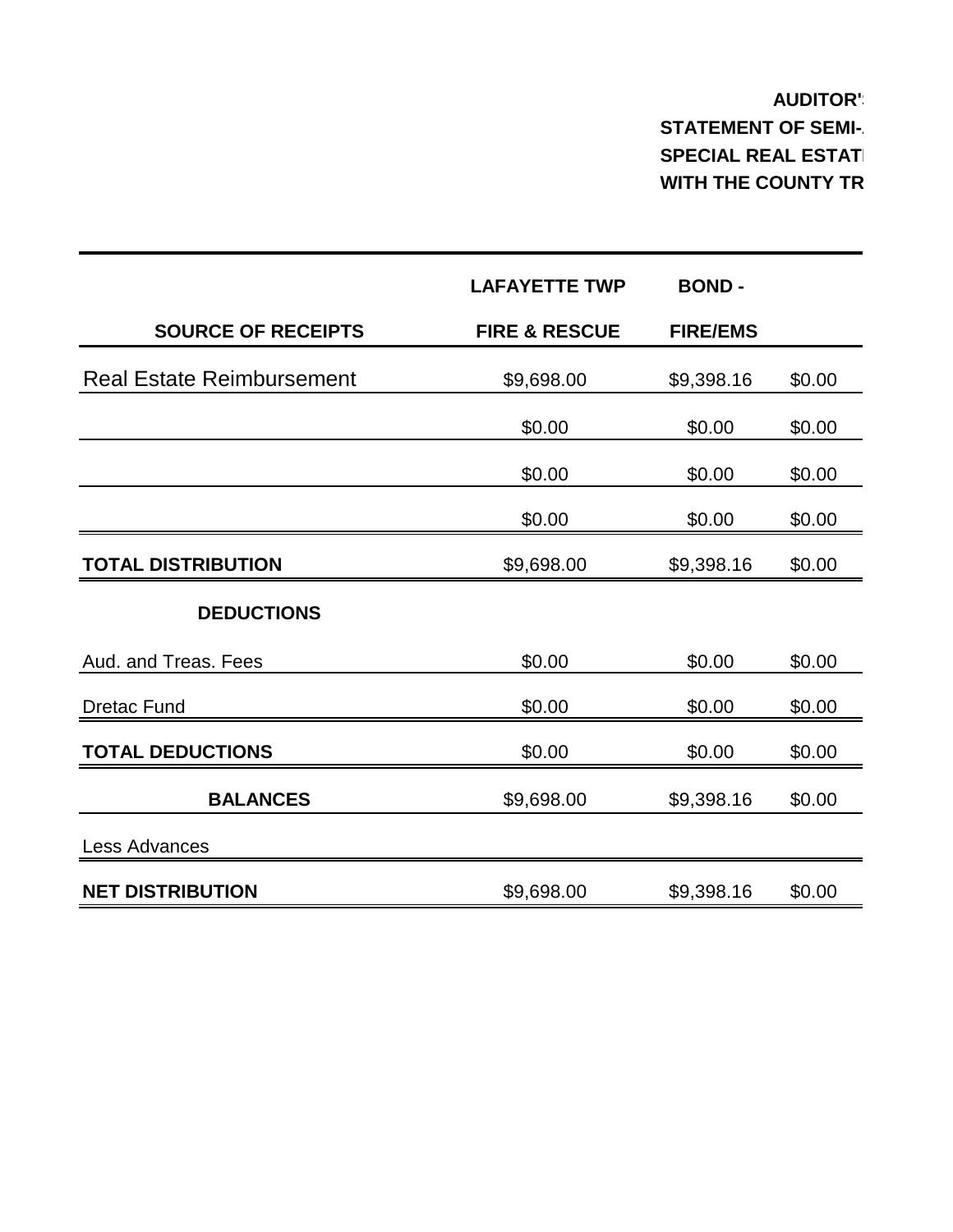#### **S OFFICE, MEDINA, OHIO ANNUAL APPORTIONMENT OF TAXES** June 10, 2022 **E REIMBURSEMENT SETTLEMENT EASURER FOR LAFAYETTE FIRE & RESCUE DISTRICT**

|        |        |        |        |        | <b>TOTAL</b> |
|--------|--------|--------|--------|--------|--------------|
|        |        |        |        |        |              |
| \$0.00 | \$0.00 | \$0.00 | \$0.00 | \$0.00 | \$19,096.16  |
| \$0.00 | \$0.00 | \$0.00 | \$0.00 | \$0.00 | \$0.00       |
| \$0.00 | \$0.00 | \$0.00 | \$0.00 | \$0.00 | \$0.00       |
| \$0.00 | \$0.00 | \$0.00 | \$0.00 | \$0.00 | \$0.00       |
| \$0.00 | \$0.00 | \$0.00 | \$0.00 | \$0.00 | \$19,096.16  |
|        |        |        |        |        |              |
| \$0.00 | \$0.00 | \$0.00 | \$0.00 | \$0.00 | \$0.00       |
| \$0.00 | \$0.00 | \$0.00 | \$0.00 | \$0.00 | \$0.00       |
| \$0.00 | \$0.00 | \$0.00 | \$0.00 | \$0.00 | \$0.00       |
| \$0.00 | \$0.00 | \$0.00 | \$0.00 | \$0.00 | \$19,096.16  |
|        |        |        |        |        |              |
| \$0.00 | \$0.00 | \$0.00 | \$0.00 | \$0.00 | \$19,096.16  |

MICHAEL E. KOVACK, COUNTY AUDITOR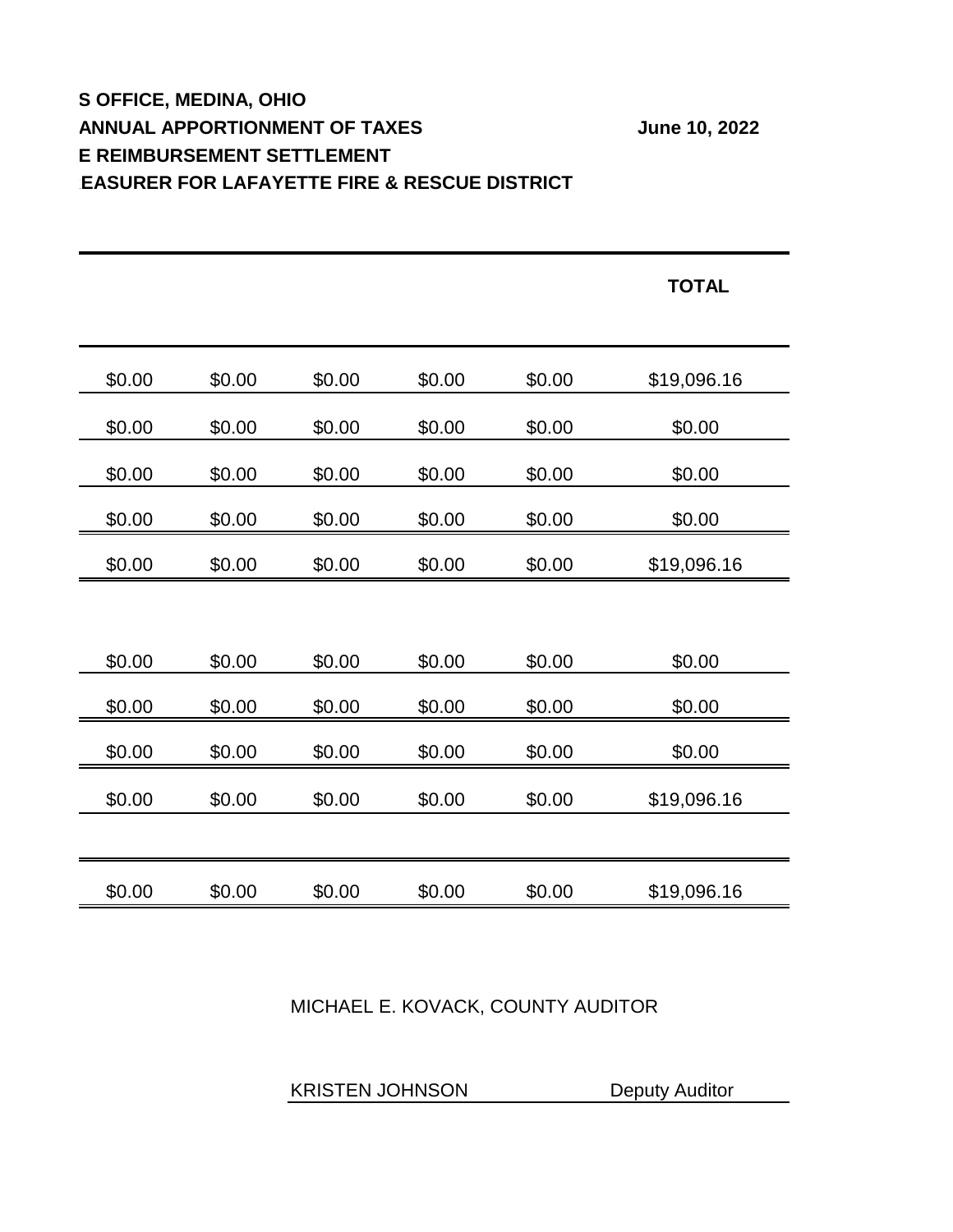PERCENTAGES------------ REAL ESTATE Fire 50.78510% Bond 49.21490%

TOTAL: 100.00000%

19,096.16

19,096.16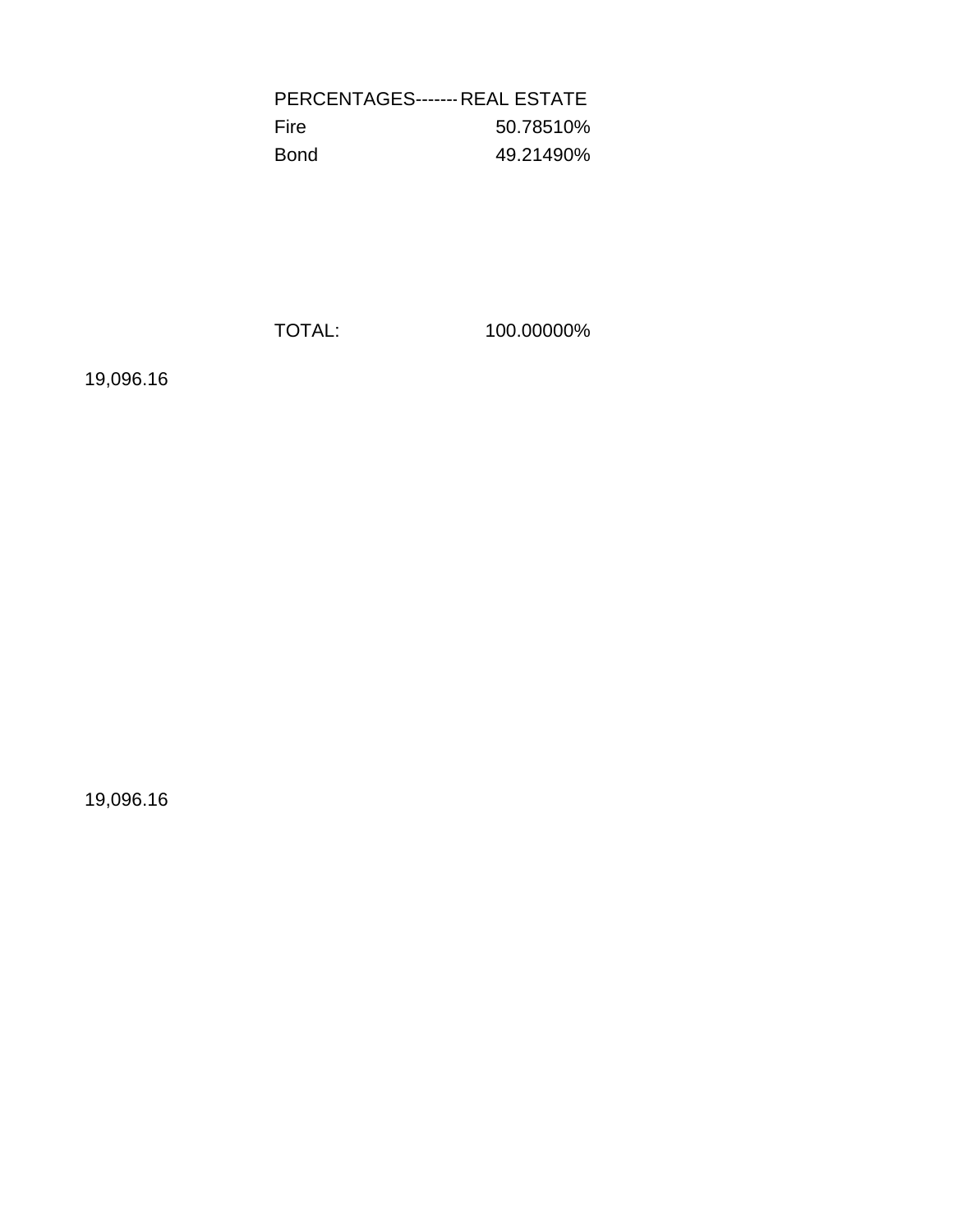### **AUDITOR'S OFFICE, MEDINA, OHIO STATEMENT OF SEMI-ANNUAL APPORTIONMENT OF TAXES June 10, 2022 SPECIAL REAL ESTATE REIMBURSEMENT SETTLEMENT WITH THE COUNTY TREASURER FOR SPENCER FIRE DISTRICT**

|                                  | <b>SPENCER FIRE</b> |        |        |        |        |        |        |        |        | <b>TOTAL</b> |
|----------------------------------|---------------------|--------|--------|--------|--------|--------|--------|--------|--------|--------------|
| <b>SOURCE OF RECEIPTS</b>        | <b>DISTRICT</b>     |        |        |        |        |        |        |        |        |              |
| <b>Real Estate Reimbursement</b> | \$3,170.32          | \$0.00 | \$0.00 | \$0.00 | \$0.00 | \$0.00 | \$0.00 | \$0.00 | \$0.00 | \$3,170.32   |
|                                  | \$0.00              | \$0.00 | \$0.00 | \$0.00 | \$0.00 | \$0.00 | \$0.00 | \$0.00 | \$0.00 | \$0.00       |
|                                  | \$0.00              | \$0.00 | \$0.00 | \$0.00 | \$0.00 | \$0.00 | \$0.00 | \$0.00 | \$0.00 | \$0.00       |
|                                  | \$0.00              | \$0.00 | \$0.00 | \$0.00 | \$0.00 | \$0.00 | \$0.00 | \$0.00 | \$0.00 | \$0.00       |
| <b>TOTAL DISTRIBUTION</b>        | \$3,170.32          | \$0.00 | \$0.00 | \$0.00 | \$0.00 | \$0.00 | \$0.00 | \$0.00 | \$0.00 | \$3,170.32   |
| <b>DEDUCTIONS</b>                |                     |        |        |        |        |        |        |        |        |              |
| Aud. and Treas. Fees             | \$0.00              | \$0.00 | \$0.00 | \$0.00 | \$0.00 | \$0.00 | \$0.00 | \$0.00 | \$0.00 | \$0.00       |
| Dretac Fund                      | \$0.00              | \$0.00 | \$0.00 | \$0.00 | \$0.00 | \$0.00 | \$0.00 | \$0.00 | \$0.00 | \$0.00       |
| <b>TOTAL DEDUCTIONS</b>          | \$0.00              | \$0.00 | \$0.00 | \$0.00 | \$0.00 | \$0.00 | \$0.00 | \$0.00 | \$0.00 | \$0.00       |
| <b>BALANCES</b>                  | \$3,170.32          | \$0.00 | \$0.00 | \$0.00 | \$0.00 | \$0.00 | \$0.00 | \$0.00 | \$0.00 | \$3,170.32   |
| Less Advances                    |                     |        |        |        |        |        |        |        |        |              |
| <b>NET DISTRIBUTION</b>          | \$3,170.32          | \$0.00 | \$0.00 | \$0.00 | \$0.00 | \$0.00 | \$0.00 | \$0.00 | \$0.00 | \$3,170.32   |

### MICHAEL E. KOVACK, COUNTY AUDITOR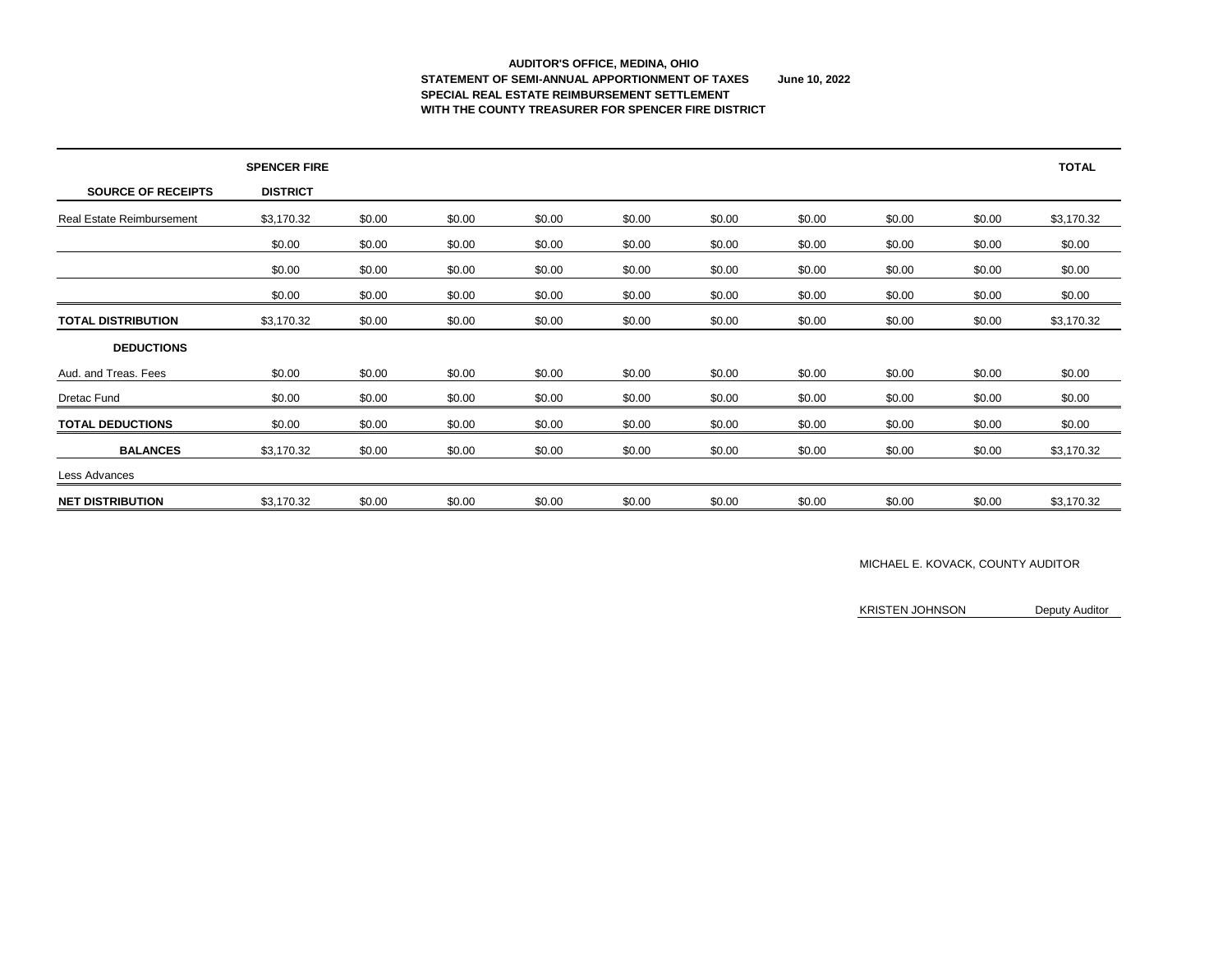#### **AUDITOR'S OFFICE, MEDINA, OHIO STATEMENT OF SEMI-ANNUAL APPORTIONMENT OF TAXES** June 10, 2022 **SPECIAL REAL ESTATE REIMBURSEMENT SETTLEMENT WITH THE COUNTY TREASURER FOR WESTFIELD FIRE & RESCUE DISTRICT**

**WESTFIELD FIRE TOTAL SOURCE OF RECEIPTS DISTRICT** Real Estate Reimbursement  $$3,141.57$   $$0.00$   $$0.00$   $$0.00$   $$0.00$   $$0.00$   $$0.00$   $$0.00$   $$0.00$   $$3,141.57$ \$0.00 \$0.00 \$0.00 \$0.00 \$0.00 \$0.00 \$0.00 \$0.00 \$0.00 \$0.00 \$0.00 \$0.00 \$0.00 \$0.00 \$0.00 \$0.00 \$0.00 \$0.00 \$0.00 \$0.00 \$0.00 \$0.00 \$0.00 \$0.00 \$0.00 \$0.00 \$0.00 **TOTAL DISTRIBUTION \$3,141.57** \$0.00 \$0.00 \$0.00 \$0.00 \$0.00 \$0.00 \$0.00 \$0.00 \$3,141.57 **DEDUCTIONS** Aud. and Treas. Fees **60.00** \$0.00 \$0.00 \$0.00 \$0.00 \$0.00 \$0.00 \$0.00 \$0.00 \$0.00 \$0.00 \$0.00 Dretac Fund \$0.00 \$0.00 \$0.00 \$0.00 \$0.00 \$0.00 \$0.00 \$0.00 \$0.00 **TOTAL DEDUCTIONS** 60.00 \$0.00 \$0.00 \$0.00 \$0.00 \$0.00 \$0.00 \$0.00 \$0.00 \$0.00 \$0.00 **BALANCES** \$3,141.57 \$0.00 \$0.00 \$0.00 \$0.00 \$0.00 \$0.00 \$0.00 \$3,141.57 Less Advances **NET DISTRIBUTION 53,141.57** \$0.00 \$0.00 \$0.00 \$0.00 \$0.00 \$0.00 \$0.00 \$0.00 \$0.00 \$3,141.57

MICHAEL E. KOVACK, COUNTY AUDITOR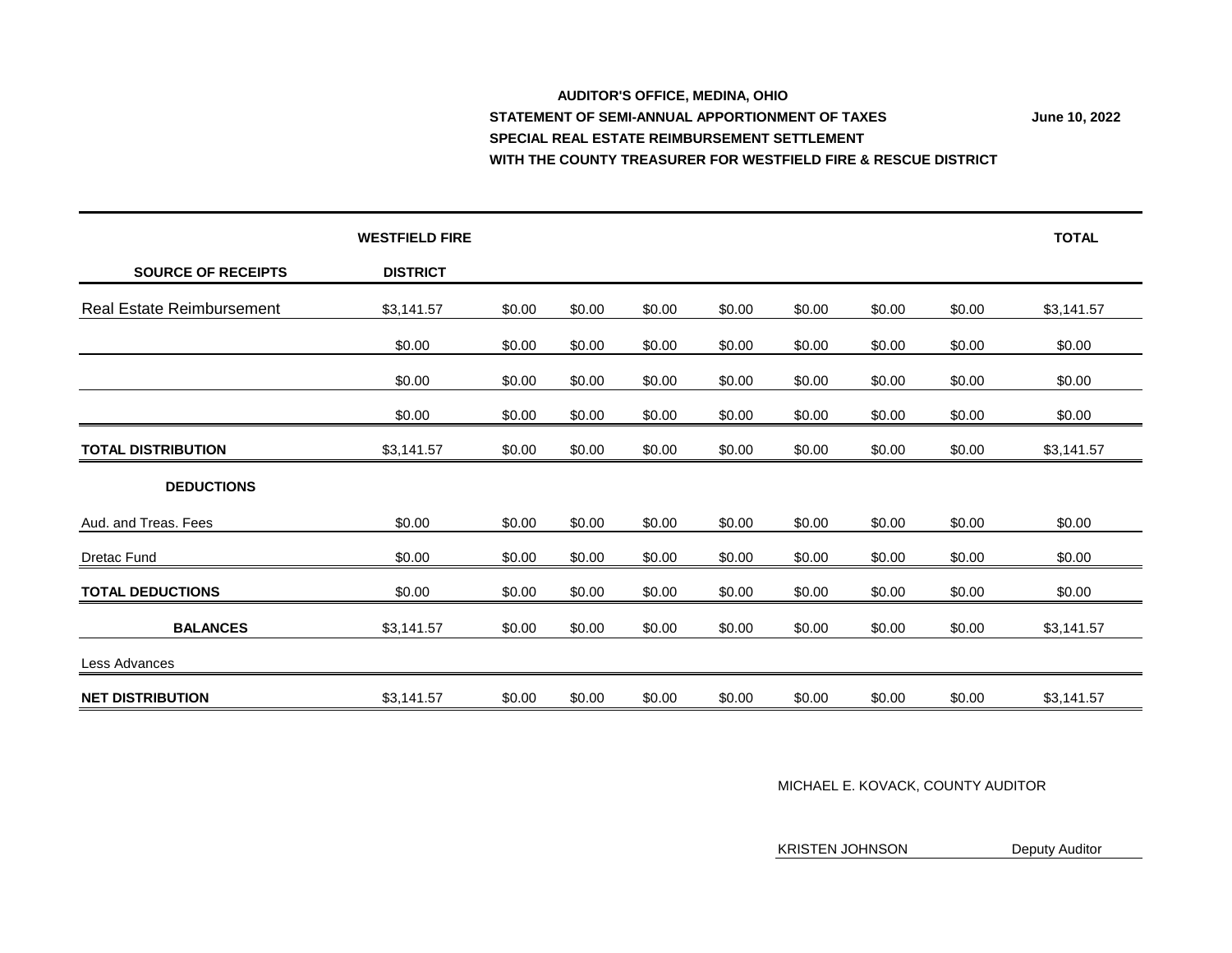#### **AUDITOR'S OFFICE, MEDINA, OHIO** STATEMENT OF SEMI-ANNUAL APPORTIONMENT OF TAXES June 10, 2022 **SPECIAL REAL ESTATE REIMBURSEMENT SETTLEMENT WITH THE COUNTY TREASURER FOR HARRISVILLE-LODI CEMETERY DISTRICT**

|                                  | <b>CEMETERY</b> |        |        |        |        |        |        |        |        | <b>TOTAL</b> |
|----------------------------------|-----------------|--------|--------|--------|--------|--------|--------|--------|--------|--------------|
| <b>SOURCE OF RECEIPTS</b>        | <b>FUND</b>     |        |        |        |        |        |        |        |        |              |
| <b>Real Estate Reimbursement</b> | \$763.84        | \$0.00 | \$0.00 | \$0.00 | \$0.00 | \$0.00 | \$0.00 | \$0.00 | \$0.00 | \$763.84     |
|                                  | \$0.00          | \$0.00 | \$0.00 | \$0.00 | \$0.00 | \$0.00 | \$0.00 | \$0.00 | \$0.00 | \$0.00       |
|                                  | \$0.00          | \$0.00 | \$0.00 | \$0.00 | \$0.00 | \$0.00 | \$0.00 | \$0.00 | \$0.00 | \$0.00       |
|                                  | \$0.00          | \$0.00 | \$0.00 | \$0.00 | \$0.00 | \$0.00 | \$0.00 | \$0.00 | \$0.00 | \$0.00       |
| <b>TOTAL DISTRIBUTION</b>        | \$763.84        | \$0.00 | \$0.00 | \$0.00 | \$0.00 | \$0.00 | \$0.00 | \$0.00 | \$0.00 | \$763.84     |
| <b>DEDUCTIONS</b>                |                 |        |        |        |        |        |        |        |        |              |
| Aud. and Treas. Fees             | \$0.00          | \$0.00 | \$0.00 | \$0.00 | \$0.00 | \$0.00 | \$0.00 | \$0.00 | \$0.00 | \$0.00       |
| Dretac Fund                      | \$0.00          | \$0.00 | \$0.00 | \$0.00 | \$0.00 | \$0.00 | \$0.00 | \$0.00 | \$0.00 | \$0.00       |
| <b>TOTAL DEDUCTIONS</b>          | \$0.00          | \$0.00 | \$0.00 | \$0.00 | \$0.00 | \$0.00 | \$0.00 | \$0.00 | \$0.00 | \$0.00       |
| <b>BALANCES</b>                  | \$763.84        | \$0.00 | \$0.00 | \$0.00 | \$0.00 | \$0.00 | \$0.00 | \$0.00 | \$0.00 | \$763.84     |
| Less Advances                    |                 |        |        |        |        |        |        |        |        |              |
| <b>NET DISTRIBUTION</b>          | \$763.84        | \$0.00 | \$0.00 | \$0.00 | \$0.00 | \$0.00 | \$0.00 | \$0.00 | \$0.00 | \$763.84     |

MIKE. KOVACK, COUNTY AUDITOR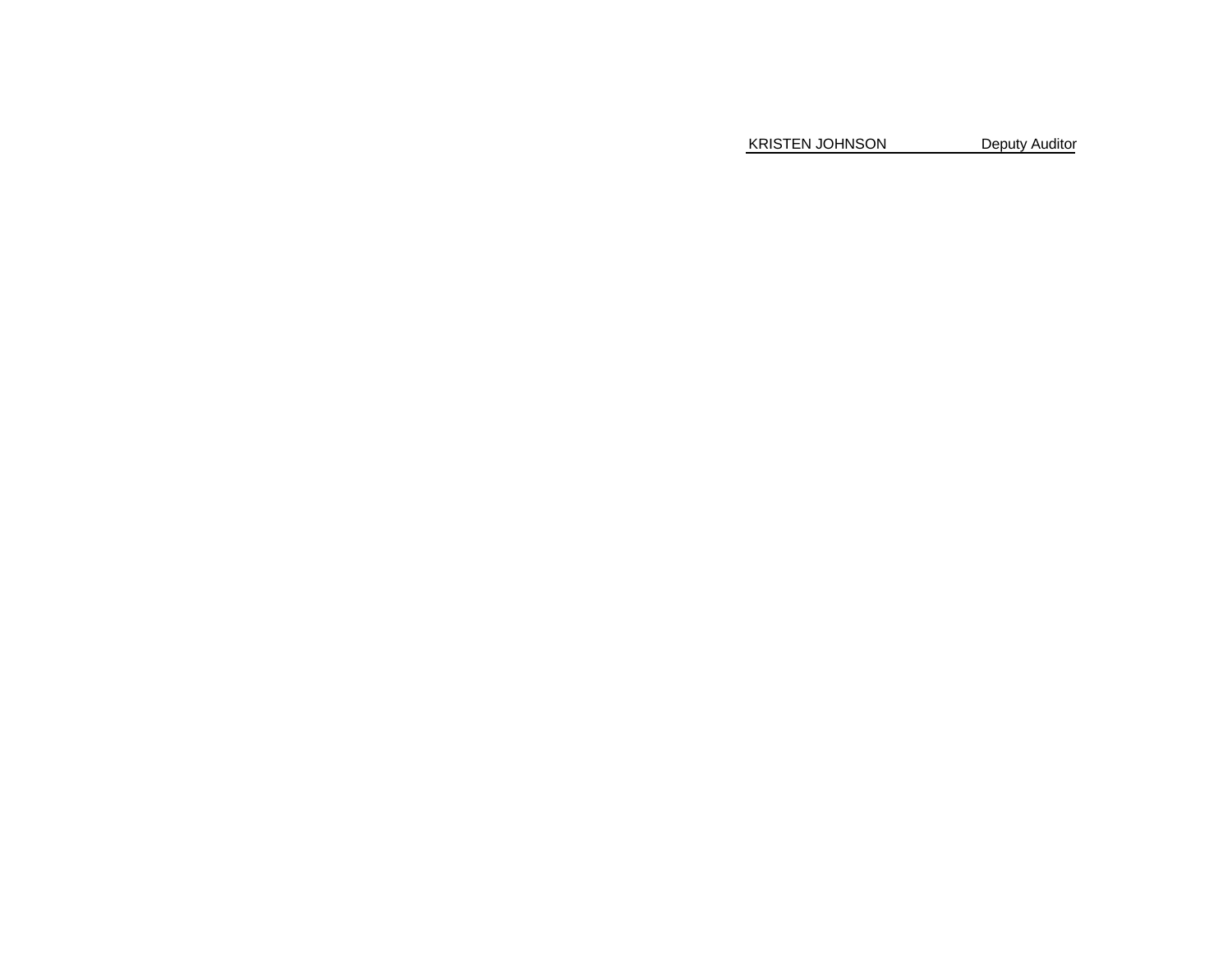# **AUDITOR'S OFFICE, MEDINA, OHIO STATEMENT OF SEMI-ANNUAL APPORTIONMENT OF TAXES June 10, 2022 SPECIAL REAL ESTATE REIMBURSEMENT SETTLEMENT WITH THE COUNTY TREASURER FOR THE MEDINA COUNTY PARK DISTRICT**

|                                  | <b>GENERAL</b> |        |        |        |        |        |        |        |        | <b>TOTAL</b> |
|----------------------------------|----------------|--------|--------|--------|--------|--------|--------|--------|--------|--------------|
| <b>SOURCE OF RECEIPTS</b>        | <b>FUND</b>    |        |        |        |        |        |        |        |        |              |
| <b>Real Estate Reimbursement</b> | \$74,234.53    | \$0.00 | \$0.00 | \$0.00 | \$0.00 | \$0.00 | \$0.00 | \$0.00 | \$0.00 | \$74,234.53  |
|                                  | \$0.00         | \$0.00 | \$0.00 | \$0.00 | \$0.00 | \$0.00 | \$0.00 | \$0.00 | \$0.00 | \$0.00       |
|                                  | \$0.00         | \$0.00 | \$0.00 | \$0.00 | \$0.00 | \$0.00 | \$0.00 | \$0.00 | \$0.00 | \$0.00       |
|                                  | \$0.00         | \$0.00 | \$0.00 | \$0.00 | \$0.00 | \$0.00 | \$0.00 | \$0.00 | \$0.00 | \$0.00       |
| <b>TOTAL DISTRIBUTION</b>        | \$74,234.53    | \$0.00 | \$0.00 | \$0.00 | \$0.00 | \$0.00 | \$0.00 | \$0.00 | \$0.00 | \$74,234.53  |
| <b>DEDUCTIONS</b>                |                |        |        |        |        |        |        |        |        |              |
| Aud. and Treas. Fees             | \$0.00         | \$0.00 | \$0.00 | \$0.00 | \$0.00 | \$0.00 | \$0.00 | \$0.00 | \$0.00 | \$0.00       |
| <b>Dretac Fund</b>               | \$0.00         | \$0.00 | \$0.00 | \$0.00 | \$0.00 | \$0.00 | \$0.00 | \$0.00 | \$0.00 | \$0.00       |
| <b>TOTAL DEDUCTIONS</b>          | \$0.00         | \$0.00 | \$0.00 | \$0.00 | \$0.00 | \$0.00 | \$0.00 | \$0.00 | \$0.00 | \$0.00       |
| <b>BALANCES</b>                  | \$74,234.53    | \$0.00 | \$0.00 | \$0.00 | \$0.00 | \$0.00 | \$0.00 | \$0.00 | \$0.00 | \$74,234.53  |
| Less Advances                    |                |        |        |        |        |        |        |        |        |              |
| <b>NET DISTRIBUTION</b>          | \$74,234.53    | \$0.00 | \$0.00 | \$0.00 | \$0.00 | \$0.00 | \$0.00 | \$0.00 | \$0.00 | \$74,234.53  |

### MICHAEL E. KOVACK, COUNTY AUDITOR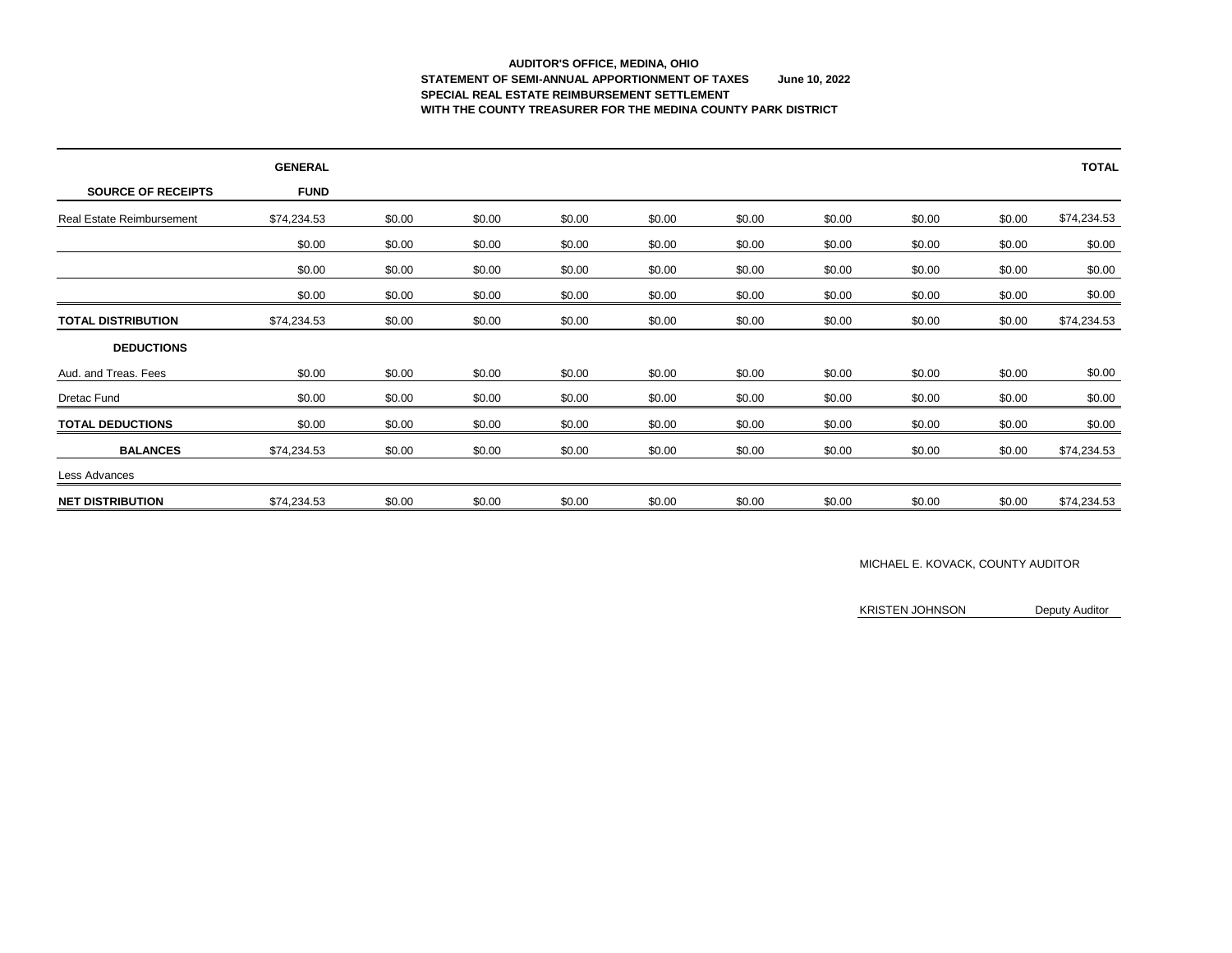# **AUDITOR'S OFFICE, MEDINA, OHIO STATEMENT OF SEMI-ANNUAL APPORTIONMENT OF TAXES June 10, 2022 SPECIAL REAL ESTATE REIMBURSEMENT SETTLEMENT WITH THE COUNTY TREASURER FOR THE CLEVELAND METRO PARK DISTRICT**

|                                  | <b>GENERAL</b> |        |        |        |        |        |        |        |        | <b>TOTAL</b> |
|----------------------------------|----------------|--------|--------|--------|--------|--------|--------|--------|--------|--------------|
| <b>SOURCE OF RECEIPTS</b>        | <b>FUND</b>    |        |        |        |        |        |        |        |        |              |
| <b>Real Estate Reimbursement</b> | \$13,593.11    | \$0.00 | \$0.00 | \$0.00 | \$0.00 | \$0.00 | \$0.00 | \$0.00 | \$0.00 | \$13,593.11  |
|                                  | \$0.00         | \$0.00 | \$0.00 | \$0.00 | \$0.00 | \$0.00 | \$0.00 | \$0.00 | \$0.00 | \$0.00       |
|                                  | \$0.00         | \$0.00 | \$0.00 | \$0.00 | \$0.00 | \$0.00 | \$0.00 | \$0.00 | \$0.00 | \$0.00       |
|                                  | \$0.00         | \$0.00 | \$0.00 | \$0.00 | \$0.00 | \$0.00 | \$0.00 | \$0.00 | \$0.00 | \$0.00       |
| <b>TOTAL DISTRIBUTION</b>        | \$13,593.11    | \$0.00 | \$0.00 | \$0.00 | \$0.00 | \$0.00 | \$0.00 | \$0.00 | \$0.00 | \$13,593.11  |
| <b>DEDUCTIONS</b>                |                |        |        |        |        |        |        |        |        |              |
| Aud. and Treas. Fees             | \$0.00         | \$0.00 | \$0.00 | \$0.00 | \$0.00 | \$0.00 | \$0.00 | \$0.00 | \$0.00 | \$0.00       |
| <b>Dretac Fund</b>               | \$0.00         | \$0.00 | \$0.00 | \$0.00 | \$0.00 | \$0.00 | \$0.00 | \$0.00 | \$0.00 | \$0.00       |
| <b>TOTAL DEDUCTIONS</b>          | \$0.00         | \$0.00 | \$0.00 | \$0.00 | \$0.00 | \$0.00 | \$0.00 | \$0.00 | \$0.00 | \$0.00       |
| <b>BALANCES</b>                  | \$13,593.11    | \$0.00 | \$0.00 | \$0.00 | \$0.00 | \$0.00 | \$0.00 | \$0.00 | \$0.00 | \$13,593.11  |
| Less Advances                    |                |        |        |        |        |        |        |        |        |              |
| <b>NET DISTRIBUTION</b>          | \$13,593.11    | \$0.00 | \$0.00 | \$0.00 | \$0.00 | \$0.00 | \$0.00 | \$0.00 | \$0.00 | \$13,593.11  |

### MICHAEL E. KOVACK, COUNTY AUDITOR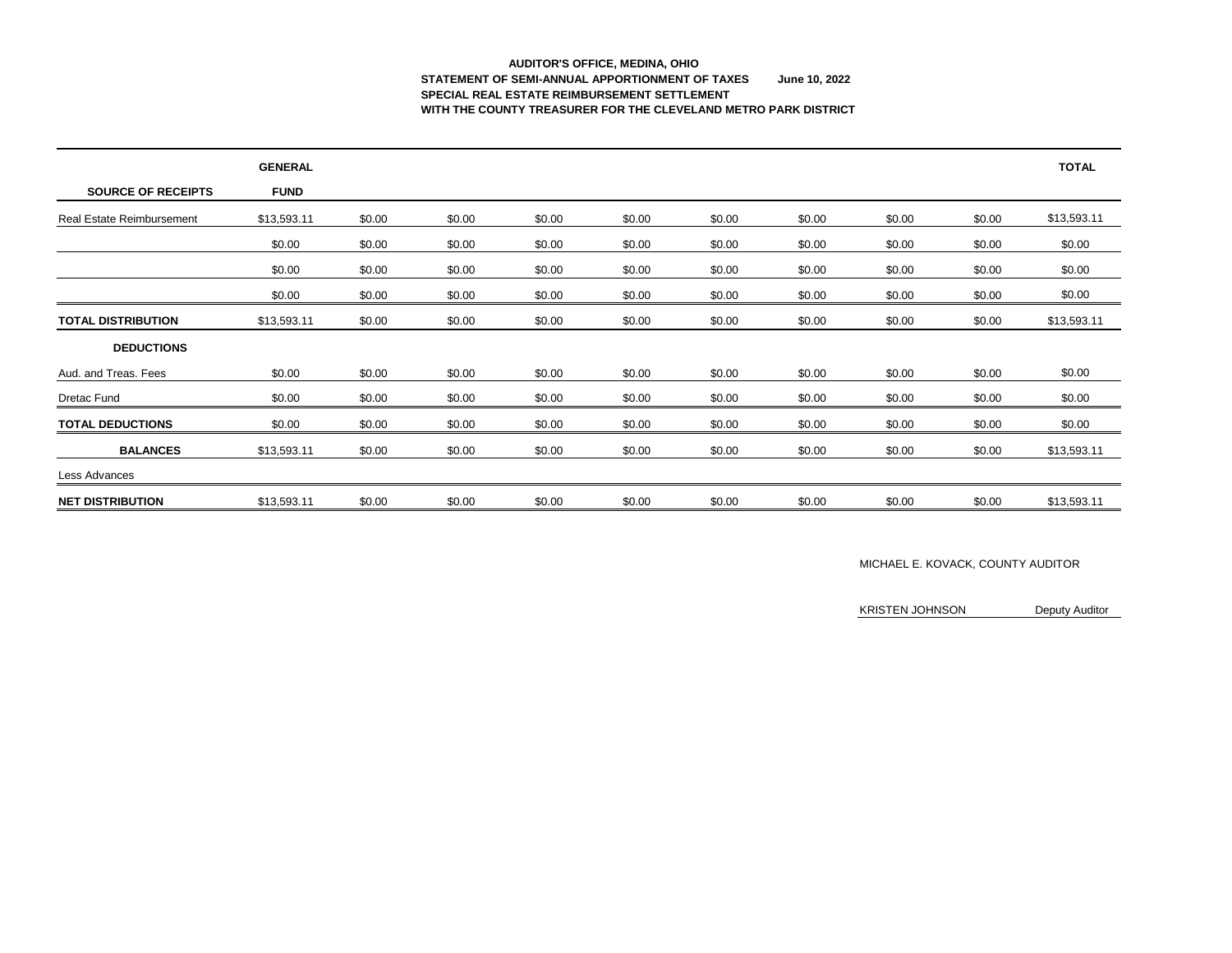# **AUDITOR'S OFFICE, MEDINA, OHIO STATEMENT OF SEMI-ANNUAL APPORTIONMENT OF TAXES June 10, 2022 SPECIAL REAL ESTATE REIMBURSEMENT SETTLEMENT FOR THE COUNTY TREASURER FOR THE ELLA EVERHARD LIBRARY DISTRICT**

|                                  | <b>ELLA</b>     |        |        |        |        |        |        |        |        | <b>TOTAL</b> |
|----------------------------------|-----------------|--------|--------|--------|--------|--------|--------|--------|--------|--------------|
| <b>SOURCE OF RECEIPTS</b>        | <b>EVERHARD</b> |        |        |        |        |        |        |        |        |              |
| <b>Real Estate Reimbursement</b> | \$30,006.22     | \$0.00 | \$0.00 | \$0.00 | \$0.00 | \$0.00 | \$0.00 | \$0.00 | \$0.00 | \$30,006.22  |
|                                  | \$0.00          | \$0.00 | \$0.00 | \$0.00 | \$0.00 | \$0.00 | \$0.00 | \$0.00 | \$0.00 | \$0.00       |
|                                  | \$0.00          | \$0.00 | \$0.00 | \$0.00 | \$0.00 | \$0.00 | \$0.00 | \$0.00 | \$0.00 | \$0.00       |
|                                  | \$0.00          | \$0.00 | \$0.00 | \$0.00 | \$0.00 | \$0.00 | \$0.00 | \$0.00 | \$0.00 | \$0.00       |
| <b>TOTAL DISTRIBUTION</b>        | \$30,006.22     | \$0.00 | \$0.00 | \$0.00 | \$0.00 | \$0.00 | \$0.00 | \$0.00 | \$0.00 | \$30,006.22  |
| <b>DEDUCTIONS</b>                |                 |        |        |        |        |        |        |        |        |              |
| Aud. and Treas. Fees             | \$0.00          | \$0.00 | \$0.00 | \$0.00 | \$0.00 | \$0.00 | \$0.00 | \$0.00 | \$0.00 | \$0.00       |
| Dretac Fund                      | \$0.00          | \$0.00 | \$0.00 | \$0.00 | \$0.00 | \$0.00 | \$0.00 | \$0.00 | \$0.00 | \$0.00       |
| <b>TOTAL DEDUCTIONS</b>          | \$0.00          | \$0.00 | \$0.00 | \$0.00 | \$0.00 | \$0.00 | \$0.00 | \$0.00 | \$0.00 | \$0.00       |
| <b>BALANCES</b>                  | \$30,006.22     | \$0.00 | \$0.00 | \$0.00 | \$0.00 | \$0.00 | \$0.00 | \$0.00 | \$0.00 | \$30,006.22  |
| Less Advances                    |                 |        |        |        |        |        |        |        |        |              |
| <b>NET DISTRIBUTION</b>          | \$30,006.22     | \$0.00 | \$0.00 | \$0.00 | \$0.00 | \$0.00 | \$0.00 | \$0.00 | \$0.00 | \$30,006.22  |

### MICHAEL E. KOVACK, COUNTY AUDITOR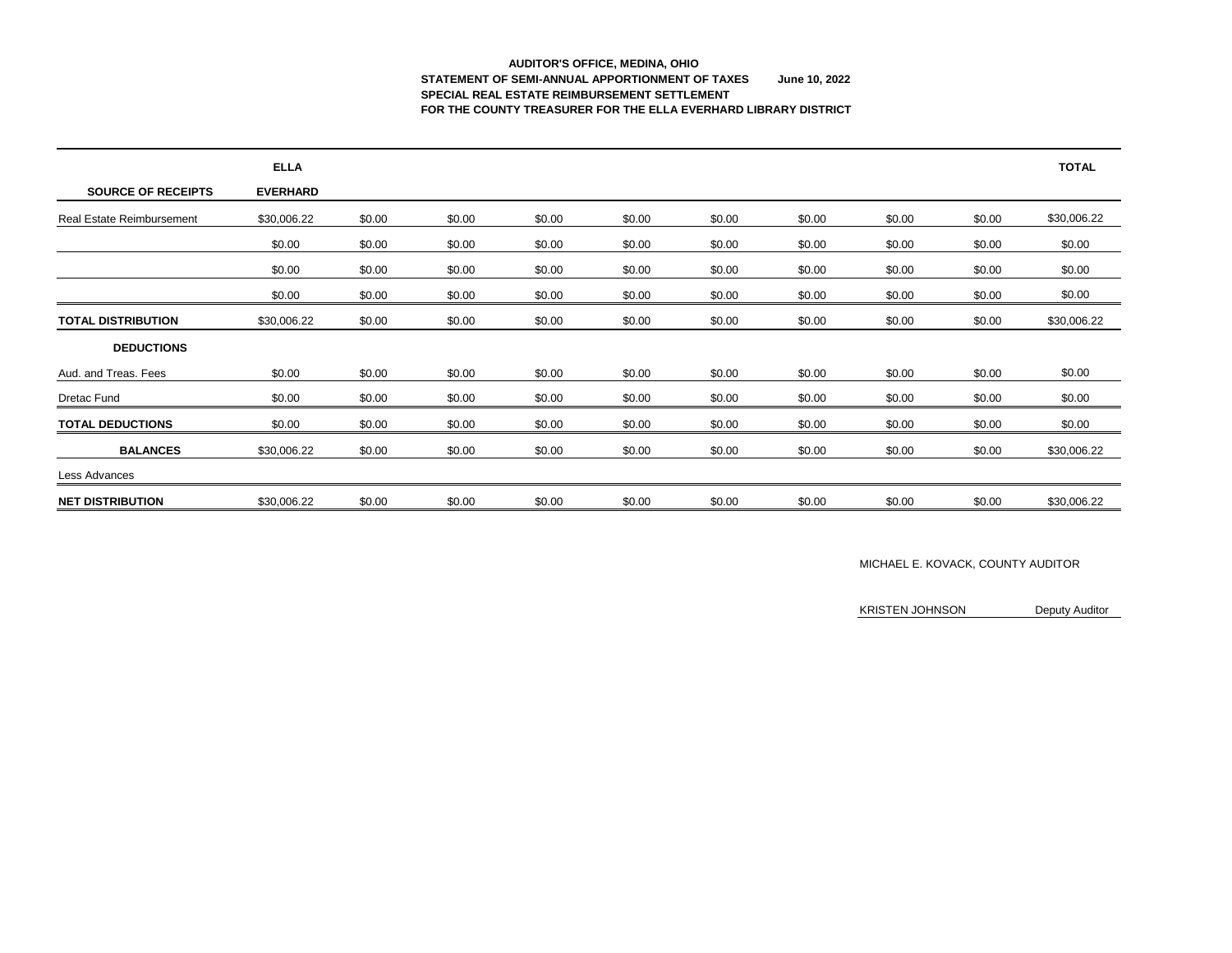#### **AUDITOR'S OFFICE, MEDINA, OHIO STATEMENT OF SEMI-ANNUAL APPORTIONMENT OF TAXES June 10, 2022 SPECIAL REAL ESTATE REIMBURSEMENT SETTLEMENT FOR THE COUNTY TREASURER FOR THE WAYNE LIBRARY DISTRICT**

|                                  | <b>WAYNE</b>   |        |        |        |        |        |        |        | <b>TOTAL</b> |
|----------------------------------|----------------|--------|--------|--------|--------|--------|--------|--------|--------------|
| <b>SOURCE OF RECEIPTS</b>        | <b>LIBRARY</b> |        |        |        |        |        |        |        |              |
| <b>Real Estate Reimbursement</b> | \$288.47       | \$0.00 | \$0.00 | \$0.00 | \$0.00 | \$0.00 | \$0.00 | \$0.00 | \$288.47     |
|                                  | \$0.00         | \$0.00 | \$0.00 | \$0.00 | \$0.00 | \$0.00 | \$0.00 | \$0.00 | \$0.00       |
|                                  | \$0.00         | \$0.00 | \$0.00 | \$0.00 | \$0.00 | \$0.00 | \$0.00 | \$0.00 | \$0.00       |
|                                  | \$0.00         | \$0.00 | \$0.00 | \$0.00 | \$0.00 | \$0.00 | \$0.00 | \$0.00 | \$0.00       |
| <b>TOTAL DISTRIBUTION</b>        | \$288.47       | \$0.00 | \$0.00 | \$0.00 | \$0.00 | \$0.00 | \$0.00 | \$0.00 | \$288.47     |
| <b>DEDUCTIONS</b>                |                |        |        |        |        |        |        |        |              |
| Aud. and Treas. Fees             | \$0.00         | \$0.00 | \$0.00 | \$0.00 | \$0.00 | \$0.00 | \$0.00 | \$0.00 | \$0.00       |
| <b>Dretac Fund</b>               | \$0.00         | \$0.00 | \$0.00 | \$0.00 | \$0.00 | \$0.00 | \$0.00 | \$0.00 | \$0.00       |
| <b>TOTAL DEDUCTIONS</b>          | \$0.00         | \$0.00 | \$0.00 | \$0.00 | \$0.00 | \$0.00 | \$0.00 | \$0.00 | \$0.00       |
| <b>BALANCES</b>                  | \$288.47       | \$0.00 | \$0.00 | \$0.00 | \$0.00 | \$0.00 | \$0.00 | \$0.00 | \$288.47     |
| Less Advances                    |                |        |        |        |        |        |        |        |              |
| <b>NET DISTRIBUTION</b>          | \$288.47       | \$0.00 | \$0.00 | \$0.00 | \$0.00 | \$0.00 | \$0.00 | \$0.00 | \$288.47     |

### MICHAEL E. KOVACK, COUNTY AUDITOR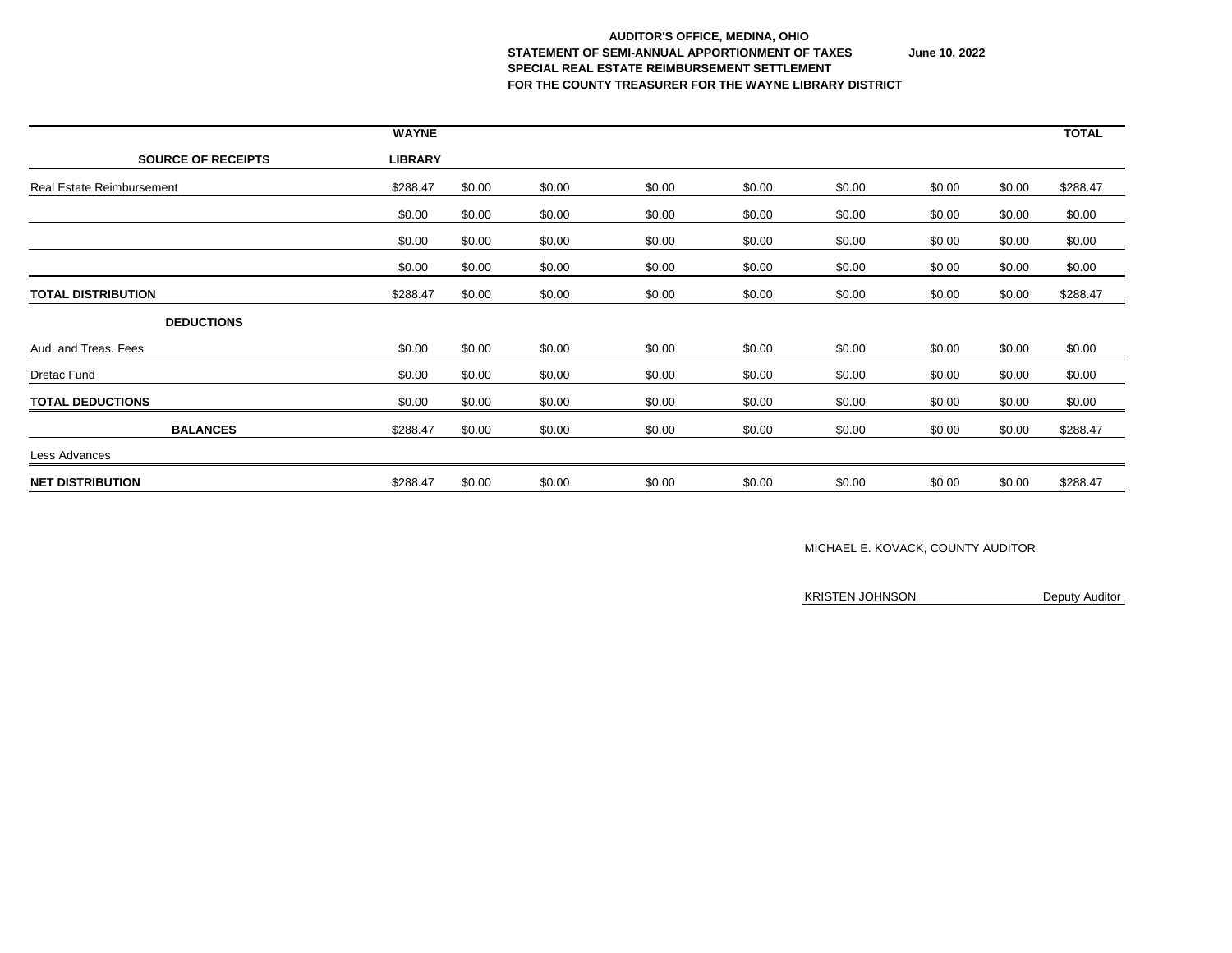# **AUDITOR'S OFFICE, MEDINA, OHIO STATEMENT OF SEMI-ANNUAL APPORTIONMENT OF TAXES June 10, 2022 SPECIAL REAL ESTATE REIMBURSMENT SETTLEMENT WITH THE COUNTY TREASURER FOR THE BLACK RIVER SCHOOL DISTRICT**

|                                  | <b>GENERAL</b> | <b>EMERGENCY</b> | <b>PERMANENT</b>   |        |        |        |        |        |        | <b>TOTAL</b> |
|----------------------------------|----------------|------------------|--------------------|--------|--------|--------|--------|--------|--------|--------------|
| <b>SOURCE OF RECEIPTS</b>        | <b>FUND</b>    | <b>LEVY</b>      | <b>IMPROVEMENT</b> |        |        |        |        |        |        |              |
| <b>Real Estate Reimbursement</b> | \$38,372.72    | \$12,279.26      | \$2,426.86         | \$0.00 | \$0.00 | \$0.00 | \$0.00 | \$0.00 | \$0.00 | \$53,078.84  |
|                                  | \$0.00         | \$0.00           | \$0.00             | \$0.00 | \$0.00 | \$0.00 | \$0.00 | \$0.00 | \$0.00 | \$0.00       |
|                                  | \$0.00         | \$0.00           | \$0.00             | \$0.00 | \$0.00 | \$0.00 | \$0.00 | \$0.00 | \$0.00 | \$0.00       |
|                                  | \$0.00         | \$0.00           | \$0.00             | \$0.00 | \$0.00 | \$0.00 | \$0.00 | \$0.00 | \$0.00 | \$0.00       |
| <b>TOTAL DISTRIBUTION</b>        | \$38,372.72    | \$12,279.26      | \$2,426.86         | \$0.00 | \$0.00 | \$0.00 | \$0.00 | \$0.00 | \$0.00 | \$53,078.84  |
| <b>DEDUCTIONS</b>                |                |                  |                    |        |        |        |        |        |        |              |
| Aud. and Treas. Fees             | \$0.00         | \$0.00           | \$0.00             | \$0.00 | \$0.00 | \$0.00 | \$0.00 | \$0.00 | \$0.00 | \$0.00       |
| <b>Dretac Fund</b>               | \$0.00         | \$0.00           | \$0.00             | \$0.00 | \$0.00 | \$0.00 | \$0.00 | \$0.00 | \$0.00 | \$0.00       |
| <b>TOTAL DEDUCTIONS</b>          | \$0.00         | \$0.00           | \$0.00             | \$0.00 | \$0.00 | \$0.00 | \$0.00 | \$0.00 | \$0.00 | \$0.00       |
| <b>BALANCES</b>                  | \$38,372.72    | \$12,279.26      | \$2,426.86         | \$0.00 | \$0.00 | \$0.00 | \$0.00 | \$0.00 | \$0.00 | \$53,078.84  |
| Less Advances                    |                |                  |                    |        |        |        |        |        |        |              |
| <b>NET DISTRIBUTION</b>          | \$38,372.72    | \$12,279.26      | \$2,426.86         | \$0.00 | \$0.00 | \$0.00 | \$0.00 | \$0.00 | \$0.00 | \$53,078.84  |

### MICHAEL E. KOVACK, COUNTY AUDITOR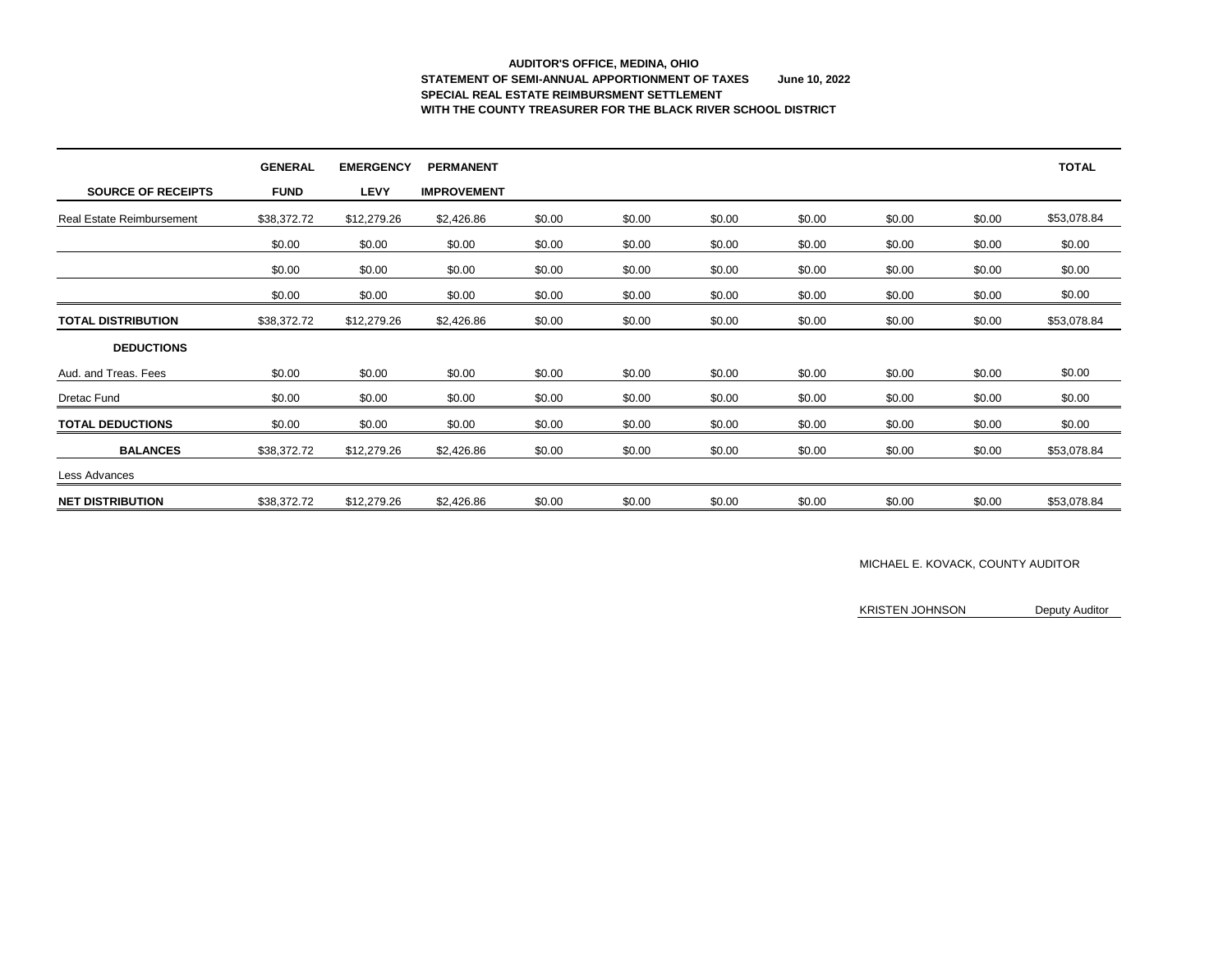# **AUDITOR'S OFFICE, MEDINA, OHIO STATEMENT OF SEMI-ANNUAL APPORTIONMENT OF TAXES June 10, 2022 SPECIAL REAL ESTATE REIMBURSEMENT SETTLEMENT WITH THE COUNTY TREASURER FOR THE BRUNSWICK CITY SCHOOL DISTRICT**

|                                  | <b>GENERAL</b> | <b>PERM IMP</b> | <b>1998 BOND</b>  | <b>EMERGENCY</b> |             | <b>EMERGENCY 2 EMERGENCY 3</b> | <b>EMERGENCY 4</b> | <b>2017 BOND</b>  | <b>EMERGENCY 5</b> | <b>TOTAL</b> |
|----------------------------------|----------------|-----------------|-------------------|------------------|-------------|--------------------------------|--------------------|-------------------|--------------------|--------------|
| <b>SOURCE OF RECEIPTS</b>        | <b>FUND</b>    | <b>INSIDE</b>   | <b>RETIREMENT</b> | <b>FUND</b>      | <b>FUND</b> | <b>FUND</b>                    | <b>FUND</b>        | <b>RETIREMENT</b> | <b>FUND</b>        |              |
| <b>Real Estate Reimbursement</b> | \$398,735.76   | \$24,920.96     | \$17,943.08       | \$31,898.82      | \$49,841.91 | \$91,709.12                    | \$73,766.02        | \$41,867.20       | \$117,626.90       | \$848,309.77 |
|                                  | \$0.00         | \$0.00          | \$0.00            | \$0.00           | \$0.00      | \$0.00                         | \$0.00             | \$0.00            | \$0.00             | \$0.00       |
|                                  | \$0.00         | \$0.00          | \$0.00            | \$0.00           | \$0.00      | \$0.00                         | \$0.00             | \$0.00            | \$0.00             | \$0.00       |
|                                  | \$0.00         | \$0.00          | \$0.00            | \$0.00           | \$0.00      | \$0.00                         | \$0.00             | \$0.00            | \$0.00             | \$0.00       |
| <b>TOTAL DISTRIBUTION</b>        | \$398,735.76   | \$24,920.96     | \$17,943.08       | \$31,898.82      | \$49,841.91 | \$91,709.12                    | \$73,766.02        | \$41,867.20       | \$117,626.90       | \$848,309.77 |
| <b>DEDUCTIONS</b>                |                |                 |                   |                  |             |                                |                    |                   |                    |              |
| Aud. and Treas. Fees             | \$0.00         | \$0.00          | \$0.00            | \$0.00           | \$0.00      | \$0.00                         | \$0.00             | \$0.00            | \$0.00             | \$0.00       |
| <b>Dretac Fund</b>               | \$0.00         | \$0.00          | \$0.00            | \$0.00           | \$0.00      | \$0.00                         | \$0.00             | \$0.00            | \$0.00             | \$0.00       |
| <b>TOTAL DEDUCTIONS</b>          | \$0.00         | \$0.00          | \$0.00            | \$0.00           | \$0.00      | \$0.00                         | \$0.00             | \$0.00            | \$0.00             | \$0.00       |
| <b>BALANCES</b>                  | \$398,735.76   | \$24,920.96     | \$17,943.08       | \$31,898.82      | \$49,841.91 | \$91,709.12                    | \$73,766.02        | \$41,867.20       | \$117,626.90       | \$848,309.77 |
| Less Advances                    |                |                 |                   |                  |             |                                |                    |                   |                    |              |
| <b>NET DISTRIBUTION</b>          | \$398,735.76   | \$24,920.96     | \$17,943.08       | \$31,898.82      | \$49,841.91 | \$91,709.12                    | \$73,766.02        | \$41,867.20       | \$117,626.90       | \$848,309.77 |

#### MICHAEL E. KOVACK, COUNTY AUDITOR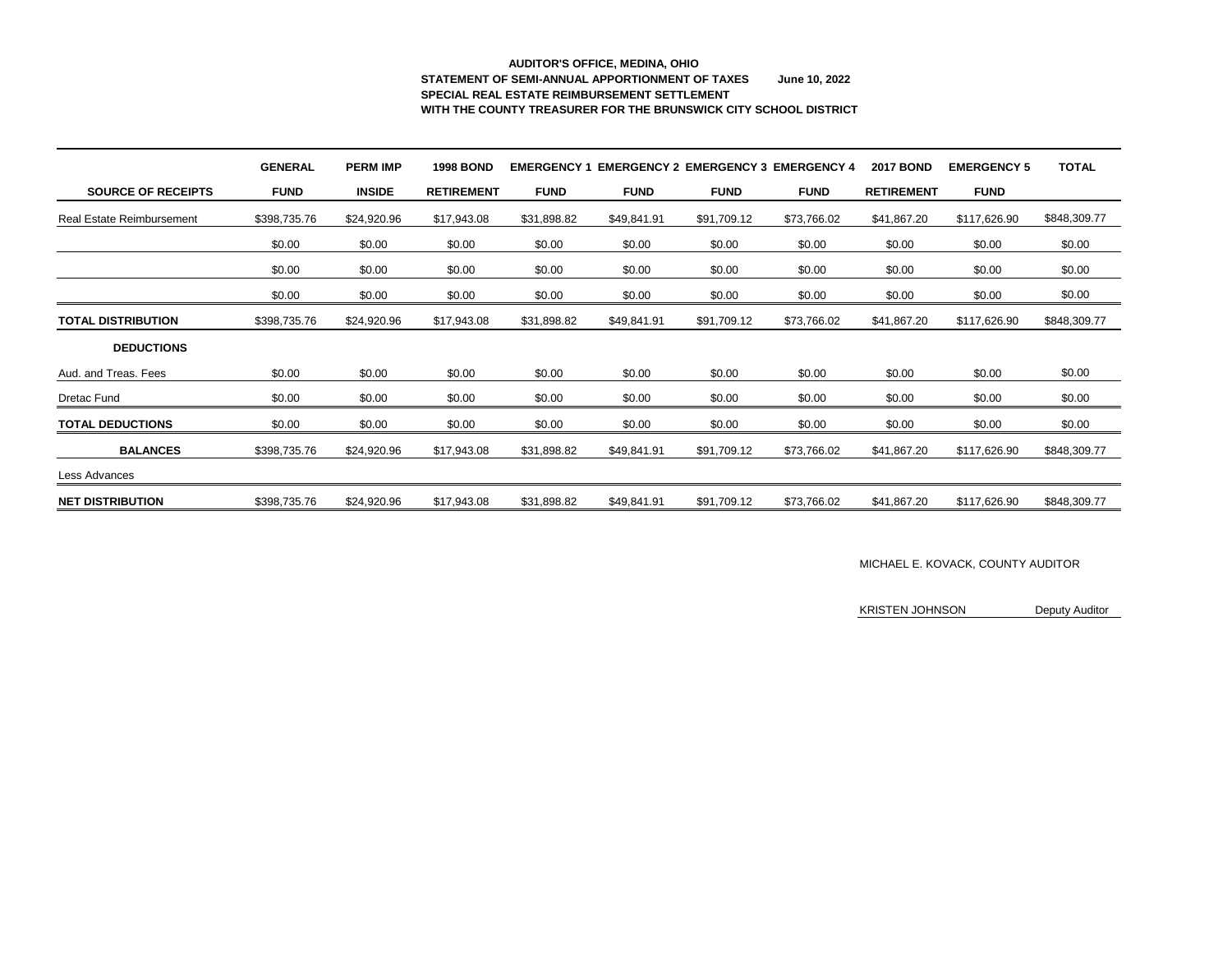# **AUDITOR'S OFFICE, MEDINA, OHIO STATEMENT OF SEMI-ANNUAL APPORTIONMENT OF TAXES June 10, 2022 SPECIAL REAL ESTATE REIMBURSEMENT SETTLEMENT WITH THE COUNTY TREASURER FOR THE BUCKEYE LOCAL SCHOOL DISTRICT**

|                                  | <b>GENERAL</b> | <b>PERMANENT</b>   | <b>BOND</b>       | <b>EMERGENCY</b> |        |        |        |        |        | <b>TOTAL</b> |
|----------------------------------|----------------|--------------------|-------------------|------------------|--------|--------|--------|--------|--------|--------------|
| <b>SOURCE OF RECEIPTS</b>        | <b>FUND</b>    | <b>IMPROVEMENT</b> | <b>RETIREMENT</b> | <b>LEVY</b>      |        |        |        |        |        |              |
| <b>Real Estate Reimbursement</b> | \$219,831.08   | \$10,991.54        | \$20,883.92       | \$58,255.16      | \$0.00 | \$0.00 | \$0.00 | \$0.00 | \$0.00 | \$309,961.70 |
|                                  | \$0.00         | \$0.00             | \$0.00            | \$0.00           | \$0.00 | \$0.00 | \$0.00 | \$0.00 | \$0.00 | \$0.00       |
|                                  | \$0.00         | \$0.00             | \$0.00            | \$0.00           | \$0.00 | \$0.00 | \$0.00 | \$0.00 | \$0.00 | \$0.00       |
|                                  | \$0.00         | \$0.00             | \$0.00            | \$0.00           | \$0.00 | \$0.00 | \$0.00 | \$0.00 | \$0.00 | \$0.00       |
| <b>TOTAL DISTRIBUTION</b>        | \$219,831.08   | \$10,991.54        | \$20,883.92       | \$58,255.16      | \$0.00 | \$0.00 | \$0.00 | \$0.00 | \$0.00 | \$309,961.70 |
| <b>DEDUCTIONS</b>                |                |                    |                   |                  |        |        |        |        |        |              |
| Aud. and Treas. Fees             | \$0.00         | \$0.00             | \$0.00            | \$0.00           | \$0.00 | \$0.00 | \$0.00 | \$0.00 | \$0.00 | \$0.00       |
| <b>Dretac Fund</b>               | \$0.00         | \$0.00             | \$0.00            | \$0.00           | \$0.00 | \$0.00 | \$0.00 | \$0.00 | \$0.00 | \$0.00       |
| <b>TOTAL DEDUCTIONS</b>          | \$0.00         | \$0.00             | \$0.00            | \$0.00           | \$0.00 | \$0.00 | \$0.00 | \$0.00 | \$0.00 | \$0.00       |
| <b>BALANCES</b>                  | \$219,831.08   | \$10,991.54        | \$20,883.92       | \$58,255.16      | \$0.00 | \$0.00 | \$0.00 | \$0.00 | \$0.00 | \$309,961.70 |
| Less Advances                    |                |                    |                   |                  |        |        |        |        |        |              |
| <b>NET DISTRIBUTION</b>          | \$219,831.08   | \$10,991.54        | \$20,883.92       | \$58,255.16      | \$0.00 | \$0.00 | \$0.00 | \$0.00 | \$0.00 | \$309,961.70 |

#### MICHAEL E. KOVACK, COUNTY AUDITOR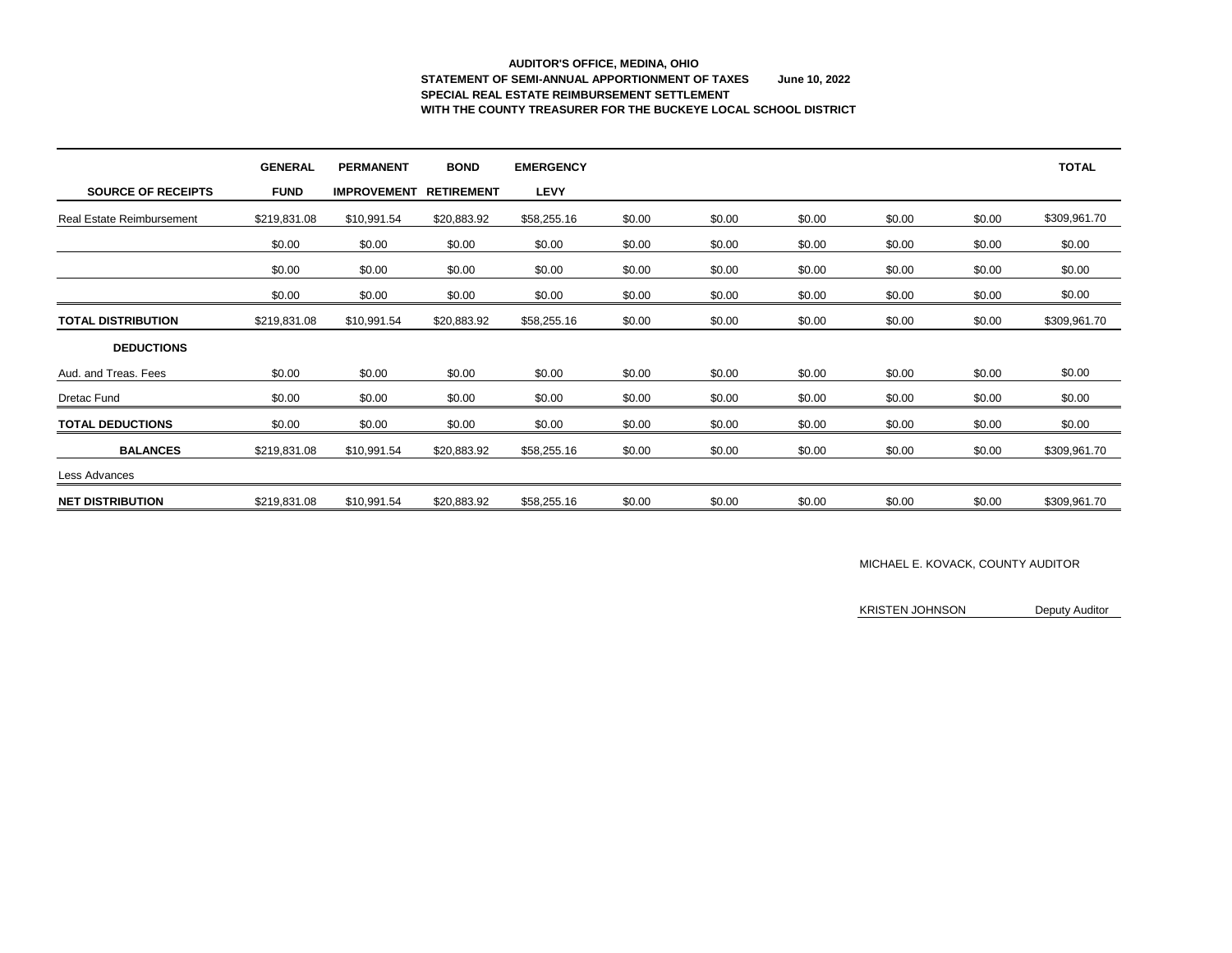# **AUDITOR'S OFFICE, MEDINA, OHIO STATEMENT OF SEMI-ANNUAL APPORTIONMENT OF TAXES June 10, 2022 SPECIAL REAL ESTATE REIMBURSEMENT SETTLEMENT WITH THE COUNTY TREASURER FOR THE CLOVERLEAF LOCAL SCHOOL DISTRICT**

|                                  | <b>GENERAL</b> | <b>PERM IMP</b> | <b>EMERGENCY</b> | <b>EMERGENCY</b> |        |        |        |        |        | <b>TOTAL</b> |
|----------------------------------|----------------|-----------------|------------------|------------------|--------|--------|--------|--------|--------|--------------|
| <b>SOURCE OF RECEIPTS</b>        | <b>FUND</b>    | <b>FUND</b>     | <b>2013 FUND</b> | <b>2014 FUND</b> |        |        |        |        |        |              |
| <b>Real Estate Reimbursement</b> | \$251,567.28   | \$17,502.83     | \$52,829.08      | \$31,445.88      | \$0.00 | \$0.00 | \$0.00 | \$0.00 | \$0.00 | \$353,345.07 |
|                                  | \$0.00         | \$0.00          | \$0.00           | \$0.00           | \$0.00 | \$0.00 | \$0.00 | \$0.00 | \$0.00 | \$0.00       |
|                                  | \$0.00         | \$0.00          | \$0.00           | \$0.00           | \$0.00 | \$0.00 | \$0.00 | \$0.00 | \$0.00 | \$0.00       |
|                                  | \$0.00         | \$0.00          | \$0.00           | \$0.00           | \$0.00 | \$0.00 | \$0.00 | \$0.00 | \$0.00 | \$0.00       |
| <b>TOTAL DISTRIBUTION</b>        | \$251,567.28   | \$17,502.83     | \$52,829.08      | \$31,445.88      | \$0.00 | \$0.00 | \$0.00 | \$0.00 | \$0.00 | \$353,345.07 |
| <b>DEDUCTIONS</b>                |                |                 |                  |                  |        |        |        |        |        |              |
| Aud. and Treas. Fees             | \$0.00         | \$0.00          | \$0.00           | \$0.00           | \$0.00 | \$0.00 | \$0.00 | \$0.00 | \$0.00 | \$0.00       |
| <b>Dretac Fund</b>               | \$0.00         | \$0.00          | \$0.00           | \$0.00           | \$0.00 | \$0.00 | \$0.00 | \$0.00 | \$0.00 | \$0.00       |
| <b>TOTAL DEDUCTIONS</b>          | \$0.00         | \$0.00          | \$0.00           | \$0.00           | \$0.00 | \$0.00 | \$0.00 | \$0.00 | \$0.00 | \$0.00       |
| <b>BALANCES</b>                  | \$251,567.28   | \$17,502.83     | \$52,829.08      | \$31,445.88      | \$0.00 | \$0.00 | \$0.00 | \$0.00 | \$0.00 | \$353,345.07 |
| Less Advances                    |                |                 |                  |                  |        |        |        |        |        |              |
| <b>NET DISTRIBUTION</b>          | \$251,567.28   | \$17,502.83     | \$52,829.08      | \$31,445.88      | \$0.00 | \$0.00 | \$0.00 | \$0.00 | \$0.00 | \$353,345.07 |

### MICHAEL E. KOVACK, COUNTY AUDITOR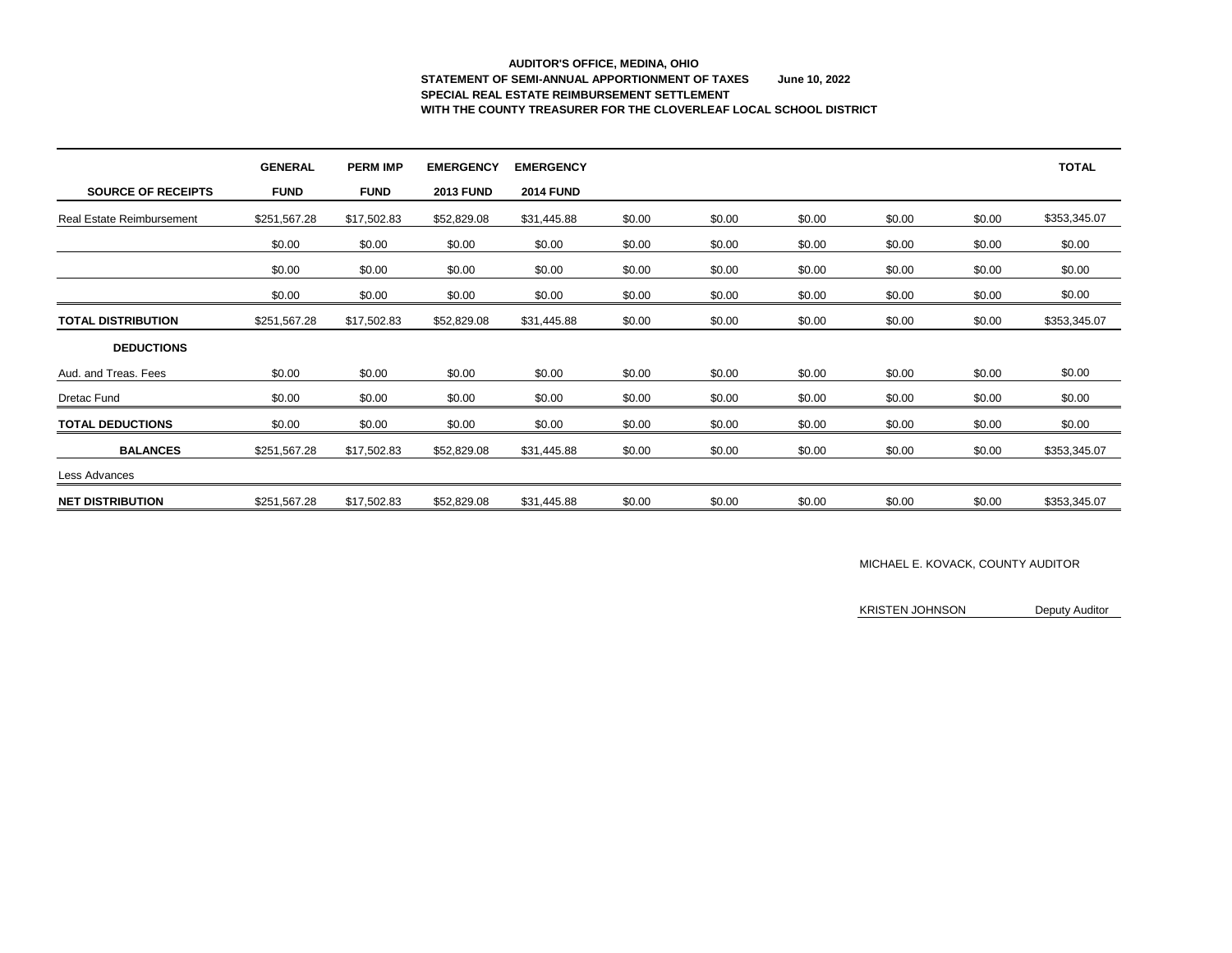# **AUDITOR'S OFFICE, MEDINA, OHIO STATEMENT OF SEMI-ANNUAL APPORTIONMENT OF TAXES June 10, 2022 SPECIAL REAL ESTATE REIMBURSEMENT SETTLEMENT WITH THE COUNTY TREASURER FOR THE MEDINA CITY SCHOOL DISTRICT**

|                                  | <b>GENERAL</b> | <b>BOND</b> | <b>SUBSTITUTE</b> |        |        |        |        |        | <b>TOTAL</b> |
|----------------------------------|----------------|-------------|-------------------|--------|--------|--------|--------|--------|--------------|
| <b>SOURCE OF RECEIPTS</b>        | <b>FUND</b>    | 1999        | <b>LEVY</b>       |        |        |        |        |        |              |
| <b>Real Estate Reimbursement</b> | \$795,307.23   | \$67,600.32 | \$115,170.92      | \$0.00 | \$0.00 | \$0.00 | \$0.00 | \$0.00 | \$978,078.47 |
|                                  | \$0.00         | \$0.00      | \$0.00            | \$0.00 | \$0.00 | \$0.00 | \$0.00 | \$0.00 | \$0.00       |
|                                  | \$0.00         | \$0.00      | \$0.00            | \$0.00 | \$0.00 | \$0.00 | \$0.00 | \$0.00 | \$0.00       |
|                                  | \$0.00         | \$0.00      | \$0.00            | \$0.00 | \$0.00 | \$0.00 | \$0.00 | \$0.00 | \$0.00       |
| <b>TOTAL DISTRIBUTION</b>        | \$795,307.23   | \$67,600.32 | \$115,170.92      | \$0.00 | \$0.00 | \$0.00 | \$0.00 | \$0.00 | \$978,078.47 |
| <b>DEDUCTIONS</b>                |                |             |                   |        |        |        |        |        |              |
| Aud. and Treas. Fees             | \$0.00         | \$0.00      | \$0.00            | \$0.00 | \$0.00 | \$0.00 | \$0.00 | \$0.00 | \$0.00       |
| <b>Dretac Fund</b>               | \$0.00         | \$0.00      | \$0.00            | \$0.00 | \$0.00 | \$0.00 | \$0.00 | \$0.00 | \$0.00       |
| <b>TOTAL DEDUCTIONS</b>          | \$0.00         | \$0.00      | \$0.00            | \$0.00 | \$0.00 | \$0.00 | \$0.00 | \$0.00 | \$0.00       |
| <b>BALANCES</b>                  | \$795,307.23   | \$67,600.32 | \$115,170.92      | \$0.00 | \$0.00 | \$0.00 | \$0.00 | \$0.00 | \$978,078.47 |
| Less Advances                    |                |             |                   |        |        |        |        |        |              |
| <b>NET DISTRIBUTION</b>          | \$795,307.23   | \$67,600.32 | \$115,170.92      | \$0.00 | \$0.00 | \$0.00 | \$0.00 | \$0.00 | \$978,078.47 |

### MICHAEL E. KOVACK, COUNTY AUDITOR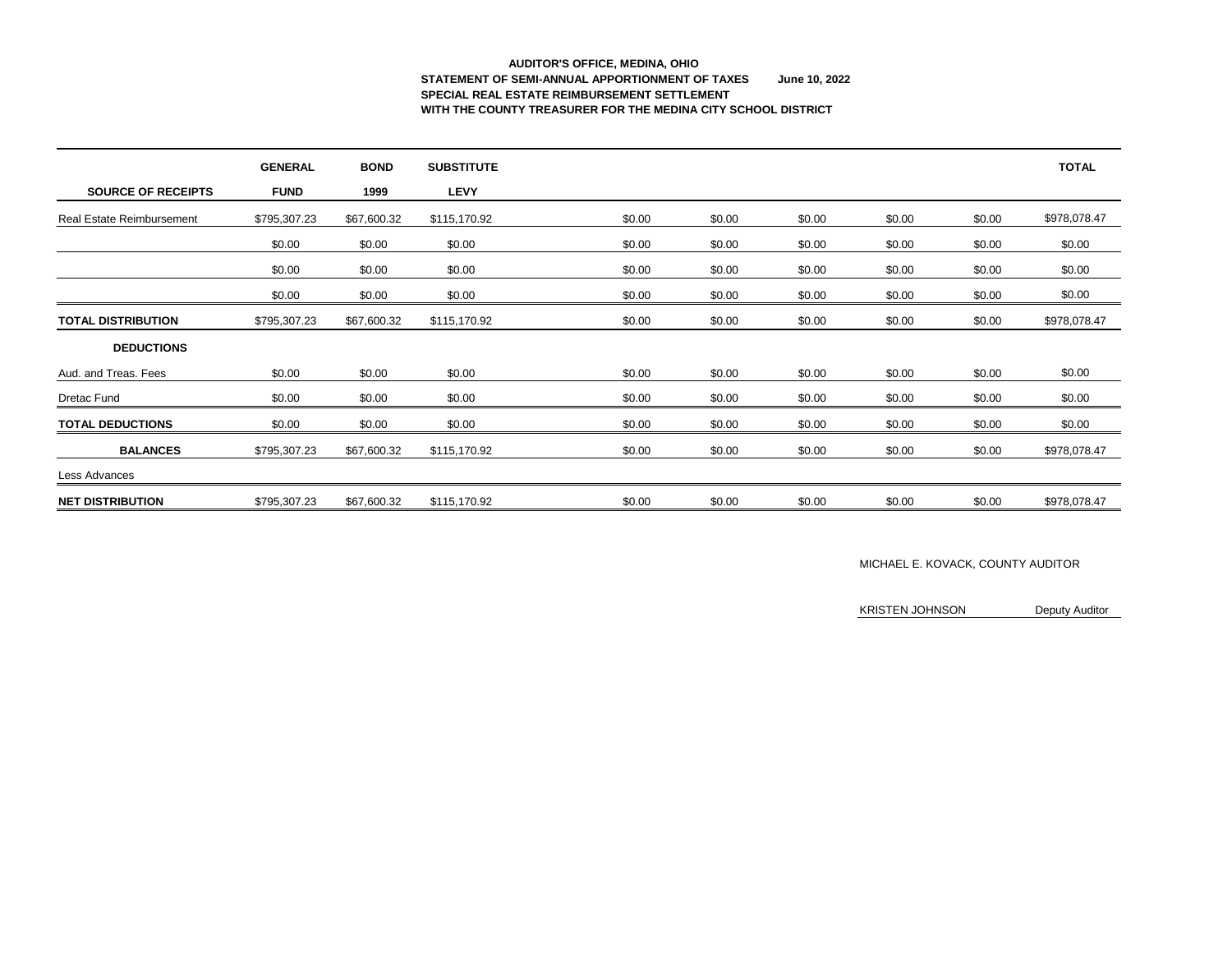# **AUDITOR'S OFFICE, MEDINA, OHIO STATEMENT OF SEMI-ANNUAL APPORTIONMENT OF TAXES June 10, 2022 SPECIAL REAL ESTATE REIMBURSEMENT SETTLEMENT WITH THE COUNTY TREASURER FOR THE HIGHLAND LOCAL SCHOOL DISTRICT**

|                                  | <b>GENERAL</b> | <b>SUBSTITUTE</b> | <b>2001 BOND</b> | <b>2017 BOND</b> |        |        |        |        |        | <b>TOTAL</b> |
|----------------------------------|----------------|-------------------|------------------|------------------|--------|--------|--------|--------|--------|--------------|
| <b>SOURCE OF RECEIPTS</b>        | <b>FUND</b>    | <b>LEVY</b>       | <b>FUND</b>      | <b>FUND</b>      |        |        |        |        |        |              |
| <b>Real Estate Reimbursement</b> | \$354,651.96   | \$75,839.63       | \$40,340.23      | \$32,272.18      | \$0.00 | \$0.00 | \$0.00 | \$0.00 | \$0.00 | \$503,104.00 |
|                                  | \$0.00         | \$0.00            | \$0.00           | \$0.00           | \$0.00 | \$0.00 | \$0.00 | \$0.00 | \$0.00 | \$0.00       |
|                                  | \$0.00         | \$0.00            | \$0.00           | \$0.00           | \$0.00 | \$0.00 | \$0.00 | \$0.00 | \$0.00 | \$0.00       |
|                                  | \$0.00         | \$0.00            | \$0.00           | \$0.00           | \$0.00 | \$0.00 | \$0.00 | \$0.00 | \$0.00 | \$0.00       |
| <b>TOTAL DISTRIBUTION</b>        | \$354,651.96   | \$75,839.63       | \$40,340.23      | \$32,272.18      | \$0.00 | \$0.00 | \$0.00 | \$0.00 | \$0.00 | \$503,104.00 |
| <b>DEDUCTIONS</b>                |                |                   |                  |                  |        |        |        |        |        |              |
| Aud. and Treas. Fees             | \$0.00         | \$0.00            | \$0.00           | \$0.00           | \$0.00 | \$0.00 | \$0.00 | \$0.00 | \$0.00 | \$0.00       |
| <b>Dretac Fund</b>               | \$0.00         | \$0.00            | \$0.00           | \$0.00           | \$0.00 | \$0.00 | \$0.00 | \$0.00 | \$0.00 | \$0.00       |
| <b>TOTAL DEDUCTIONS</b>          | \$0.00         | \$0.00            | \$0.00           | \$0.00           | \$0.00 | \$0.00 | \$0.00 | \$0.00 | \$0.00 | \$0.00       |
| <b>BALANCES</b>                  | \$354,651.96   | \$75,839.63       | \$40,340.23      | \$32,272.18      | \$0.00 | \$0.00 | \$0.00 | \$0.00 | \$0.00 | \$503,104.00 |
| Less Advances                    |                |                   |                  |                  |        |        |        |        |        |              |
| <b>NET DISTRIBUTION</b>          | \$354,651.96   | \$75,839.63       | \$40,340.23      | \$32,272.18      | \$0.00 | \$0.00 | \$0.00 | \$0.00 | \$0.00 | \$503,104.00 |

#### MICHAEL E. KOVACK, COUNTY AUDITOR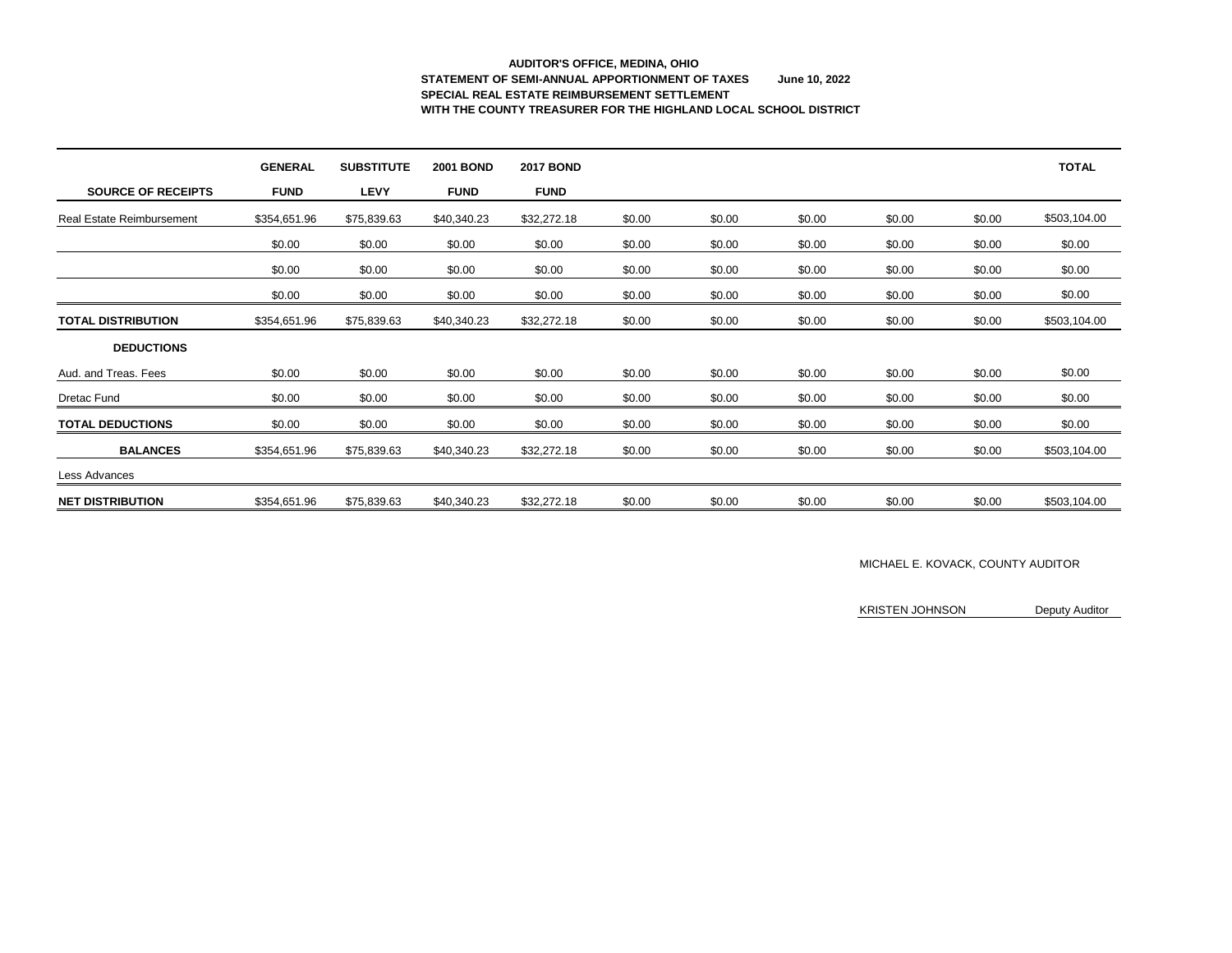# **AUDITOR'S OFFICE, MEDINA, OHIO STATEMENT OF SEMI-ANNUAL APPORTIONMENT OF TAXES June 10, 2022 SPECIAL REAL ESTATE REIMBURSEMENT SETTLEMENT WITH THE COUNTY TREASURER FOR THE WADSWORTH CITY SCHOOL DISTRICT**

|                                  | <b>GENERAL</b> | <b>BOND</b> | <b>BOND</b> | <b>LIBRARY</b> |        |        |        |        |        | <b>TOTAL</b> |
|----------------------------------|----------------|-------------|-------------|----------------|--------|--------|--------|--------|--------|--------------|
| <b>SOURCE OF RECEIPTS</b>        | <b>FUND</b>    | 2008        | 2021        | <b>BOND</b>    |        |        |        |        |        |              |
| <b>Real Estate Reimbursement</b> | \$509,056.12   | \$66,691.35 | \$35,568.72 | \$2,964.06     | \$0.00 | \$0.00 | \$0.00 | \$0.00 | \$0.00 | \$614,280.25 |
|                                  | \$0.00         | \$0.00      | \$0.00      | \$0.00         | \$0.00 | \$0.00 | \$0.00 | \$0.00 | \$0.00 | \$0.00       |
|                                  | \$0.00         | \$0.00      | \$0.00      | \$0.00         | \$0.00 | \$0.00 | \$0.00 | \$0.00 | \$0.00 | \$0.00       |
|                                  | \$0.00         | \$0.00      | \$0.00      | \$0.00         | \$0.00 | \$0.00 | \$0.00 | \$0.00 | \$0.00 | \$0.00       |
| <b>TOTAL DISTRIBUTION</b>        | \$509,056.12   | \$66,691.35 | \$35,568.72 | \$2,964.06     | \$0.00 | \$0.00 | \$0.00 | \$0.00 | \$0.00 | \$614,280.25 |
| <b>DEDUCTIONS</b>                |                |             |             |                |        |        |        |        |        |              |
| Aud. and Treas. Fees             | \$0.00         | \$0.00      | \$0.00      | \$0.00         | \$0.00 | \$0.00 | \$0.00 | \$0.00 | \$0.00 | \$0.00       |
| Dretac Fund                      | \$0.00         | \$0.00      | \$0.00      | \$0.00         | \$0.00 | \$0.00 | \$0.00 | \$0.00 | \$0.00 | \$0.00       |
| <b>TOTAL DEDUCTIONS</b>          | \$0.00         | \$0.00      | \$0.00      | \$0.00         | \$0.00 | \$0.00 | \$0.00 | \$0.00 | \$0.00 | \$0.00       |
| <b>BALANCES</b>                  | \$509,056.12   | \$66,691.35 | \$35,568.72 | \$2,964.06     | \$0.00 | \$0.00 | \$0.00 | \$0.00 | \$0.00 | \$614,280.25 |
| Less Advances                    |                |             |             |                |        |        |        |        |        |              |
| <b>NET DISTRIBUTION</b>          | \$509,056.12   | \$66,691.35 | \$35,568.72 | \$2,964.06     | \$0.00 | \$0.00 | \$0.00 | \$0.00 | \$0.00 | \$614,280.25 |

#### MICHAEL E. KOVACK, COUNTY AUDITOR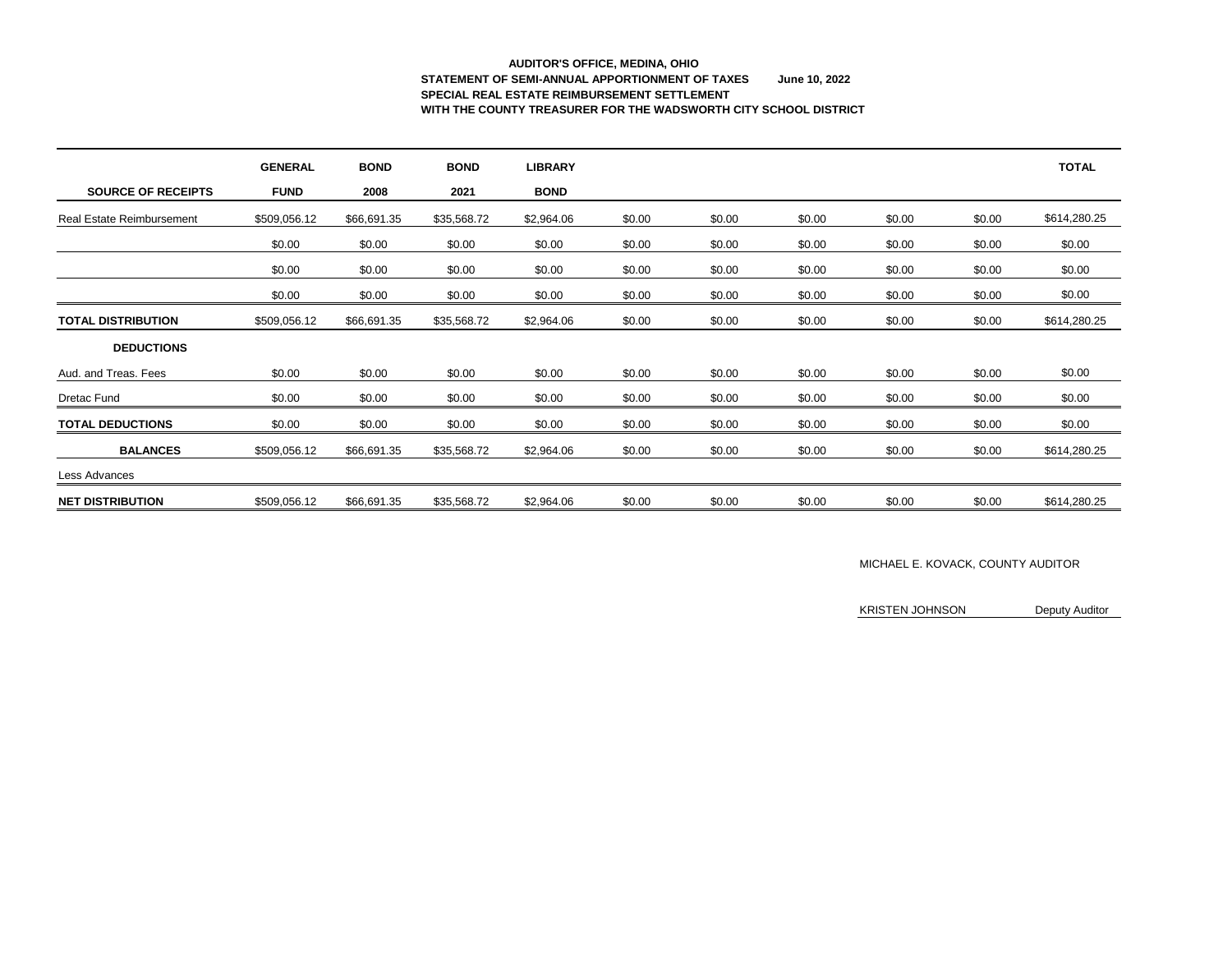# **AUDITOR'S OFFICE, MEDINA, OHIO STATEMENT OF SEMI-ANNUAL APPORTIONMENT OF TAXES June 10, 2022 SPECIAL REAL ESTATE REIMBURSEMENT SETTLEMENT WITH THE COUNTY TREASURER FOR THE MEDINA COUNTY CAREER CENTER**

|                                  | <b>GENERAL</b> |        |        |        |        |        |        |        |        | <b>TOTAL</b> |
|----------------------------------|----------------|--------|--------|--------|--------|--------|--------|--------|--------|--------------|
| <b>SOURCE OF RECEIPTS</b>        | <b>FUND</b>    |        |        |        |        |        |        |        |        |              |
| <b>Real Estate Reimbursement</b> | \$167,194.63   | \$0.00 | \$0.00 | \$0.00 | \$0.00 | \$0.00 | \$0.00 | \$0.00 | \$0.00 | \$167,194.63 |
|                                  | \$0.00         | \$0.00 | \$0.00 | \$0.00 | \$0.00 | \$0.00 | \$0.00 | \$0.00 | \$0.00 | \$0.00       |
|                                  | \$0.00         | \$0.00 | \$0.00 | \$0.00 | \$0.00 | \$0.00 | \$0.00 | \$0.00 | \$0.00 | \$0.00       |
|                                  | \$0.00         | \$0.00 | \$0.00 | \$0.00 | \$0.00 | \$0.00 | \$0.00 | \$0.00 | \$0.00 | \$0.00       |
| <b>TOTAL DISTRIBUTION</b>        | \$167,194.63   | \$0.00 | \$0.00 | \$0.00 | \$0.00 | \$0.00 | \$0.00 | \$0.00 | \$0.00 | \$167,194.63 |
| <b>DEDUCTIONS</b>                |                |        |        |        |        |        |        |        |        |              |
| Aud. and Treas. Fees             | \$0.00         | \$0.00 | \$0.00 | \$0.00 | \$0.00 | \$0.00 | \$0.00 | \$0.00 | \$0.00 | \$0.00       |
| Dretac Fund                      | \$0.00         | \$0.00 | \$0.00 | \$0.00 | \$0.00 | \$0.00 | \$0.00 | \$0.00 | \$0.00 | \$0.00       |
| <b>TOTAL DEDUCTIONS</b>          | \$0.00         | \$0.00 | \$0.00 | \$0.00 | \$0.00 | \$0.00 | \$0.00 | \$0.00 | \$0.00 | \$0.00       |
| <b>BALANCES</b>                  | \$167,194.63   | \$0.00 | \$0.00 | \$0.00 | \$0.00 | \$0.00 | \$0.00 | \$0.00 | \$0.00 | \$167,194.63 |
| Less Advances                    |                |        |        |        |        |        |        |        |        |              |
| <b>NET DISTRIBUTION</b>          | \$167,194.63   | \$0.00 | \$0.00 | \$0.00 | \$0.00 | \$0.00 | \$0.00 | \$0.00 | \$0.00 | \$167,194.63 |

#### MICHAEL E. KOVACK, COUNTY AUDITOR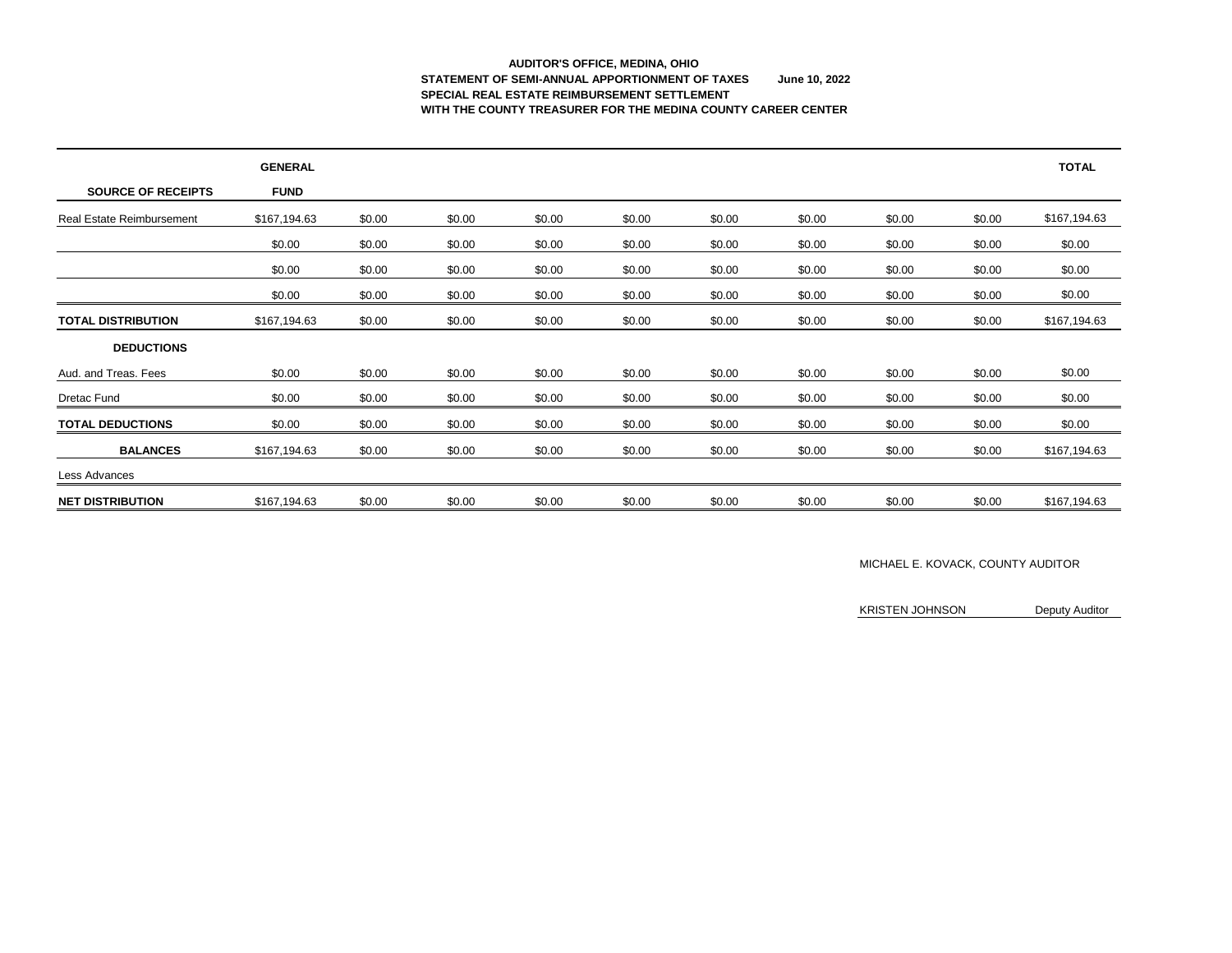### **AUDITOR'S OFFICE, MEDINA, OHIO STATEMENT OF SEMI-ANNUAL APPORTIONMENT OF TAXES June 10, 2022 SPECIAL REAL ESTATE REIMBURSEMENT SETTLEMENT WITH THE COUNTY TREASURER FOR THE WAYNE J V S SCHOOL**

|                                  | <b>GENERAL</b> | <b>PERMANENT</b>   |        |        |        |        |        |        |        | <b>TOTAL</b> |
|----------------------------------|----------------|--------------------|--------|--------|--------|--------|--------|--------|--------|--------------|
| <b>SOURCE OF RECEIPTS</b>        | <b>FUND</b>    | <b>IMPROVEMENT</b> |        |        |        |        |        |        |        |              |
| <b>Real Estate Reimbursement</b> | \$588.47       | \$127.71           | \$0.00 | \$0.00 | \$0.00 | \$0.00 | \$0.00 | \$0.00 | \$0.00 | \$716.18     |
|                                  | \$0.00         | \$0.00             | \$0.00 | \$0.00 | \$0.00 | \$0.00 | \$0.00 | \$0.00 | \$0.00 | \$0.00       |
|                                  | \$0.00         | \$0.00             | \$0.00 | \$0.00 | \$0.00 | \$0.00 | \$0.00 | \$0.00 | \$0.00 | \$0.00       |
|                                  | \$0.00         | \$0.00             | \$0.00 | \$0.00 | \$0.00 | \$0.00 | \$0.00 | \$0.00 | \$0.00 | \$0.00       |
| <b>TOTAL DISTRIBUTION</b>        | \$588.47       | \$127.71           | \$0.00 | \$0.00 | \$0.00 | \$0.00 | \$0.00 | \$0.00 | \$0.00 | \$716.18     |
| <b>DEDUCTIONS</b>                |                |                    |        |        |        |        |        |        |        |              |
| Aud. and Treas. Fees             | \$0.00         | \$0.00             | \$0.00 | \$0.00 | \$0.00 | \$0.00 | \$0.00 | \$0.00 | \$0.00 | \$0.00       |
| <b>Dretac Fund</b>               | \$0.00         | \$0.00             | \$0.00 | \$0.00 | \$0.00 | \$0.00 | \$0.00 | \$0.00 | \$0.00 | \$0.00       |
| <b>TOTAL DEDUCTIONS</b>          | \$0.00         | \$0.00             | \$0.00 | \$0.00 | \$0.00 | \$0.00 | \$0.00 | \$0.00 | \$0.00 | \$0.00       |
| <b>BALANCES</b>                  | \$588.47       | \$127.71           | \$0.00 | \$0.00 | \$0.00 | \$0.00 | \$0.00 | \$0.00 | \$0.00 | \$716.18     |
| Less Advances                    |                |                    |        |        |        |        |        |        |        |              |
| <b>NET DISTRIBUTION</b>          | \$588.47       | \$127.71           | \$0.00 | \$0.00 | \$0.00 | \$0.00 | \$0.00 | \$0.00 | \$0.00 | \$716.18     |

### MICHAEL E. KOVACK, COUNTY AUDITOR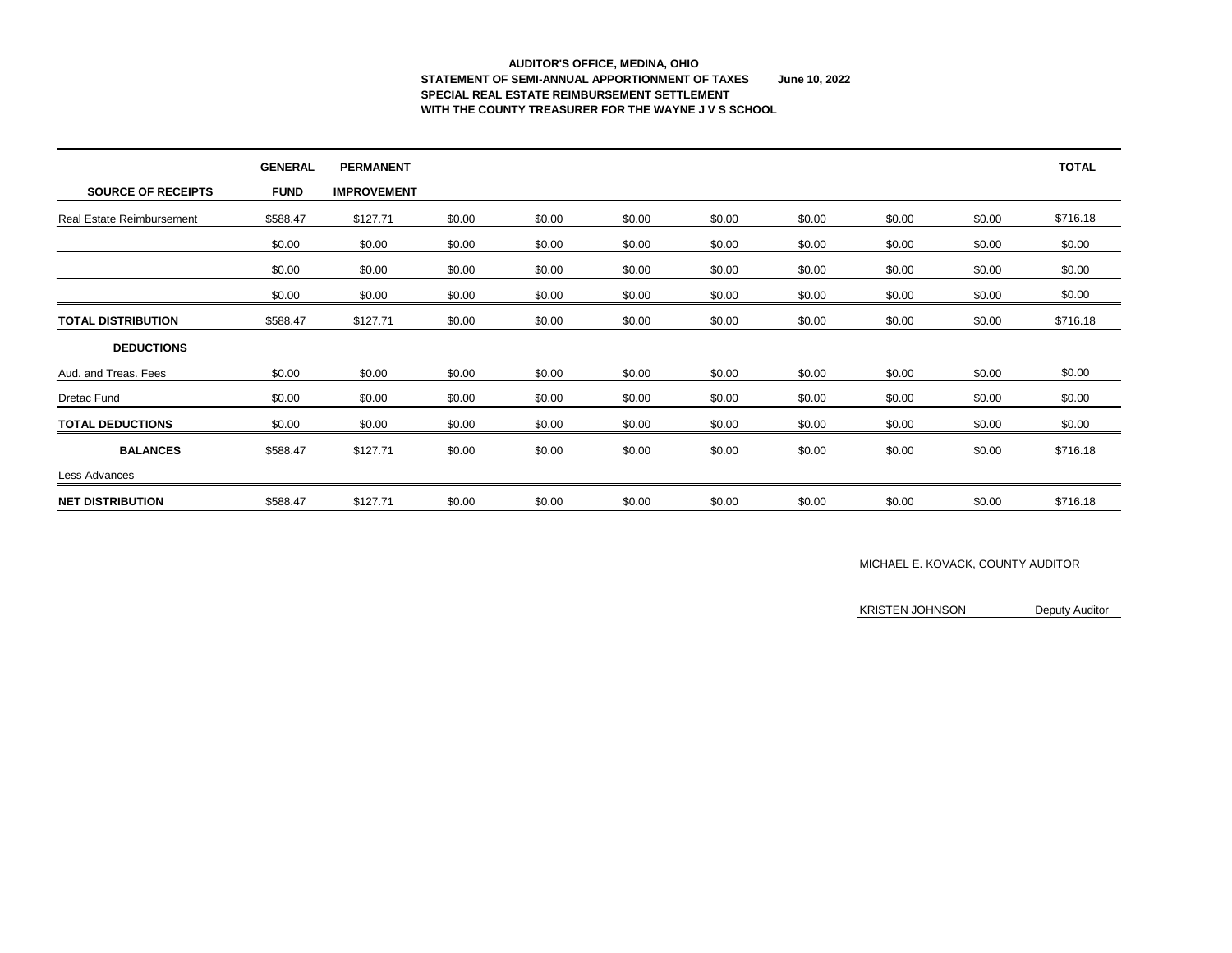# **AUDITOR'S OFFICE, MEDINA, OHIO STATEMENT OF SEMI-ANNUAL APPORTIONMENT OF TAXES June 10, 2022 SPECIAL REAL ESTATE REIMBURSEMENT SETTLEMENT WITH THE COUNTY TREASURER FOR THE RITTMAN CITY SCHOOL DISTRICT**

|                                  | <b>GENERAL</b> | <b>PERMANENT</b> | <b>BOND</b> | <b>CLASSROOM</b> | <b>EMERGENCY</b> |        |        |        |        | <b>TOTAL</b> |
|----------------------------------|----------------|------------------|-------------|------------------|------------------|--------|--------|--------|--------|--------------|
| <b>SOURCE OF RECEIPTS</b>        | <b>FUND</b>    | <b>IMPROV</b>    | <b>FUND</b> | <b>FUND</b>      | <b>FUND</b>      |        |        |        |        |              |
| <b>Real Estate Reimbursement</b> | \$1,093.81     | \$67.06          | \$240.64    | \$22.96          | \$437.52         | \$0.00 | \$0.00 | \$0.00 | \$0.00 | \$1,861.99   |
|                                  | \$0.00         | \$0.00           | \$0.00      | \$0.00           | \$0.00           | \$0.00 | \$0.00 | \$0.00 | \$0.00 | \$0.00       |
|                                  | \$0.00         | \$0.00           | \$0.00      | \$0.00           | \$0.00           | \$0.00 | \$0.00 | \$0.00 | \$0.00 | \$0.00       |
|                                  | \$0.00         | \$0.00           | \$0.00      | \$0.00           | \$0.00           | \$0.00 | \$0.00 | \$0.00 | \$0.00 | \$0.00       |
| <b>TOTAL DISTRIBUTION</b>        | \$1,093.81     | \$67.06          | \$240.64    | \$22.96          | \$437.52         | \$0.00 | \$0.00 | \$0.00 | \$0.00 | \$1,861.99   |
| <b>DEDUCTIONS</b>                |                |                  |             |                  |                  |        |        |        |        |              |
| Aud. and Treas. Fees             | \$0.00         | \$0.00           | \$0.00      | \$0.00           | \$0.00           | \$0.00 | \$0.00 | \$0.00 | \$0.00 | \$0.00       |
| <b>Dretac Fund</b>               | \$0.00         | \$0.00           | \$0.00      | \$0.00           | \$0.00           | \$0.00 | \$0.00 | \$0.00 | \$0.00 | \$0.00       |
| <b>TOTAL DEDUCTIONS</b>          | \$0.00         | \$0.00           | \$0.00      | \$0.00           | \$0.00           | \$0.00 | \$0.00 | \$0.00 | \$0.00 | \$0.00       |
| <b>BALANCES</b>                  | \$1,093.81     | \$67.06          | \$240.64    | \$22.96          | \$437.52         | \$0.00 | \$0.00 | \$0.00 | \$0.00 | \$1,861.99   |
| Less Advances                    |                |                  |             |                  |                  |        |        |        |        |              |
| <b>NET DISTRIBUTION</b>          | \$1,093.81     | \$67.06          | \$240.64    | \$22.96          | \$437.52         | \$0.00 | \$0.00 | \$0.00 | \$0.00 | \$1,861.99   |

#### MICHAEL E. KOVACK, COUNTY AUDITOR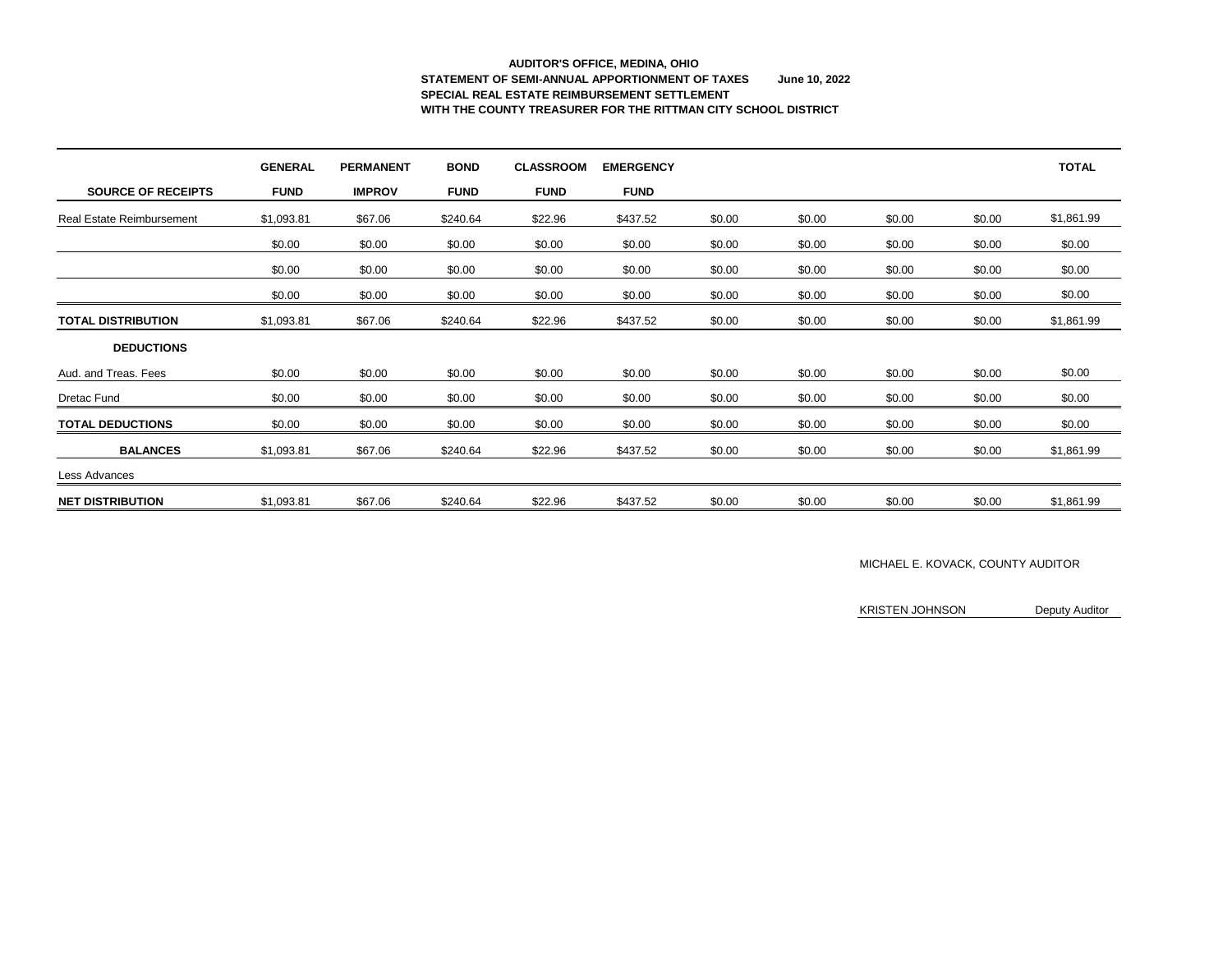# **AUDITOR'S OFFICE, MEDINA, OHIO STATEMENT OF SEMI-ANNUAL APPORTIONMENT OF TAXES June 10, 2022 SPECIAL REAL ESTATE REIMBURSEMENT SETTLEMENT WITH THE COUNTY TREASURER FOR THE NORWAYNE LOCAL SCHOOL DISTRICT**

|                                  | <b>GENERAL</b> | <b>PERMANENT</b> | <b>BONDI</b> | <b>BOND II</b> | <b>CLASSROOM</b> | <b>EMERGENCY</b> |        |        |        | <b>TOTAL</b> |
|----------------------------------|----------------|------------------|--------------|----------------|------------------|------------------|--------|--------|--------|--------------|
| <b>SOURCE OF RECEIPTS</b>        | <b>FUND</b>    | <b>IMPROV</b>    | <b>FUND</b>  | <b>FUND</b>    | <b>FUND</b>      | <b>FUND</b>      |        |        |        |              |
| <b>Real Estate Reimbursement</b> | \$4,749.98     | \$111.82         | \$733.38     | \$70.97        | \$87.90          | \$331.20         | \$0.00 | \$0.00 | \$0.00 | \$6,085.25   |
|                                  | \$0.00         | \$0.00           | \$0.00       | \$0.00         | \$0.00           | \$0.00           | \$0.00 | \$0.00 | \$0.00 | \$0.00       |
|                                  | \$0.00         | \$0.00           | \$0.00       | \$0.00         | \$0.00           | \$0.00           | \$0.00 | \$0.00 | \$0.00 | \$0.00       |
|                                  | \$0.00         | \$0.00           | \$0.00       | \$0.00         | \$0.00           | \$0.00           | \$0.00 | \$0.00 | \$0.00 | \$0.00       |
| <b>TOTAL DISTRIBUTION</b>        | \$4,749.98     | \$111.82         | \$733.38     | \$70.97        | \$87.90          | \$331.20         | \$0.00 | \$0.00 | \$0.00 | \$6,085.25   |
| <b>DEDUCTIONS</b>                |                |                  |              |                |                  |                  |        |        |        |              |
| Aud. and Treas. Fees             | \$0.00         | \$0.00           | \$0.00       | \$0.00         | \$0.00           | \$0.00           | \$0.00 | \$0.00 | \$0.00 | \$0.00       |
| <b>Dretac Fund</b>               | \$0.00         | \$0.00           | \$0.00       | \$0.00         | \$0.00           | \$0.00           | \$0.00 | \$0.00 | \$0.00 | \$0.00       |
| <b>TOTAL DEDUCTIONS</b>          | \$0.00         | \$0.00           | \$0.00       | \$0.00         | \$0.00           | \$0.00           | \$0.00 | \$0.00 | \$0.00 | \$0.00       |
| <b>BALANCES</b>                  | \$4,749.98     | \$111.82         | \$733.38     | \$70.97        | \$87.90          | \$331.20         | \$0.00 | \$0.00 | \$0.00 | \$6,085.25   |
| Less Advances                    |                |                  |              |                |                  |                  |        |        |        |              |
| <b>NET DISTRIBUTION</b>          | \$4,749.98     | \$111.82         | \$733.38     | \$70.97        | \$87.90          | \$331.20         | \$0.00 | \$0.00 | \$0.00 | \$6,085.25   |

#### MICHAEL E. KOVACK, COUNTY AUDITOR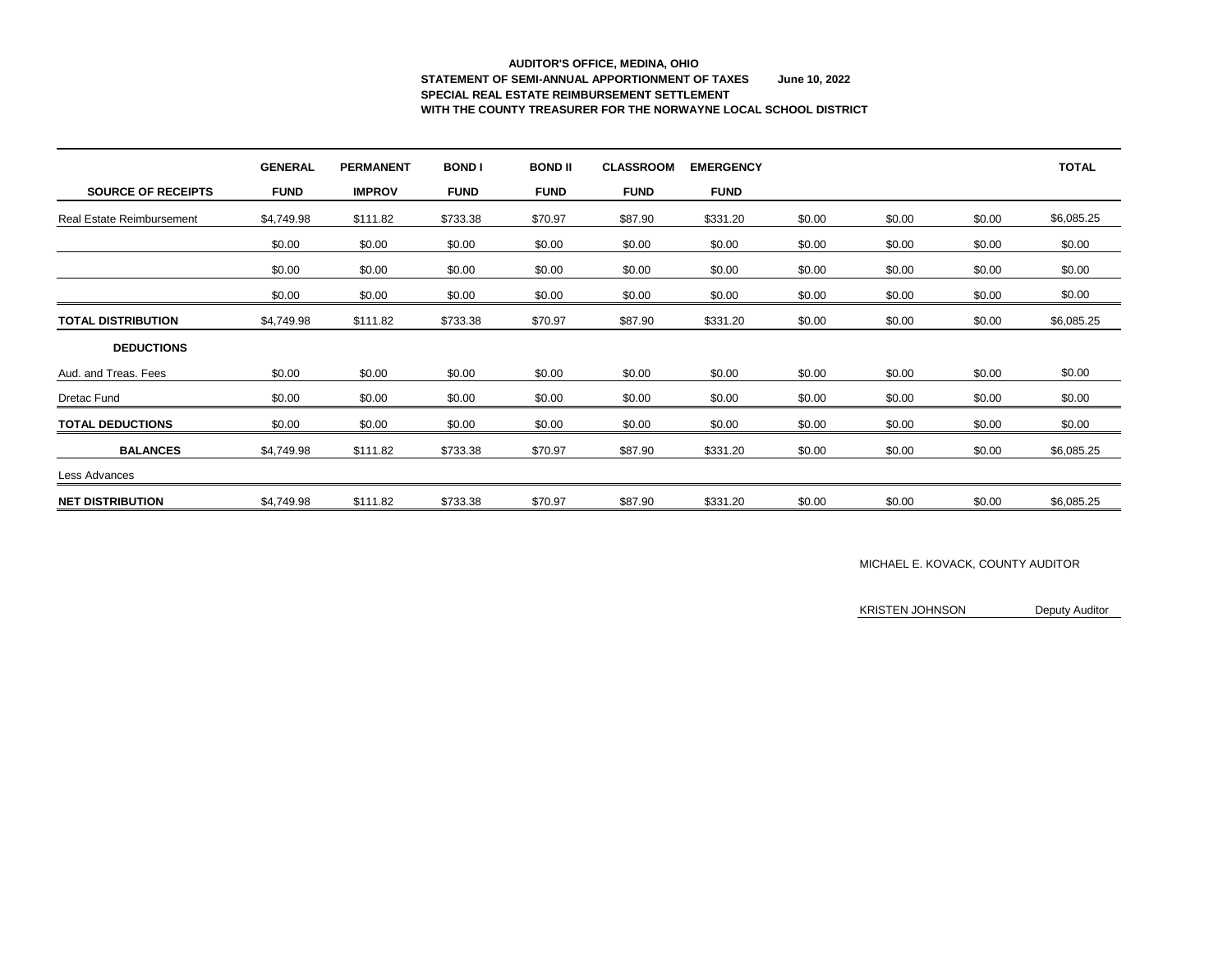## **AUDITOR'S OFFICE, MEDINA, OHIO STATEMENT OF SEMI-ANNUAL APPORTIONMENT OF TAXES June 10, 2022 SPECIAL REAL ESTATE REIMBURSEMENT SETTLEMENT WITH THE COUNTY TREASURER FOR CHIPPEWA LAKE VILLAGE**

|                                  | <b>GENERAL</b> | <b>ROAD &amp;</b> |        |        |        |        |        |        |        | <b>TOTAL</b> |
|----------------------------------|----------------|-------------------|--------|--------|--------|--------|--------|--------|--------|--------------|
| <b>SOURCE OF RECEIPTS</b>        | <b>FUND</b>    | <b>BRIDGE</b>     |        |        |        |        |        |        |        |              |
| <b>Real Estate Reimbursement</b> | \$2,471.45     | \$823.37          | \$0.00 | \$0.00 | \$0.00 | \$0.00 | \$0.00 | \$0.00 | \$0.00 | \$3,294.82   |
|                                  | \$0.00         | \$0.00            | \$0.00 | \$0.00 | \$0.00 | \$0.00 | \$0.00 | \$0.00 | \$0.00 | \$0.00       |
|                                  | \$0.00         | \$0.00            | \$0.00 | \$0.00 | \$0.00 | \$0.00 | \$0.00 | \$0.00 | \$0.00 | \$0.00       |
|                                  | \$0.00         | \$0.00            | \$0.00 | \$0.00 | \$0.00 | \$0.00 | \$0.00 | \$0.00 | \$0.00 | \$0.00       |
| <b>TOTAL DISTRIBUTION</b>        | \$2,471.45     | \$823.37          | \$0.00 | \$0.00 | \$0.00 | \$0.00 | \$0.00 | \$0.00 | \$0.00 | \$3,294.82   |
| <b>DEDUCTIONS</b>                |                |                   |        |        |        |        |        |        |        |              |
| Aud. and Treas. Fees             | \$0.00         | \$0.00            | \$0.00 | \$0.00 | \$0.00 | \$0.00 | \$0.00 | \$0.00 | \$0.00 | \$0.00       |
| Dretac Fund                      | \$0.00         | \$0.00            | \$0.00 | \$0.00 | \$0.00 | \$0.00 | \$0.00 | \$0.00 | \$0.00 | \$0.00       |
| <b>TOTAL DEDUCTIONS</b>          | \$0.00         | \$0.00            | \$0.00 | \$0.00 | \$0.00 | \$0.00 | \$0.00 | \$0.00 | \$0.00 | \$0.00       |
| <b>BALANCES</b>                  | \$2,471.45     | \$823.37          | \$0.00 | \$0.00 | \$0.00 | \$0.00 | \$0.00 | \$0.00 | \$0.00 | \$3,294.82   |
| Less Advances                    |                |                   |        |        |        |        |        |        |        |              |
| <b>NET DISTRIBUTION</b>          | \$2,471.45     | \$823.37          | \$0.00 | \$0.00 | \$0.00 | \$0.00 | \$0.00 | \$0.00 | \$0.00 | \$3,294.82   |

### MICHAEL E. KOVACK, COUNTY AUDITOR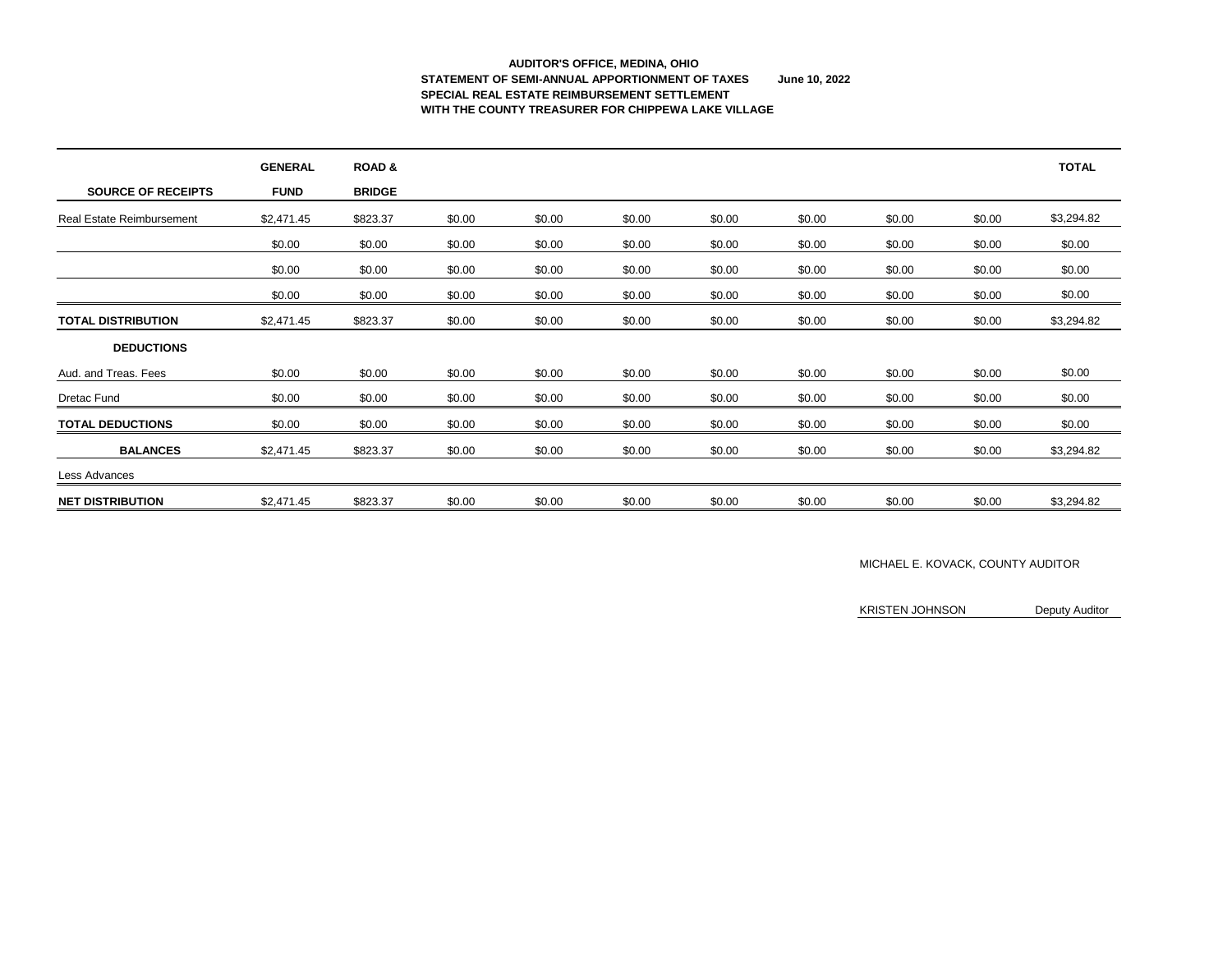#### **AUDITOR'S OFFICE, MEDINA, OHIO STATEMENT OF SEMI-ANNUAL APPORTIONMENT OF TAXES June 10, 2022 SPECIAL REAL ESTATE REIMBURSEMENT SETTLEMENT WITH THE COUNTY TREASURER FOR CRESTON VILLAGE**

|                                  | <b>GENERAL</b> | <b>POLICE</b> |        |        |        |        |        |        |        | <b>TOTAL</b> |
|----------------------------------|----------------|---------------|--------|--------|--------|--------|--------|--------|--------|--------------|
| <b>SOURCE OF RECEIPTS</b>        | <b>FUND</b>    | <b>FUND</b>   |        |        |        |        |        |        |        |              |
| <b>Real Estate Reimbursement</b> | \$116.39       | \$147.92      | \$0.00 | \$0.00 | \$0.00 | \$0.00 | \$0.00 | \$0.00 | \$0.00 | \$264.31     |
|                                  | \$0.00         | \$0.00        | \$0.00 | \$0.00 | \$0.00 | \$0.00 | \$0.00 | \$0.00 | \$0.00 | \$0.00       |
|                                  | \$0.00         | \$0.00        | \$0.00 | \$0.00 | \$0.00 | \$0.00 | \$0.00 | \$0.00 | \$0.00 | \$0.00       |
|                                  | \$0.00         | \$0.00        | \$0.00 | \$0.00 | \$0.00 | \$0.00 | \$0.00 | \$0.00 | \$0.00 | \$0.00       |
| <b>TOTAL DISTRIBUTION</b>        | \$116.39       | \$147.92      | \$0.00 | \$0.00 | \$0.00 | \$0.00 | \$0.00 | \$0.00 | \$0.00 | \$264.31     |
| <b>DEDUCTIONS</b>                |                |               |        |        |        |        |        |        |        |              |
| Aud. and Treas. Fees             | \$0.00         | \$0.00        | \$0.00 | \$0.00 | \$0.00 | \$0.00 | \$0.00 | \$0.00 | \$0.00 | \$0.00       |
| <b>Dretac Fund</b>               | \$0.00         | \$0.00        | \$0.00 | \$0.00 | \$0.00 | \$0.00 | \$0.00 | \$0.00 | \$0.00 | \$0.00       |
| <b>TOTAL DEDUCTIONS</b>          | \$0.00         | \$0.00        | \$0.00 | \$0.00 | \$0.00 | \$0.00 | \$0.00 | \$0.00 | \$0.00 | \$0.00       |
| <b>BALANCES</b>                  | \$116.39       | \$147.92      | \$0.00 | \$0.00 | \$0.00 | \$0.00 | \$0.00 | \$0.00 | \$0.00 | \$264.31     |
| Less Advances                    |                |               |        |        |        |        |        |        |        |              |
| <b>NET DISTRIBUTION</b>          | \$116.39       | \$147.92      | \$0.00 | \$0.00 | \$0.00 | \$0.00 | \$0.00 | \$0.00 | \$0.00 | \$264.31     |

### MICHAEL E. KOVACK, COUNTY AUDITOR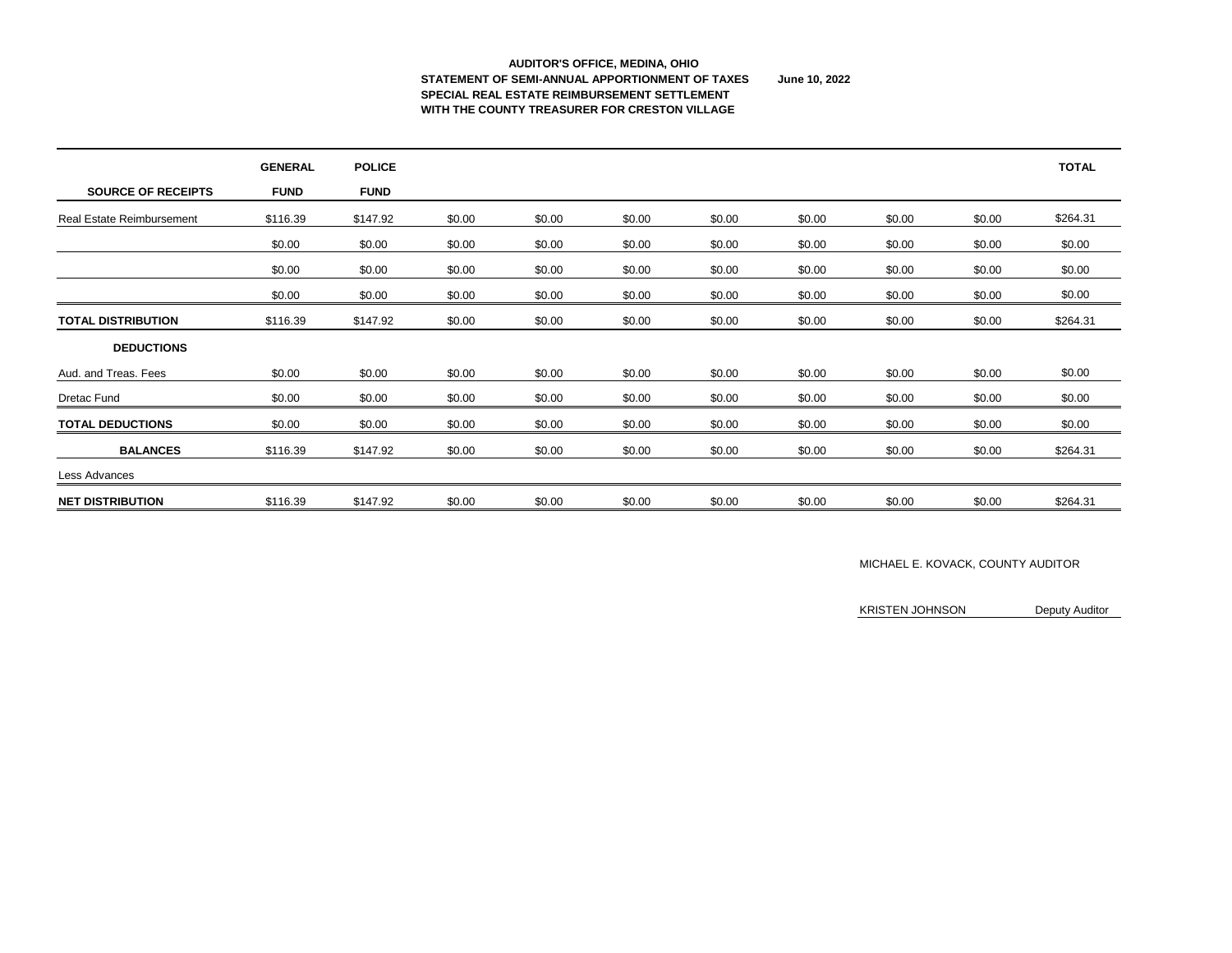# **AUDITOR'S OFFICE, MEDINA, OHIO STATEMENT OF SEMI-ANNUAL APPORTIONMENT OF TAXES June 10, 2022 SPECIAL REAL ESTATE REIMBURSEMENT SETTLEMENT WITH THE COUNTY TREASURER FOR GLORIA GLENS VILLAGE**

|                                  | <b>GENERAL</b> | <b>POLICE</b> |        |        |        |        |        |        |        | <b>TOTAL</b> |
|----------------------------------|----------------|---------------|--------|--------|--------|--------|--------|--------|--------|--------------|
| <b>SOURCE OF RECEIPTS</b>        | <b>FUND</b>    | <b>FUND</b>   |        |        |        |        |        |        |        |              |
| <b>Real Estate Reimbursement</b> | \$1,059.46     | \$424.51      | \$0.00 | \$0.00 | \$0.00 | \$0.00 | \$0.00 | \$0.00 | \$0.00 | \$1,483.97   |
|                                  | \$0.00         | \$0.00        | \$0.00 | \$0.00 | \$0.00 | \$0.00 | \$0.00 | \$0.00 | \$0.00 | \$0.00       |
|                                  | \$0.00         | \$0.00        | \$0.00 | \$0.00 | \$0.00 | \$0.00 | \$0.00 | \$0.00 | \$0.00 | \$0.00       |
|                                  | \$0.00         | \$0.00        | \$0.00 | \$0.00 | \$0.00 | \$0.00 | \$0.00 | \$0.00 | \$0.00 | \$0.00       |
| <b>TOTAL DISTRIBUTION</b>        | \$1,059.46     | \$424.51      | \$0.00 | \$0.00 | \$0.00 | \$0.00 | \$0.00 | \$0.00 | \$0.00 | \$1,483.97   |
| <b>DEDUCTIONS</b>                |                |               |        |        |        |        |        |        |        |              |
| Aud. and Treas. Fees             | \$0.00         | \$0.00        | \$0.00 | \$0.00 | \$0.00 | \$0.00 | \$0.00 | \$0.00 | \$0.00 | \$0.00       |
| <b>Dretac Fund</b>               | \$0.00         | \$0.00        | \$0.00 | \$0.00 | \$0.00 | \$0.00 | \$0.00 | \$0.00 | \$0.00 | \$0.00       |
| <b>TOTAL DEDUCTIONS</b>          | \$0.00         | \$0.00        | \$0.00 | \$0.00 | \$0.00 | \$0.00 | \$0.00 | \$0.00 | \$0.00 | \$0.00       |
| <b>BALANCES</b>                  | \$1,059.46     | \$424.51      | \$0.00 | \$0.00 | \$0.00 | \$0.00 | \$0.00 | \$0.00 | \$0.00 | \$1,483.97   |
| Less Advances                    |                |               |        |        |        |        |        |        |        |              |
| <b>NET DISTRIBUTION</b>          | \$1,059.46     | \$424.51      | \$0.00 | \$0.00 | \$0.00 | \$0.00 | \$0.00 | \$0.00 | \$0.00 | \$1,483.97   |

### MICHAEL E. KOVACK, COUNTY AUDITOR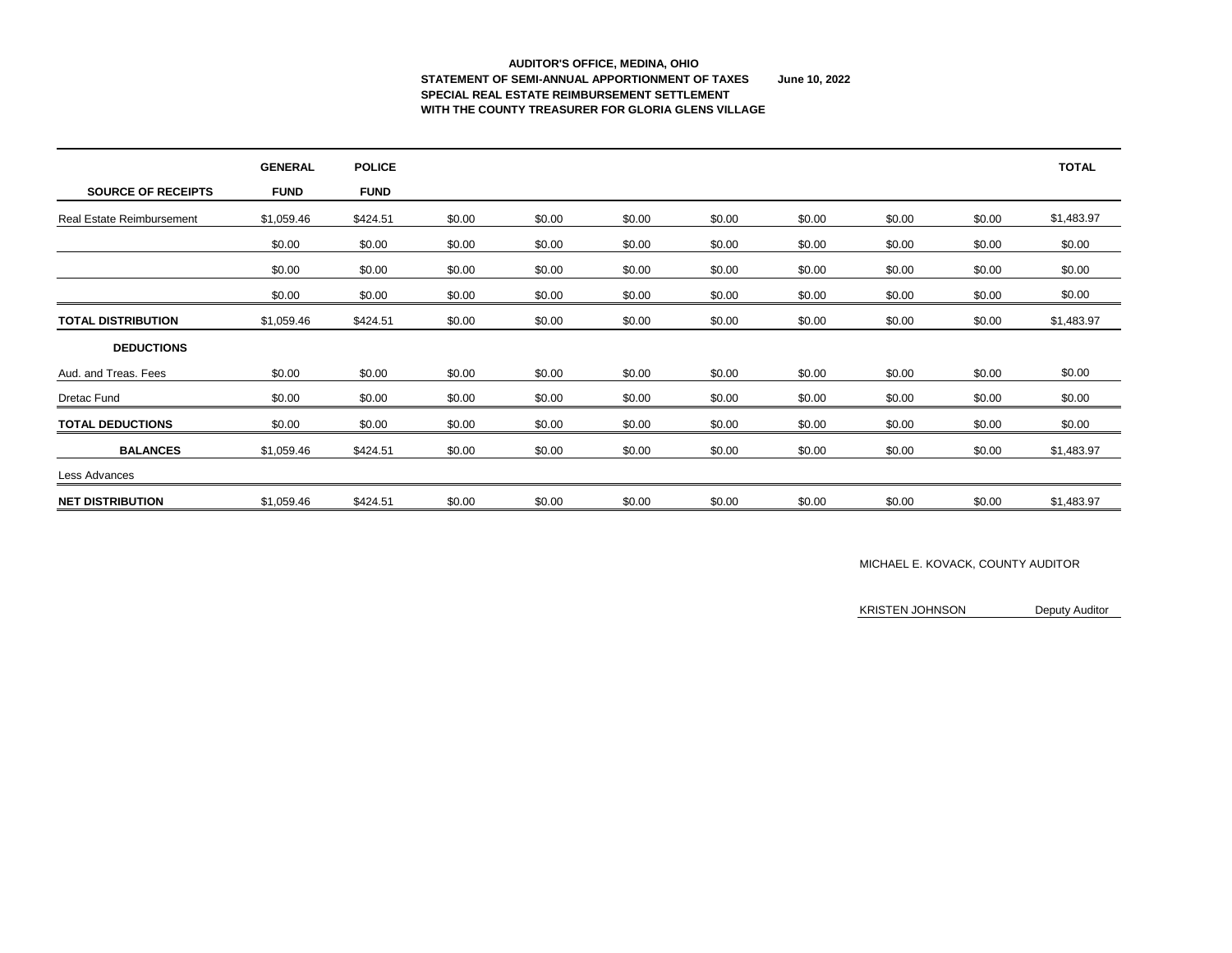#### **AUDITOR'S OFFICE, MEDINA, OHIO STATEMENT OF SEMI-ANNUAL APPORTIONMENT OF TAXES June 10, 2022 SPECIAL REAL ESTATE REIMBURSEMENT SETTLEMENT WITH THE COUNTY TREASURER FOR LODI VILLAGE**

|                                  | <b>GENERAL</b> | <b>FIRE/EMS</b> |        |        |        |        |        |        |        | <b>TOTAL</b> |
|----------------------------------|----------------|-----------------|--------|--------|--------|--------|--------|--------|--------|--------------|
| <b>SOURCE OF RECEIPTS</b>        | <b>FUND</b>    | <b>FUND</b>     |        |        |        |        |        |        |        |              |
| <b>Real Estate Reimbursement</b> | \$10,102.33    | \$2,188.52      | \$0.00 | \$0.00 | \$0.00 | \$0.00 | \$0.00 | \$0.00 | \$0.00 | \$12,290.85  |
|                                  | \$0.00         | \$0.00          | \$0.00 | \$0.00 | \$0.00 | \$0.00 | \$0.00 | \$0.00 | \$0.00 | \$0.00       |
|                                  | \$0.00         | \$0.00          | \$0.00 | \$0.00 | \$0.00 | \$0.00 | \$0.00 | \$0.00 | \$0.00 | \$0.00       |
|                                  | \$0.00         | \$0.00          | \$0.00 | \$0.00 | \$0.00 | \$0.00 | \$0.00 | \$0.00 | \$0.00 | \$0.00       |
| <b>TOTAL DISTRIBUTION</b>        | \$10,102.33    | \$2,188.52      | \$0.00 | \$0.00 | \$0.00 | \$0.00 | \$0.00 | \$0.00 | \$0.00 | \$12,290.85  |
| <b>DEDUCTIONS</b>                |                |                 |        |        |        |        |        |        |        |              |
| Aud. and Treas. Fees             | \$0.00         | \$0.00          | \$0.00 | \$0.00 | \$0.00 | \$0.00 | \$0.00 | \$0.00 | \$0.00 | \$0.00       |
| <b>Dretac Fund</b>               | \$0.00         | \$0.00          | \$0.00 | \$0.00 | \$0.00 | \$0.00 | \$0.00 | \$0.00 | \$0.00 | \$0.00       |
| <b>TOTAL DEDUCTIONS</b>          | \$0.00         | \$0.00          | \$0.00 | \$0.00 | \$0.00 | \$0.00 | \$0.00 | \$0.00 | \$0.00 | \$0.00       |
| <b>BALANCES</b>                  | \$10,102.33    | \$2,188.52      | \$0.00 | \$0.00 | \$0.00 | \$0.00 | \$0.00 | \$0.00 | \$0.00 | \$12,290.85  |
| Less Advances                    |                |                 |        |        |        |        |        |        |        |              |
| <b>NET DISTRIBUTION</b>          | \$10,102.33    | \$2,188.52      | \$0.00 | \$0.00 | \$0.00 | \$0.00 | \$0.00 | \$0.00 | \$0.00 | \$12,290.85  |

### MICHAEL E. KOVACK, COUNTY AUDITOR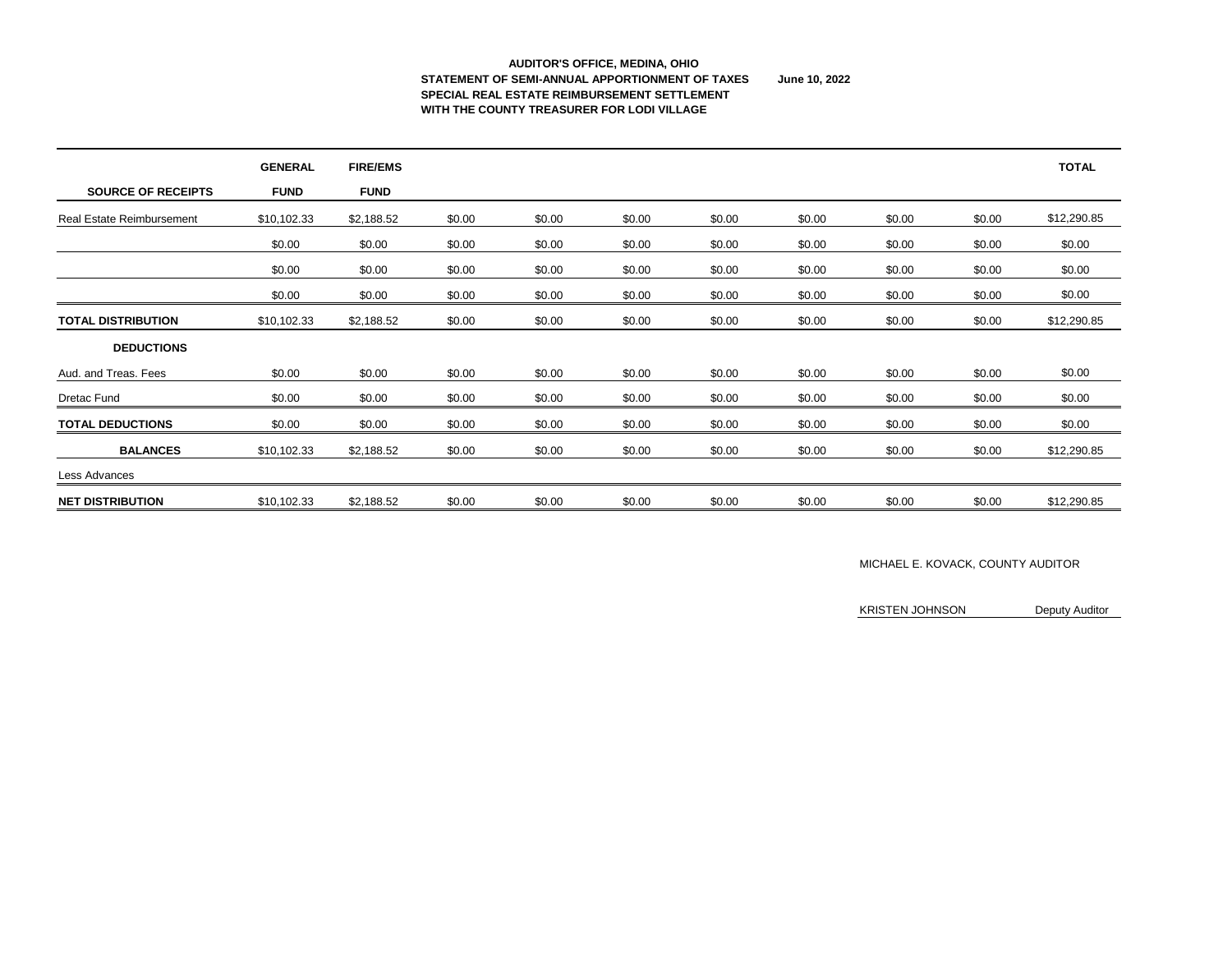#### **AUDITOR'S OFFICE, MEDINA, OHIO STATEMENT OF SEMI-ANNUAL APPORTIONMENT OF TAXES June 10, 2022 SPECIAL REAL ESTATE REIMBURSEMENT SETTLEMENT WITH THE COUNTY TREASURER FOR SEVILLE VILLAGE**

|                                  | <b>GENERAL</b> | <b>POLICE</b> |        |        |        |        |        |        |        | <b>TOTAL</b> |
|----------------------------------|----------------|---------------|--------|--------|--------|--------|--------|--------|--------|--------------|
| <b>SOURCE OF RECEIPTS</b>        | <b>FUND</b>    | <b>FUND</b>   |        |        |        |        |        |        |        |              |
| <b>Real Estate Reimbursement</b> | \$5,016.53     | \$2,136.14    | \$0.00 | \$0.00 | \$0.00 | \$0.00 | \$0.00 | \$0.00 | \$0.00 | \$7,152.67   |
|                                  | \$0.00         | \$0.00        | \$0.00 | \$0.00 | \$0.00 | \$0.00 | \$0.00 | \$0.00 | \$0.00 | \$0.00       |
|                                  | \$0.00         | \$0.00        | \$0.00 | \$0.00 | \$0.00 | \$0.00 | \$0.00 | \$0.00 | \$0.00 | \$0.00       |
|                                  | \$0.00         | \$0.00        | \$0.00 | \$0.00 | \$0.00 | \$0.00 | \$0.00 | \$0.00 | \$0.00 | \$0.00       |
| <b>TOTAL DISTRIBUTION</b>        | \$5,016.53     | \$2,136.14    | \$0.00 | \$0.00 | \$0.00 | \$0.00 | \$0.00 | \$0.00 | \$0.00 | \$7,152.67   |
| <b>DEDUCTIONS</b>                |                |               |        |        |        |        |        |        |        |              |
| Aud. and Treas. Fees             | \$0.00         | \$0.00        | \$0.00 | \$0.00 | \$0.00 | \$0.00 | \$0.00 | \$0.00 | \$0.00 | \$0.00       |
| <b>Dretac Fund</b>               | \$0.00         | \$0.00        | \$0.00 | \$0.00 | \$0.00 | \$0.00 | \$0.00 | \$0.00 | \$0.00 | \$0.00       |
| <b>TOTAL DEDUCTIONS</b>          | \$0.00         | \$0.00        | \$0.00 | \$0.00 | \$0.00 | \$0.00 | \$0.00 | \$0.00 | \$0.00 | \$0.00       |
| <b>BALANCES</b>                  | \$5,016.53     | \$2,136.14    | \$0.00 | \$0.00 | \$0.00 | \$0.00 | \$0.00 | \$0.00 | \$0.00 | \$7,152.67   |
| Less Advances                    |                |               |        |        |        |        |        |        |        |              |
| <b>NET DISTRIBUTION</b>          | \$5,016.53     | \$2,136.14    | \$0.00 | \$0.00 | \$0.00 | \$0.00 | \$0.00 | \$0.00 | \$0.00 | \$7,152.67   |

### MICHAEL E. KOVACK, COUNTY AUDITOR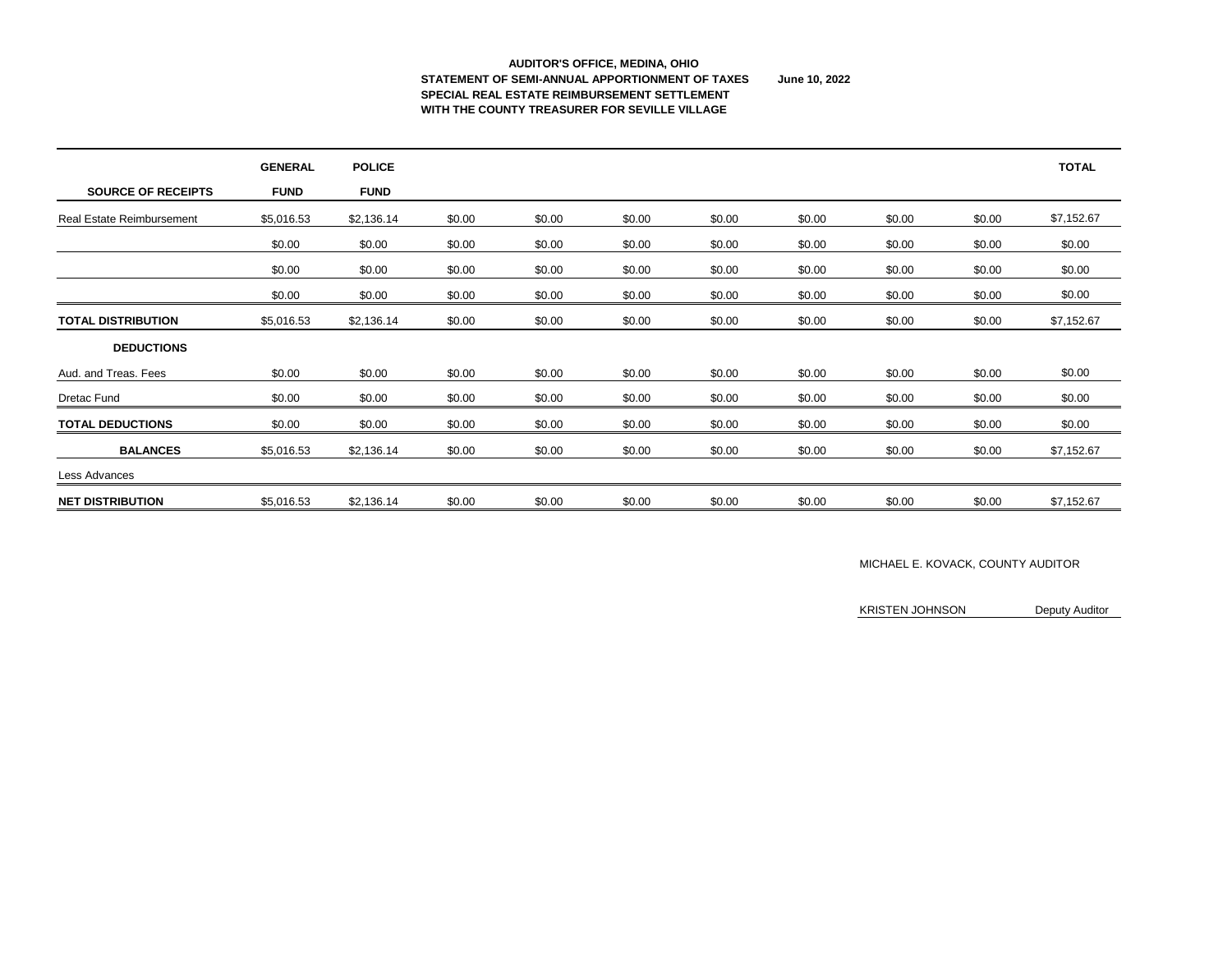#### **AUDITOR'S OFFICE, MEDINA, OHIO STATEMENT OF SEMI-ANNUAL APPORTIONMENT OF TAXES June 10, 2022 SPECIAL REAL ESTATE REIMBURSEMENT SETTLEMENT WITH THE COUNTY TREASURER FOR SPENCER VILLAGE**

|                                  | <b>GENERAL</b> | <b>POLICE</b> |        |        |        |        |        |        |        | <b>TOTAL</b> |
|----------------------------------|----------------|---------------|--------|--------|--------|--------|--------|--------|--------|--------------|
| <b>SOURCE OF RECEIPTS</b>        | <b>FUND</b>    | <b>FUND</b>   |        |        |        |        |        |        |        |              |
| <b>Real Estate Reimbursement</b> | \$717.44       | \$1,300.50    | \$0.00 | \$0.00 | \$0.00 | \$0.00 | \$0.00 | \$0.00 | \$0.00 | \$2,017.94   |
|                                  | \$0.00         | \$0.00        | \$0.00 | \$0.00 | \$0.00 | \$0.00 | \$0.00 | \$0.00 | \$0.00 | \$0.00       |
|                                  | \$0.00         | \$0.00        | \$0.00 | \$0.00 | \$0.00 | \$0.00 | \$0.00 | \$0.00 | \$0.00 | \$0.00       |
|                                  | \$0.00         | \$0.00        | \$0.00 | \$0.00 | \$0.00 | \$0.00 | \$0.00 | \$0.00 | \$0.00 | \$0.00       |
| <b>TOTAL DISTRIBUTION</b>        | \$717.44       | \$1,300.50    | \$0.00 | \$0.00 | \$0.00 | \$0.00 | \$0.00 | \$0.00 | \$0.00 | \$2,017.94   |
| <b>DEDUCTIONS</b>                |                |               |        |        |        |        |        |        |        |              |
| Aud. and Treas. Fees             | \$0.00         | \$0.00        | \$0.00 | \$0.00 | \$0.00 | \$0.00 | \$0.00 | \$0.00 | \$0.00 | \$0.00       |
| <b>Dretac Fund</b>               | \$0.00         | \$0.00        | \$0.00 | \$0.00 | \$0.00 | \$0.00 | \$0.00 | \$0.00 | \$0.00 | \$0.00       |
| <b>TOTAL DEDUCTIONS</b>          | \$0.00         | \$0.00        | \$0.00 | \$0.00 | \$0.00 | \$0.00 | \$0.00 | \$0.00 | \$0.00 | \$0.00       |
| <b>BALANCES</b>                  | \$717.44       | \$1,300.50    | \$0.00 | \$0.00 | \$0.00 | \$0.00 | \$0.00 | \$0.00 | \$0.00 | \$2,017.94   |
| Less Advances                    |                |               |        |        |        |        |        |        |        |              |
| <b>NET DISTRIBUTION</b>          | \$717.44       | \$1,300.50    | \$0.00 | \$0.00 | \$0.00 | \$0.00 | \$0.00 | \$0.00 | \$0.00 | \$2,017.94   |

### MICHAEL E. KOVACK, COUNTY AUDITOR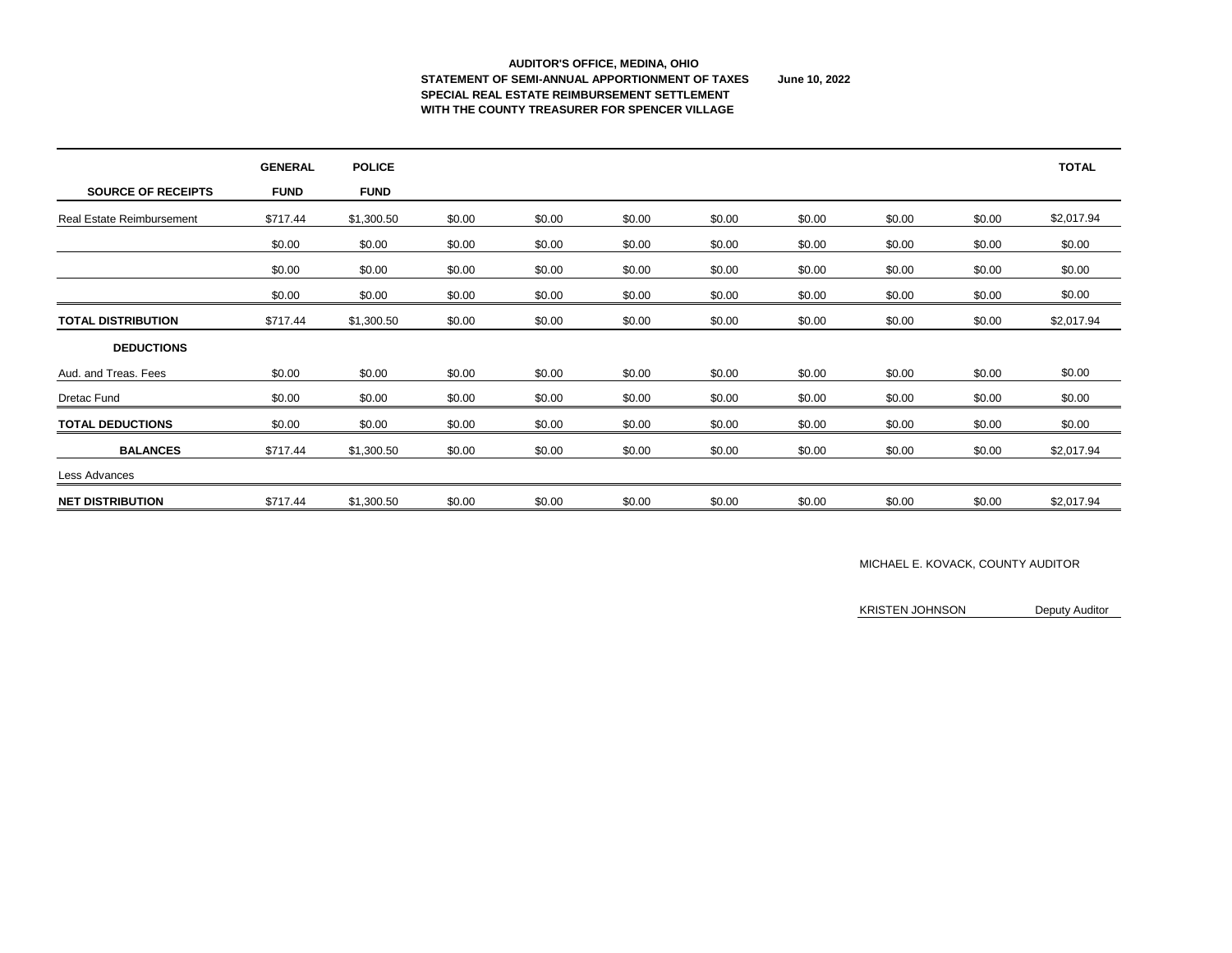### **AUDITOR'S OFFICE, MEDINA, OHIO STATEMENT OF SEMI-ANNUAL APPORTIONMENT OF TAXES June 10, 2022 SPECIAL REAL ESTATE REIMBURSEMENT SETTLEMENT WITH THE COUNTY TREASURER FOR WESTFIELD CENTER VILLAGE**

|                                  | <b>GENERAL</b> |        |        |        |        |        |        |        |        | <b>TOTAL</b> |
|----------------------------------|----------------|--------|--------|--------|--------|--------|--------|--------|--------|--------------|
| <b>SOURCE OF RECEIPTS</b>        | <b>FUND</b>    |        |        |        |        |        |        |        |        |              |
| <b>Real Estate Reimbursement</b> | \$2,856.27     | \$0.00 | \$0.00 | \$0.00 | \$0.00 | \$0.00 | \$0.00 | \$0.00 | \$0.00 | \$2,856.27   |
|                                  | \$0.00         | \$0.00 | \$0.00 | \$0.00 | \$0.00 | \$0.00 | \$0.00 | \$0.00 | \$0.00 | \$0.00       |
|                                  | \$0.00         | \$0.00 | \$0.00 | \$0.00 | \$0.00 | \$0.00 | \$0.00 | \$0.00 | \$0.00 | \$0.00       |
|                                  | \$0.00         | \$0.00 | \$0.00 | \$0.00 | \$0.00 | \$0.00 | \$0.00 | \$0.00 | \$0.00 | \$0.00       |
| <b>TOTAL DISTRIBUTION</b>        | \$2,856.27     | \$0.00 | \$0.00 | \$0.00 | \$0.00 | \$0.00 | \$0.00 | \$0.00 | \$0.00 | \$2,856.27   |
| <b>DEDUCTIONS</b>                |                |        |        |        |        |        |        |        |        |              |
| Aud. and Treas. Fees             | \$0.00         | \$0.00 | \$0.00 | \$0.00 | \$0.00 | \$0.00 | \$0.00 | \$0.00 | \$0.00 | \$0.00       |
| <b>Dretac Fund</b>               | \$0.00         | \$0.00 | \$0.00 | \$0.00 | \$0.00 | \$0.00 | \$0.00 | \$0.00 | \$0.00 | \$0.00       |
| <b>TOTAL DEDUCTIONS</b>          | \$0.00         | \$0.00 | \$0.00 | \$0.00 | \$0.00 | \$0.00 | \$0.00 | \$0.00 | \$0.00 | \$0.00       |
| <b>BALANCES</b>                  | \$2,856.27     | \$0.00 | \$0.00 | \$0.00 | \$0.00 | \$0.00 | \$0.00 | \$0.00 | \$0.00 | \$2,856.27   |
| Less Advances                    |                |        |        |        |        |        |        |        |        |              |
| <b>NET DISTRIBUTION</b>          | \$2,856.27     | \$0.00 | \$0.00 | \$0.00 | \$0.00 | \$0.00 | \$0.00 | \$0.00 | \$0.00 | \$2,856.27   |

### MICHAEL E. KOVACK, COUNTY AUDITOR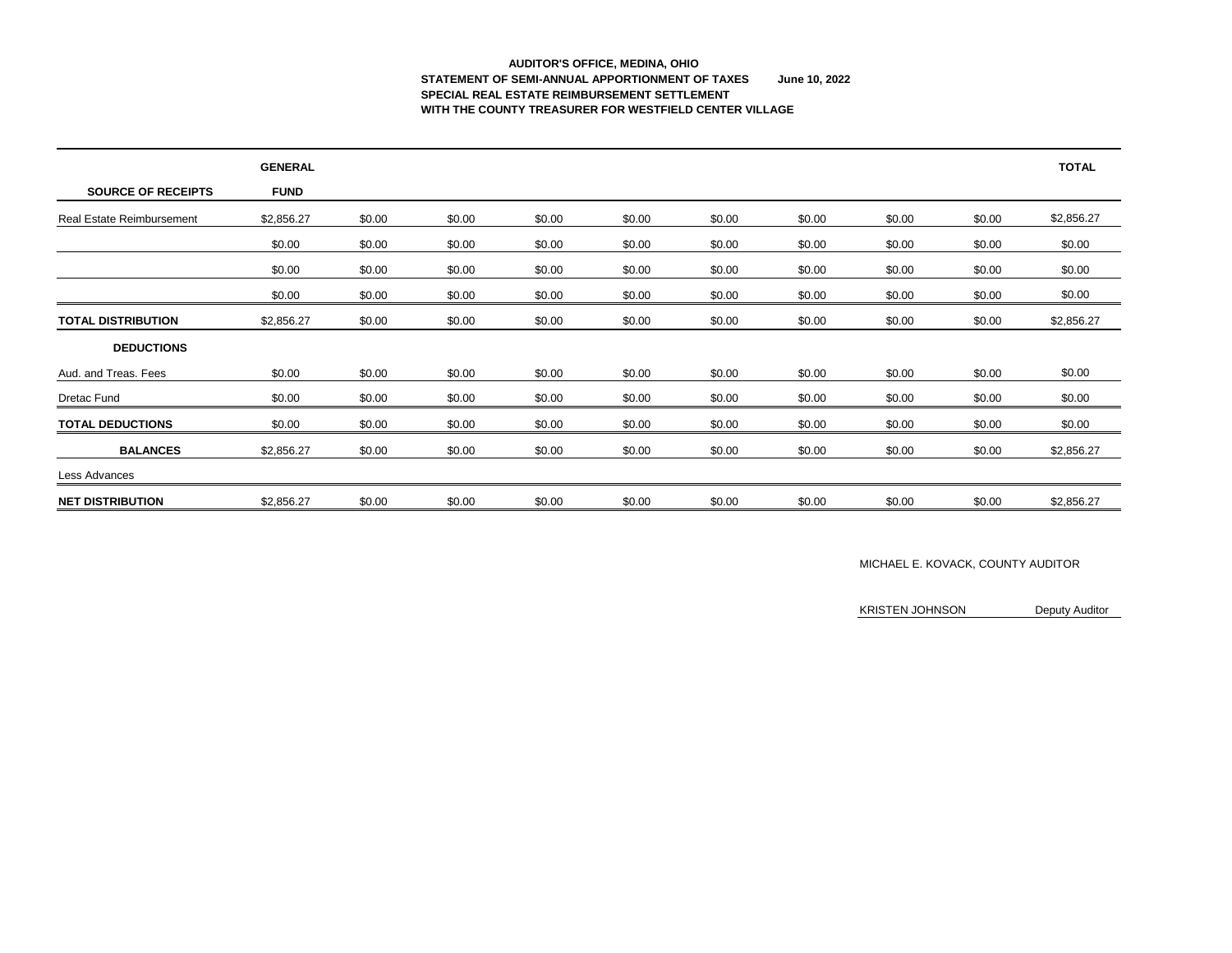#### **AUDITOR'S OFFICE, MEDINA, OHIO STATEMENT OF SEMI-ANNUAL APPORTIONMENT OF TAXES June 10, 2022 SPECIAL REAL ESTATE REIMBURSEMENT SETTLEMENT WITH THE COUNTY TREASURER FOR BRUNSWICK CITY**

|                                  | <b>GENERAL</b> | <b>POLICE</b>  | <b>ROAD&amp;</b> |        |        |        |        |        |        | <b>TOTAL</b> |
|----------------------------------|----------------|----------------|------------------|--------|--------|--------|--------|--------|--------|--------------|
| <b>SOURCE OF RECEIPTS</b>        | <b>FUND</b>    | <b>PENSION</b> | <b>BRIDGE</b>    |        |        |        |        |        |        |              |
| <b>Real Estate Reimbursement</b> | \$31,739.59    | \$4,139.95     | \$13,060.90      | \$0.00 | \$0.00 | \$0.00 | \$0.00 | \$0.00 | \$0.00 | \$48,940.44  |
|                                  | \$0.00         | \$0.00         | \$0.00           | \$0.00 | \$0.00 | \$0.00 | \$0.00 | \$0.00 | \$0.00 | \$0.00       |
|                                  | \$0.00         | \$0.00         | \$0.00           | \$0.00 | \$0.00 | \$0.00 | \$0.00 | \$0.00 | \$0.00 | \$0.00       |
|                                  | \$0.00         | \$0.00         | \$0.00           | \$0.00 | \$0.00 | \$0.00 | \$0.00 | \$0.00 | \$0.00 | \$0.00       |
| <b>TOTAL DISTRIBUTION</b>        | \$31,739.59    | \$4,139.95     | \$13,060.90      | \$0.00 | \$0.00 | \$0.00 | \$0.00 | \$0.00 | \$0.00 | \$48,940.44  |
| <b>DEDUCTIONS</b>                |                |                |                  |        |        |        |        |        |        |              |
| Aud. and Treas. Fees             | \$0.00         | \$0.00         | \$0.00           | \$0.00 | \$0.00 | \$0.00 | \$0.00 | \$0.00 | \$0.00 | \$0.00       |
| <b>Dretac Fund</b>               | \$0.00         | \$0.00         | \$0.00           | \$0.00 | \$0.00 | \$0.00 | \$0.00 | \$0.00 | \$0.00 | \$0.00       |
| <b>TOTAL DEDUCTIONS</b>          | \$0.00         | \$0.00         | \$0.00           | \$0.00 | \$0.00 | \$0.00 | \$0.00 | \$0.00 | \$0.00 | \$0.00       |
| <b>BALANCES</b>                  | \$31,739.59    | \$4,139.95     | \$13,060.90      | \$0.00 | \$0.00 | \$0.00 | \$0.00 | \$0.00 | \$0.00 | \$48,940.44  |
| Less Advances                    |                |                |                  |        |        |        |        |        |        |              |
| <b>NET DISTRIBUTION</b>          | \$31,739.59    | \$4,139.95     | \$13,060.90      | \$0.00 | \$0.00 | \$0.00 | \$0.00 | \$0.00 | \$0.00 | \$48,940.44  |

### MICHAEL E. KOVACK, COUNTY AUDITOR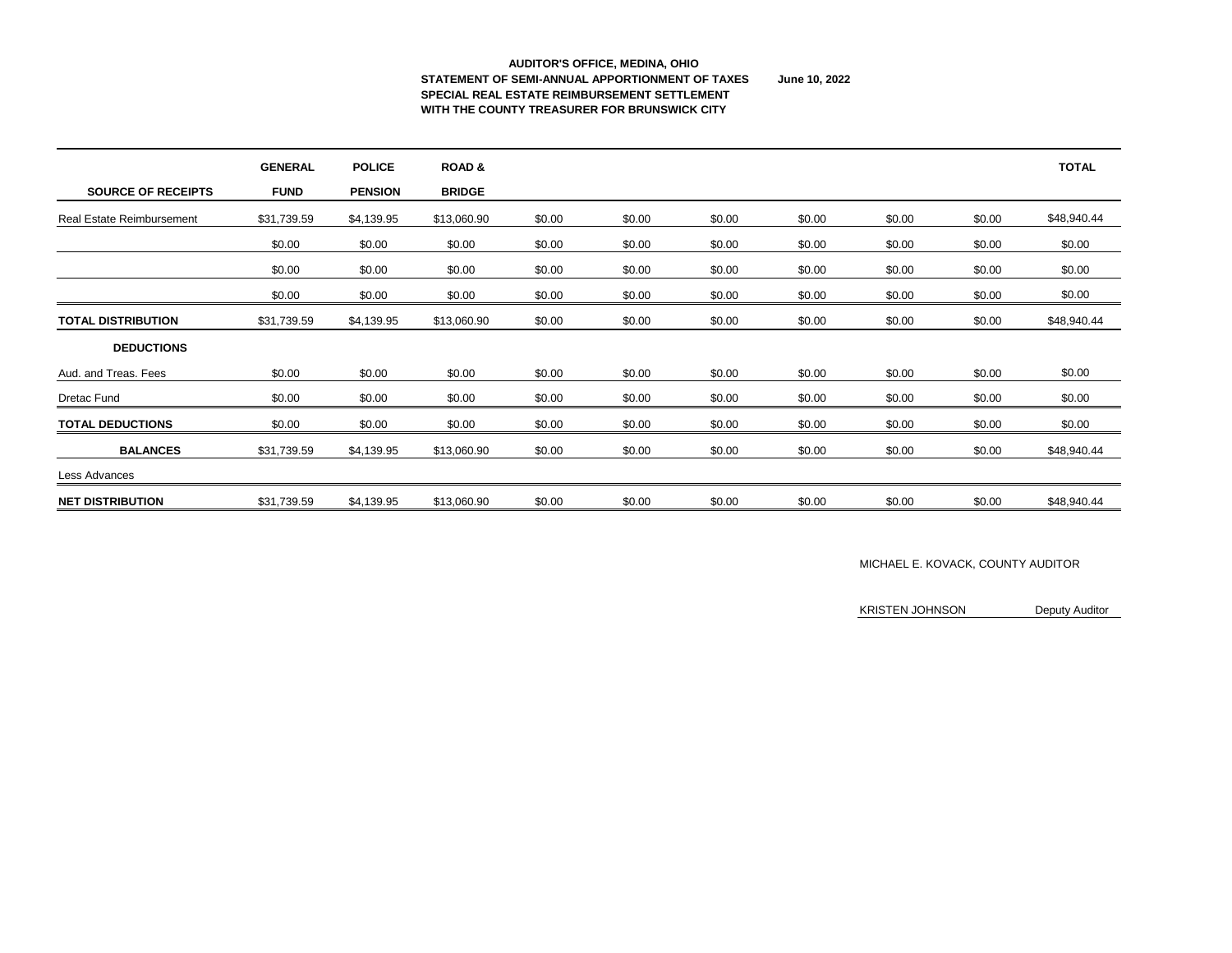### **AUDITOR'S OFFICE, MEDINA, OHIO STATEMENT OF SEMI-ANNUAL APPORTIONMENT OF TAXES June 10, 2022 SPECIAL REAL ESTATE REIMBURSEMENT SETTLEMENT WITH THE COUNTY TREASURER FOR MEDINA CITY**

|                                  | <b>GENERAL</b> | <b>POLICE</b>  | <b>AMBULANCE</b> |        |        |        |        |        |        | <b>TOTAL</b> |
|----------------------------------|----------------|----------------|------------------|--------|--------|--------|--------|--------|--------|--------------|
| <b>SOURCE OF RECEIPTS</b>        | <b>FUND</b>    | <b>PENSION</b> | <b>FUND</b>      |        |        |        |        |        |        |              |
| <b>Real Estate Reimbursement</b> | \$22,734.40    | \$11,908.49    | \$27,851.93      | \$0.00 | \$0.00 | \$0.00 | \$0.00 | \$0.00 | \$0.00 | \$62,494.82  |
|                                  | \$0.00         | \$0.00         | \$0.00           | \$0.00 | \$0.00 | \$0.00 | \$0.00 | \$0.00 | \$0.00 | \$0.00       |
|                                  | \$0.00         | \$0.00         | \$0.00           | \$0.00 | \$0.00 | \$0.00 | \$0.00 | \$0.00 | \$0.00 | \$0.00       |
|                                  | \$0.00         | \$0.00         | \$0.00           | \$0.00 | \$0.00 | \$0.00 | \$0.00 | \$0.00 | \$0.00 | \$0.00       |
| <b>TOTAL DISTRIBUTION</b>        | \$22,734.40    | \$11,908.49    | \$27,851.93      | \$0.00 | \$0.00 | \$0.00 | \$0.00 | \$0.00 | \$0.00 | \$62,494.82  |
| <b>DEDUCTIONS</b>                |                |                |                  |        |        |        |        |        |        |              |
| Aud. and Treas. Fees             | \$0.00         | \$0.00         | \$0.00           | \$0.00 | \$0.00 | \$0.00 | \$0.00 | \$0.00 | \$0.00 | \$0.00       |
| <b>Dretac Fund</b>               | \$0.00         | \$0.00         | \$0.00           | \$0.00 | \$0.00 | \$0.00 | \$0.00 | \$0.00 | \$0.00 | \$0.00       |
| <b>TOTAL DEDUCTIONS</b>          | \$0.00         | \$0.00         | \$0.00           | \$0.00 | \$0.00 | \$0.00 | \$0.00 | \$0.00 | \$0.00 | \$0.00       |
| <b>BALANCES</b>                  | \$22,734.40    | \$11,908.49    | \$27,851.93      | \$0.00 | \$0.00 | \$0.00 | \$0.00 | \$0.00 | \$0.00 | \$62,494.82  |
| Less Advances                    |                |                |                  |        |        |        |        |        |        |              |
| <b>NET DISTRIBUTION</b>          | \$22,734.40    | \$11,908.49    | \$27,851.93      | \$0.00 | \$0.00 | \$0.00 | \$0.00 | \$0.00 | \$0.00 | \$62,494.82  |

### MICHAEL E. KOVACK, COUNTY AUDITOR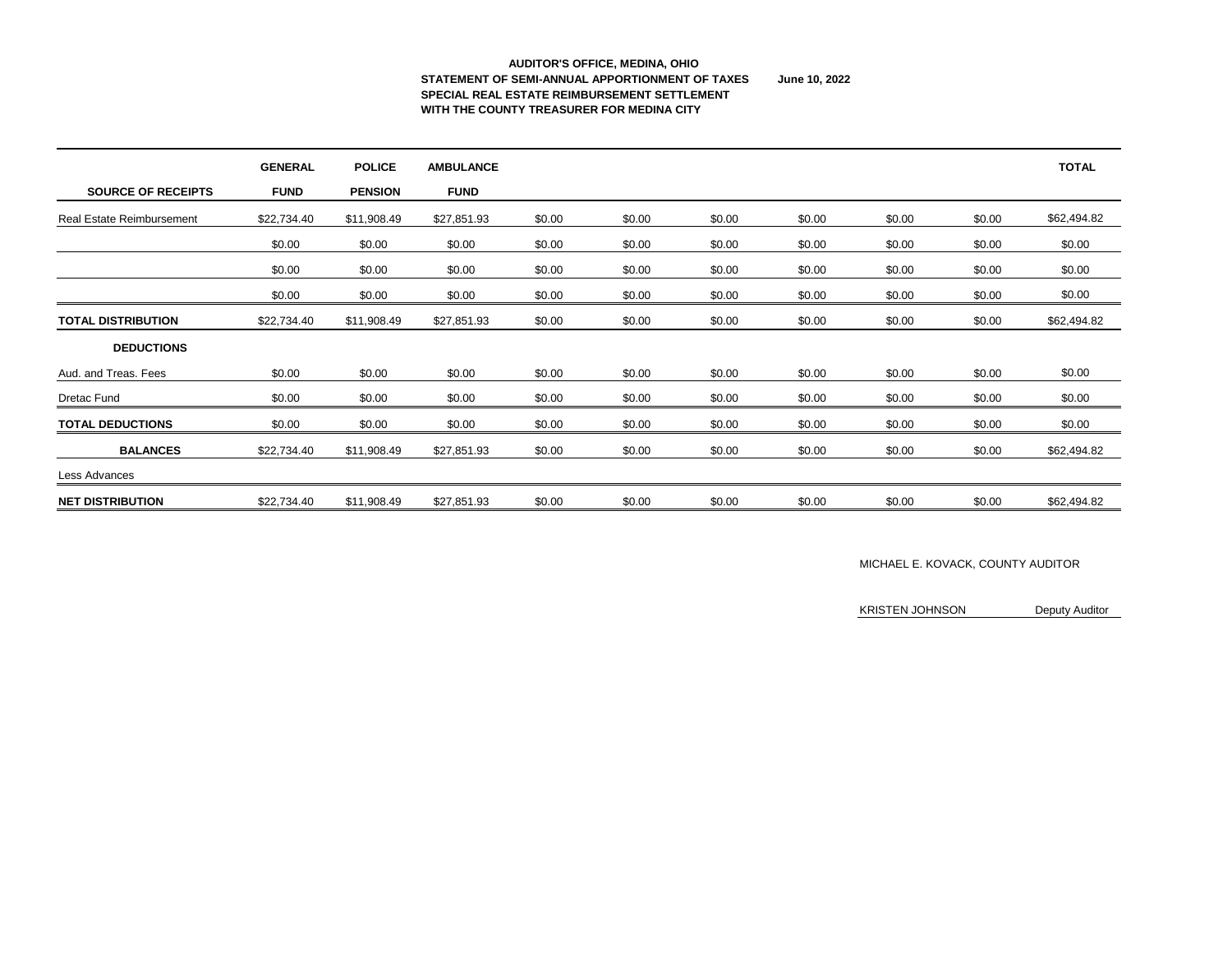#### **AUDITOR'S OFFICE, MEDINA, OHIO STATEMENT OF SEMI-ANNUAL APPORTIONMENT OF TAXES June 10, 2022 SPECIAL REAL ESTATE REIMBURSEMENT SETTLEMENT WITH THE COUNTY TREASURER FOR WADSWORTH CITY**

|                                  | <b>GENERAL</b> | <b>POLICE</b>  | <b>EMS</b>  | <b>FIRE</b> |        |        |        |        | <b>TOTAL</b> |
|----------------------------------|----------------|----------------|-------------|-------------|--------|--------|--------|--------|--------------|
| <b>SOURCE OF RECEIPTS</b>        | <b>FUND</b>    | <b>PENSION</b> | <b>FUND</b> | <b>FUND</b> |        |        |        |        |              |
| <b>Real Estate Reimbursement</b> | \$20,228.08    | \$2,889.73     | \$18,974.47 | \$14,401.09 | \$0.00 | \$0.00 | \$0.00 | \$0.00 | \$56,493.37  |
|                                  | \$0.00         | \$0.00         | \$0.00      | \$0.00      | \$0.00 | \$0.00 | \$0.00 | \$0.00 | \$0.00       |
|                                  | \$0.00         | \$0.00         | \$0.00      | \$0.00      | \$0.00 | \$0.00 | \$0.00 | \$0.00 | \$0.00       |
|                                  | \$0.00         | \$0.00         | \$0.00      | \$0.00      | \$0.00 | \$0.00 | \$0.00 | \$0.00 | \$0.00       |
| <b>TOTAL DISTRIBUTION</b>        | \$20,228.08    | \$2,889.73     | \$18,974.47 | \$14,401.09 | \$0.00 | \$0.00 | \$0.00 | \$0.00 | \$56,493.37  |
| <b>DEDUCTIONS</b>                |                |                |             |             |        |        |        |        |              |
| Aud. and Treas. Fees             | \$0.00         | \$0.00         | \$0.00      | \$0.00      | \$0.00 | \$0.00 | \$0.00 | \$0.00 | \$0.00       |
| <b>Dretac Fund</b>               | \$0.00         | \$0.00         | \$0.00      | \$0.00      | \$0.00 | \$0.00 | \$0.00 | \$0.00 | \$0.00       |
| <b>TOTAL DEDUCTIONS</b>          | \$0.00         | \$0.00         | \$0.00      | \$0.00      | \$0.00 | \$0.00 | \$0.00 | \$0.00 | \$0.00       |
| <b>BALANCES</b>                  | \$20,228.08    | \$2,889.73     | \$18,974.47 | \$14,401.09 | \$0.00 | \$0.00 | \$0.00 | \$0.00 | \$56,493.37  |
| Less Advances                    |                |                |             |             |        |        |        |        |              |
| <b>NET DISTRIBUTION</b>          | \$20,228.08    | \$2,889.73     | \$18,974.47 | \$14,401.09 | \$0.00 | \$0.00 | \$0.00 | \$0.00 | \$56,493.37  |

### MICHAEL E. KOVACK, COUNTY AUDITOR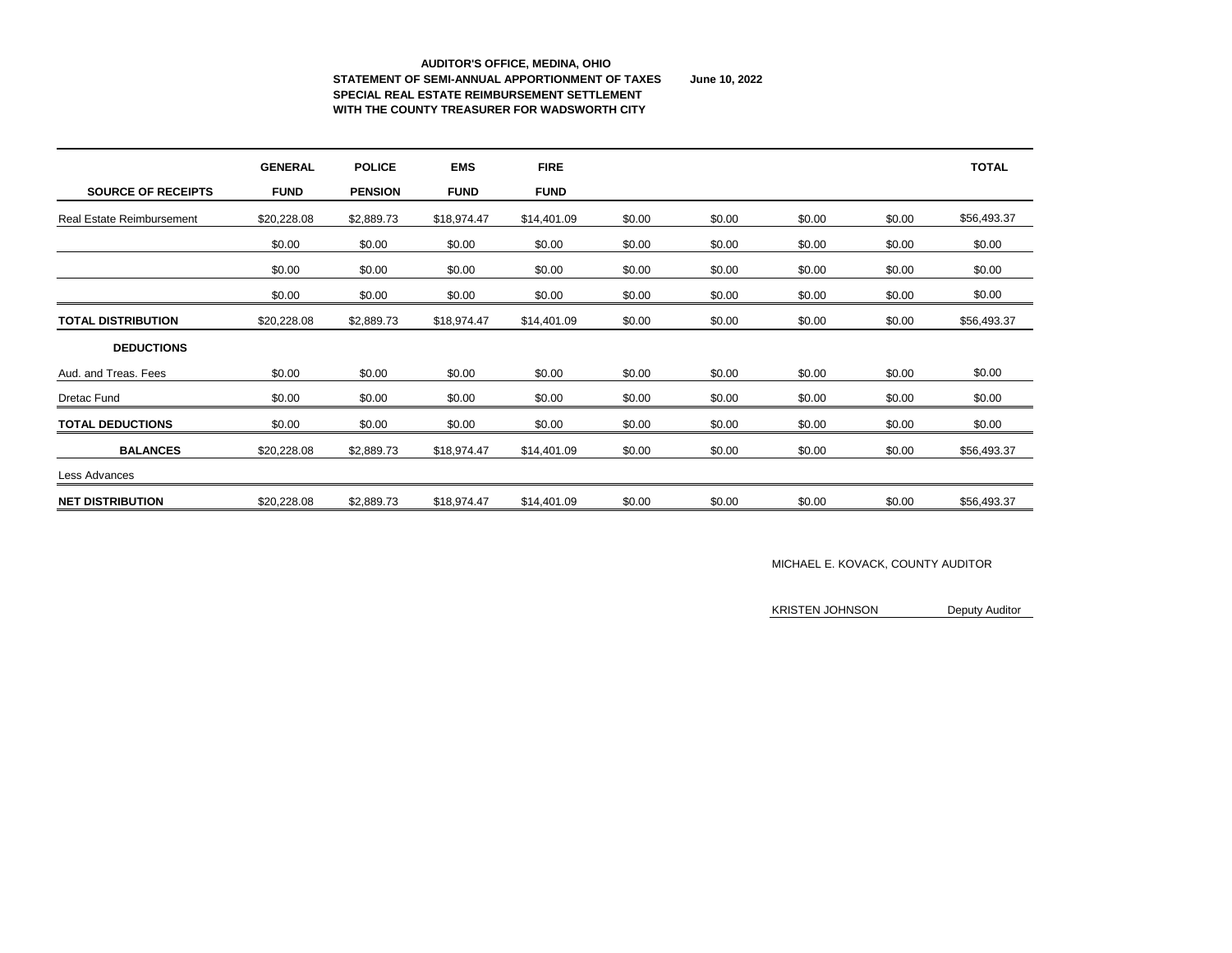### **AUDITOR'S OFFICE, MEDINA, OHIO STATEMENT OF SEMI-ANNUAL APPORTIONMENT OF TAXES June 10, 2022 SPECIAL REAL ESTATE REIMBURSEMENT SETTLEMENT WITH THE COUNTY TREASURER FOR RITTMAN CITY**

|                                  | <b>GENERAL</b> | <b>FIRE</b> | <b>POLICE</b>  | <b>EMS</b>  |        |        |        |        |        | <b>TOTAL</b> |
|----------------------------------|----------------|-------------|----------------|-------------|--------|--------|--------|--------|--------|--------------|
| <b>SOURCE OF RECEIPTS</b>        | <b>FUND</b>    | <b>FUND</b> | <b>PENSION</b> | <b>FUND</b> |        |        |        |        |        |              |
| <b>Real Estate Reimbursement</b> | \$175.17       | \$54.69     | \$19.46        | \$125.80    | \$0.00 | \$0.00 | \$0.00 | \$0.00 | \$0.00 | \$375.12     |
|                                  | \$0.00         | \$0.00      | \$0.00         | \$0.00      | \$0.00 | \$0.00 | \$0.00 | \$0.00 | \$0.00 | \$0.00       |
|                                  | \$0.00         | \$0.00      | \$0.00         | \$0.00      | \$0.00 | \$0.00 | \$0.00 | \$0.00 | \$0.00 | \$0.00       |
|                                  | \$0.00         | \$0.00      | \$0.00         | \$0.00      | \$0.00 | \$0.00 | \$0.00 | \$0.00 | \$0.00 | \$0.00       |
| <b>TOTAL DISTRIBUTION</b>        | \$175.17       | \$54.69     | \$19.46        | \$125.80    | \$0.00 | \$0.00 | \$0.00 | \$0.00 | \$0.00 | \$375.12     |
| <b>DEDUCTIONS</b>                |                |             |                |             |        |        |        |        |        |              |
| Aud. and Treas. Fees             | \$0.00         | \$0.00      | \$0.00         | \$0.00      | \$0.00 | \$0.00 | \$0.00 | \$0.00 | \$0.00 | \$0.00       |
| <b>Dretac Fund</b>               | \$0.00         | \$0.00      | \$0.00         | \$0.00      | \$0.00 | \$0.00 | \$0.00 | \$0.00 | \$0.00 | \$0.00       |
| <b>TOTAL DEDUCTIONS</b>          | \$0.00         | \$0.00      | \$0.00         | \$0.00      | \$0.00 | \$0.00 | \$0.00 | \$0.00 | \$0.00 | \$0.00       |
| <b>BALANCES</b>                  | \$175.17       | \$54.69     | \$19.46        | \$125.80    | \$0.00 | \$0.00 | \$0.00 | \$0.00 | \$0.00 | \$375.12     |
| Less Advances                    |                |             |                |             |        |        |        |        |        |              |
| <b>NET DISTRIBUTION</b>          | \$175.17       | \$54.69     | \$19.46        | \$125.80    | \$0.00 | \$0.00 | \$0.00 | \$0.00 | \$0.00 | \$375.12     |

### MICHAEL E. KOVACK, COUNTY AUDITOR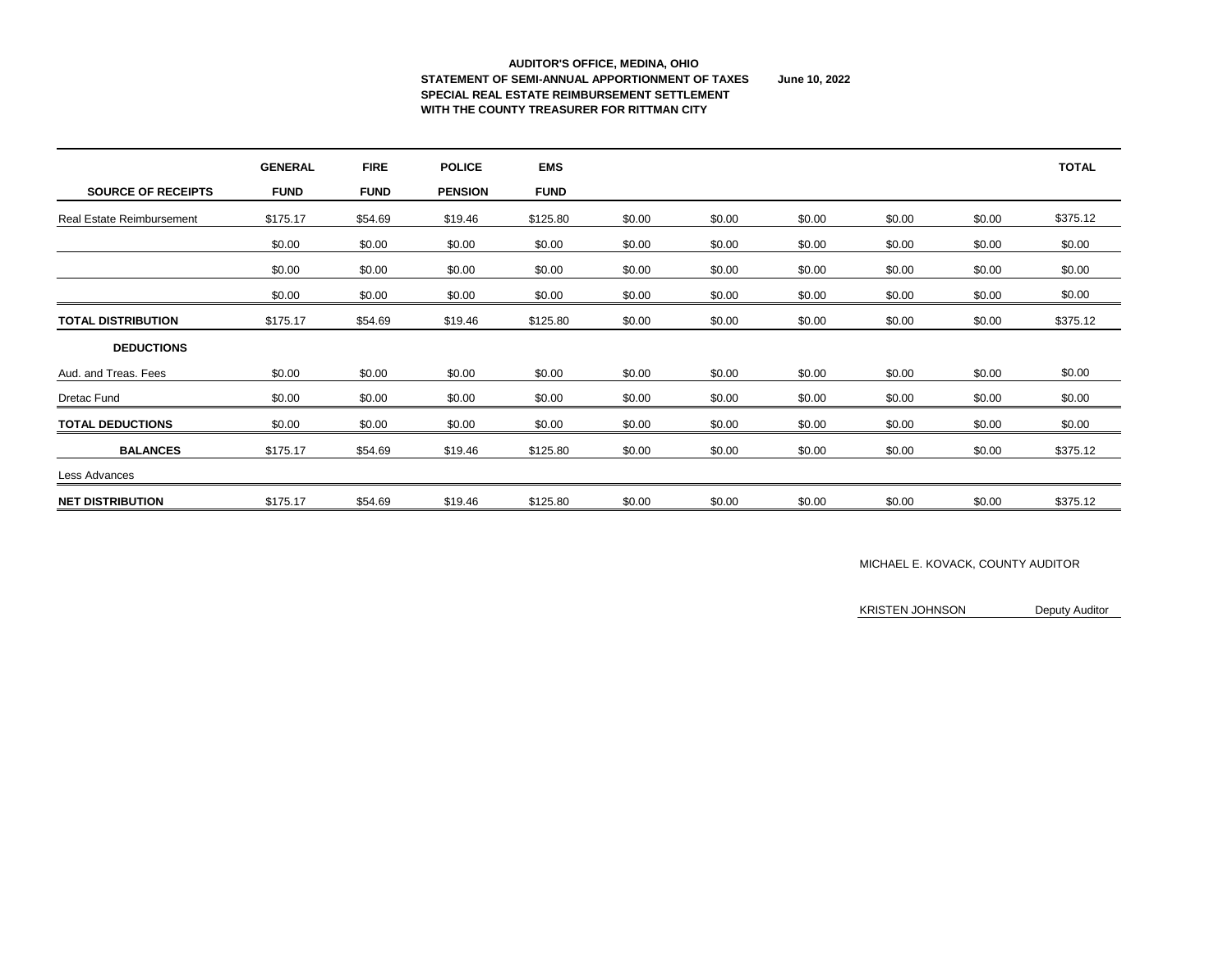# **AUDITOR'S OFFICE, MEDINA, OHIO STATEMENT OF SEMI-ANNUAL APPORTIONMENT OF TAXES June 10, 2022 SPECIAL REAL ESTATE REIMBURSEMENT SETTLEMENT WITH THE COUNTY TREASURER FOR THE MEDINA COUNTY BOARD OF DD**

|                                  | <b>MCBDD</b> | <b>MCBDD</b> | <b>MCBDD</b> |        |        |        |        |        |        | <b>TOTAL</b> |
|----------------------------------|--------------|--------------|--------------|--------|--------|--------|--------|--------|--------|--------------|
| <b>SOURCE OF RECEIPTS</b>        | 2000         | 2010         | 2012         |        |        |        |        |        |        |              |
| <b>Real Estate Reimbursement</b> | \$64,229.20  | \$89,068.55  | \$151,106.04 | \$0.00 | \$0.00 | \$0.00 | \$0.00 | \$0.00 | \$0.00 | \$304,403.78 |
|                                  | \$0.00       | \$0.00       | \$0.00       | \$0.00 | \$0.00 | \$0.00 | \$0.00 | \$0.00 | \$0.00 | \$0.00       |
|                                  | \$0.00       | \$0.00       | \$0.00       | \$0.00 | \$0.00 | \$0.00 | \$0.00 | \$0.00 | \$0.00 | \$0.00       |
|                                  | \$0.00       | \$0.00       | \$0.00       | \$0.00 | \$0.00 | \$0.00 | \$0.00 | \$0.00 | \$0.00 | \$0.00       |
| <b>TOTAL DISTRIBUTION</b>        | \$64,229.20  | \$89,068.55  | \$151,106.04 | \$0.00 | \$0.00 | \$0.00 | \$0.00 | \$0.00 | \$0.00 | \$304,403.78 |
| <b>DEDUCTIONS</b>                |              |              |              |        |        |        |        |        |        |              |
| Aud. and Treas. Fees             | \$0.00       | \$0.00       | \$0.00       | \$0.00 | \$0.00 | \$0.00 | \$0.00 | \$0.00 | \$0.00 | \$0.00       |
| <b>Dretac Fund</b>               | \$0.00       | \$0.00       | \$0.00       | \$0.00 | \$0.00 | \$0.00 | \$0.00 | \$0.00 | \$0.00 | \$0.00       |
| <b>TOTAL DEDUCTIONS</b>          | \$0.00       | \$0.00       | \$0.00       | \$0.00 | \$0.00 | \$0.00 | \$0.00 | \$0.00 | \$0.00 | \$0.00       |
| <b>BALANCES</b>                  | \$64,229.20  | \$89,068.55  | \$151,106.04 | \$0.00 | \$0.00 | \$0.00 | \$0.00 | \$0.00 | \$0.00 | \$304,403.78 |
| Less Advances                    |              |              |              |        |        |        |        |        |        |              |
| <b>NET DISTRIBUTION</b>          | \$64,229.20  | \$89,068.55  | \$151,106.04 | \$0.00 | \$0.00 | \$0.00 | \$0.00 | \$0.00 | \$0.00 | \$304,403.78 |

### MICHAEL E. KOVACK, COUNTY AUDITOR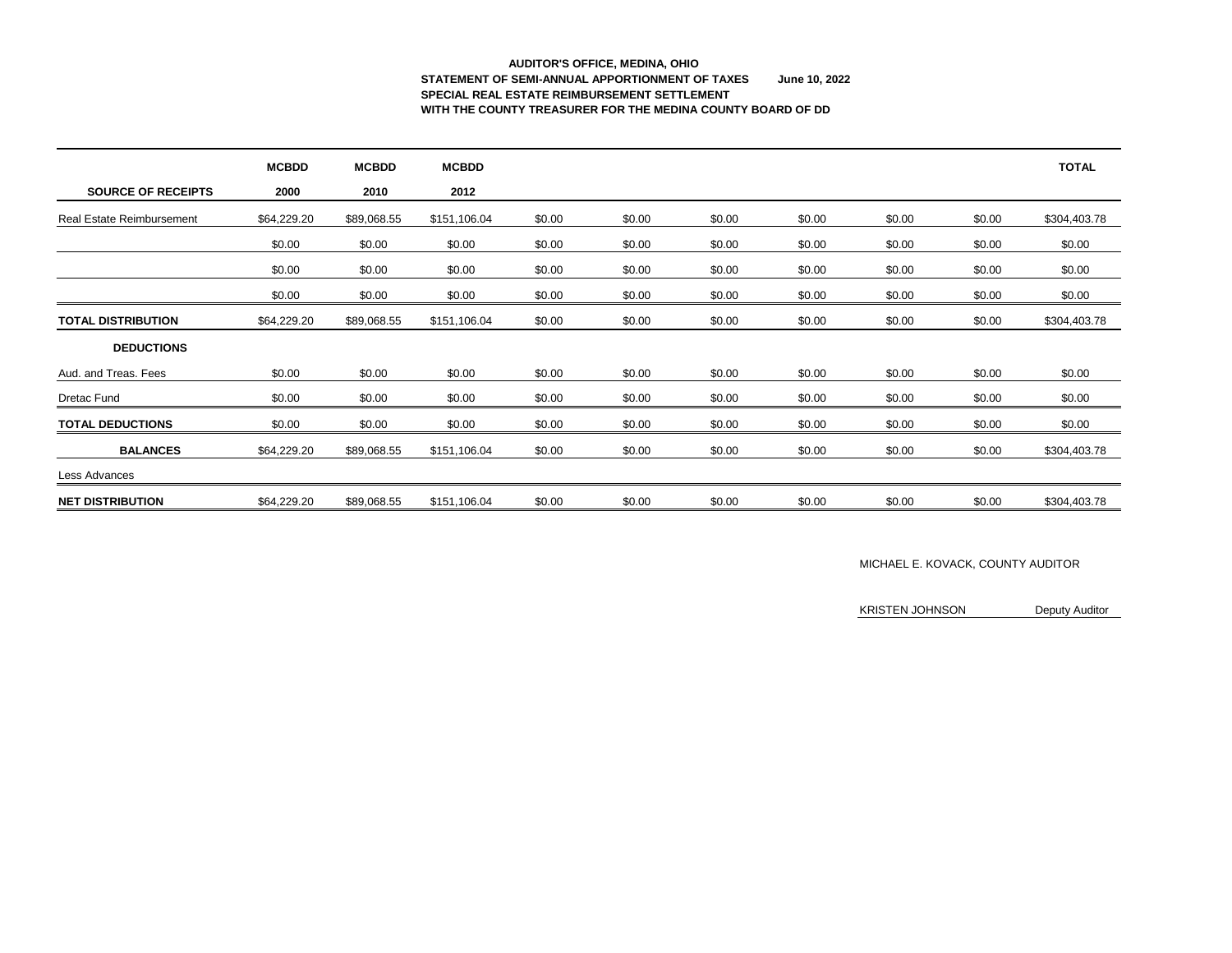# **AUDITOR'S OFFICE, MEDINA, OHIO STATEMENT OF SEMI-ANNUAL APPORTIONMENT OF TAXES June 10, 2022 SPECIAL REAL ESTATE REIMBURSEMENT SETTLEMENT WITH THE COUNTY TREASURER FOR THE MEDINA COUNTY HEALTH DISTRICT**

|                                  | <b>HEALTH</b> | <b>HEALTH</b> |        |        |        |        |        |        |        | <b>TOTAL</b> |
|----------------------------------|---------------|---------------|--------|--------|--------|--------|--------|--------|--------|--------------|
| <b>SOURCE OF RECEIPTS</b>        | 1992          | 2009          |        |        |        |        |        |        |        |              |
| <b>Real Estate Reimbursement</b> | \$30,402.15   | \$22,333.59   | \$0.00 | \$0.00 | \$0.00 | \$0.00 | \$0.00 | \$0.00 | \$0.00 | \$52,735.74  |
|                                  | \$0.00        | \$0.00        | \$0.00 | \$0.00 | \$0.00 | \$0.00 | \$0.00 | \$0.00 | \$0.00 | \$0.00       |
|                                  | \$0.00        | \$0.00        | \$0.00 | \$0.00 | \$0.00 | \$0.00 | \$0.00 | \$0.00 | \$0.00 | \$0.00       |
|                                  | \$0.00        | \$0.00        | \$0.00 | \$0.00 | \$0.00 | \$0.00 | \$0.00 | \$0.00 | \$0.00 | \$0.00       |
| <b>TOTAL DISTRIBUTION</b>        | \$30,402.15   | \$22,333.59   | \$0.00 | \$0.00 | \$0.00 | \$0.00 | \$0.00 | \$0.00 | \$0.00 | \$52,735.74  |
| <b>DEDUCTIONS</b>                |               |               |        |        |        |        |        |        |        |              |
| Aud. and Treas. Fees             | \$0.00        | \$0.00        | \$0.00 | \$0.00 | \$0.00 | \$0.00 | \$0.00 | \$0.00 | \$0.00 | \$0.00       |
| <b>Dretac Fund</b>               | \$0.00        | \$0.00        | \$0.00 | \$0.00 | \$0.00 | \$0.00 | \$0.00 | \$0.00 | \$0.00 | \$0.00       |
| <b>TOTAL DEDUCTIONS</b>          | \$0.00        | \$0.00        | \$0.00 | \$0.00 | \$0.00 | \$0.00 | \$0.00 | \$0.00 | \$0.00 | \$0.00       |
| <b>BALANCES</b>                  | \$30,402.15   | \$22,333.59   | \$0.00 | \$0.00 | \$0.00 | \$0.00 | \$0.00 | \$0.00 | \$0.00 | \$52,735.74  |
| Less Advances                    |               |               |        |        |        |        |        |        |        |              |
| <b>NET DISTRIBUTION</b>          | \$30,402.15   | \$22,333.59   | \$0.00 | \$0.00 | \$0.00 | \$0.00 | \$0.00 | \$0.00 | \$0.00 | \$52,735.74  |

### MICHAEL E. KOVACK, COUNTY AUDITOR